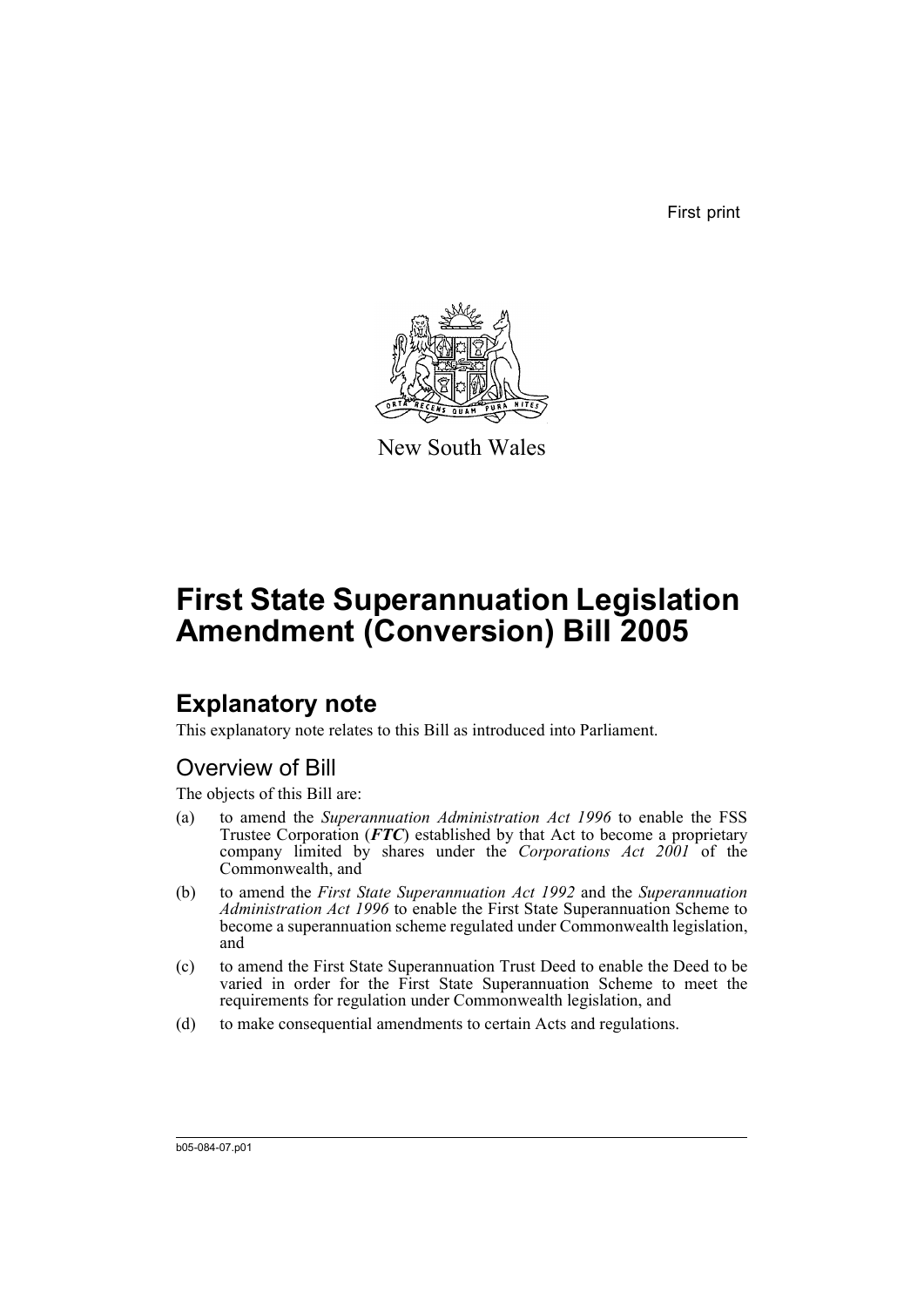Explanatory note

## Outline of provisions

**Clause 1** sets out the name (also called the short title) of the proposed Act.

**Clause 2** provides for the commencement of provisions of the proposed Act (other than Schedules 1 and 4 and other amendments to uncommenced provisions) on a day or days to be appointed by proclamation. Schedules 1 and 4 are to commence on the date of assent to the proposed Act.

**Clause 3** is a formal provision that gives effect to the amendments to the Acts set out in Schedule 1.

**Clause 4** is a formal provision that gives effect to the amendments to the Acts and regulations set out in Schedules 2 and 3.

**Clause 5** repeals a savings and transitional regulation as a result of amendments made by the proposed Act.

**Clause 6** is a formal provision that gives effect to the amendment to the First State Superannuation Trust Deed set out in Schedule 4.

### **Schedule 1 Amendment of Acts to convert FTC into proprietary company**

**Schedule 1.1** replaces the definition of *FTC* in the *First State Superannuation Act 1992* with a new definition that will reflect the new status of FTC as a proprietary company limited by shares under the *Corporations Act 2001* of the Commonwealth (the *Corporations Act*) on its registration as such.

**Schedule 1.2 [1]** inserts section 128C in the *Superannuation Administration Act 1996*, which gives effect to Schedule 2A.

**Schedule 1.2 [2]** inserts Schedule 2A in the *Superannuation Administration Act 1996*, which makes provision for the conversion of FTC into a proprietary company limited by shares under the Corporations Act. The Schedule contains the following provisions:

## **Part 1 General**

**Clause 1** defines certain words and expressions used in the Schedule. In particular, it defines the following words and expressions:

*Corporations legislation* is defined to mean the Corporations legislation to which Part 1.1A of the Corporations Act applies. Section 5D of the Corporations Act provides that Part 1.1A of that Act applies to the following Commonwealth legislation:

- (a) the Corporations Act (including regulations made under that Act),
- (b) Part 3 of the *Australian Securities and Investments Commission Act 2001* of the Commonwealth (and regulations made under that Act for the purposes of that Part).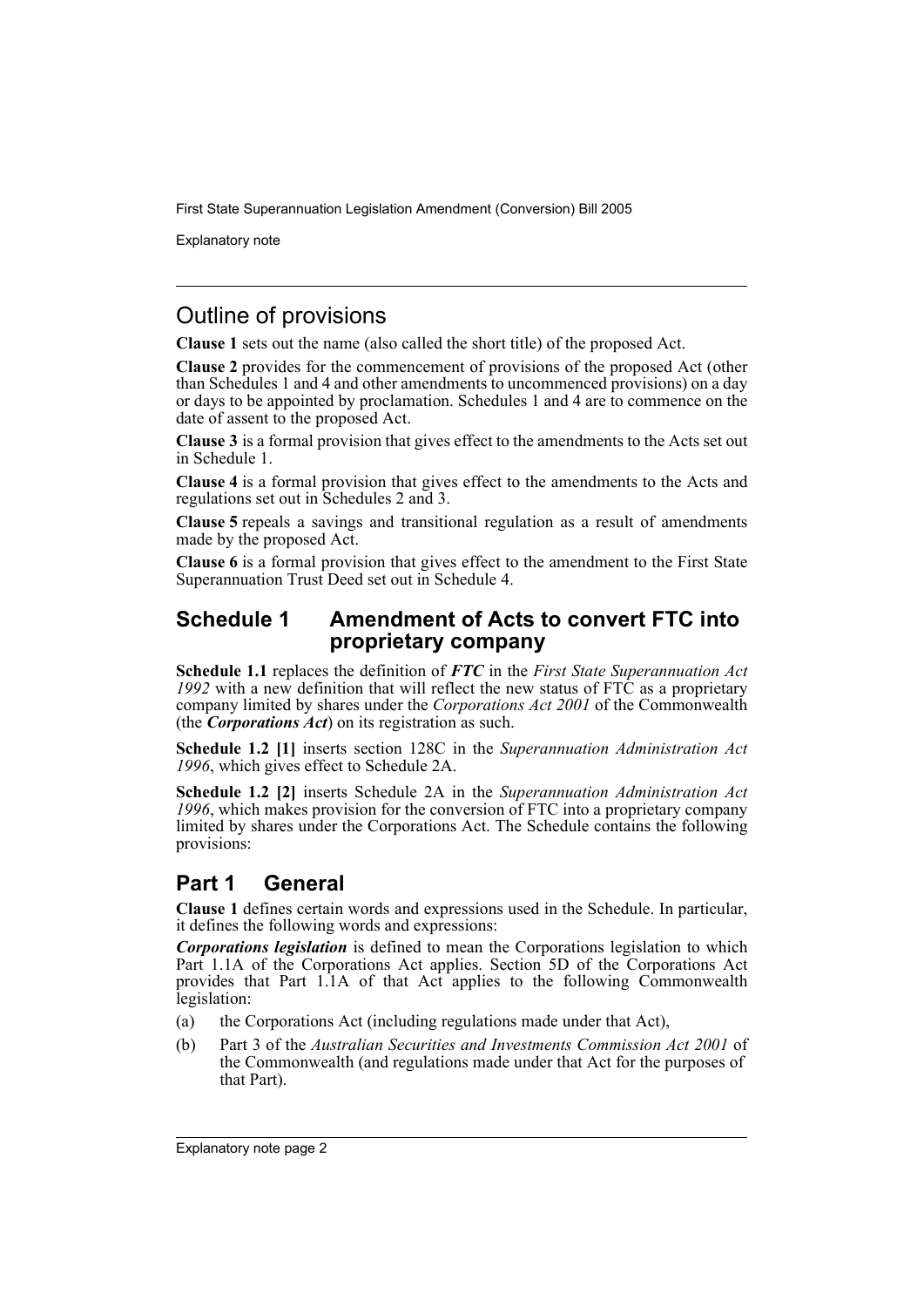Explanatory note

*FTC* is defined to mean the FSS Trustee Corporation as originally established by the *Superannuation Administration Act 1996*.

*transition period* is defined to mean the period commencing at the beginning of the day on which FTC is registered as a proprietary company under the Corporations Act and ending at the end of the day that is the third anniversary of that day.

## **Part 2 Overview of corporate conversion of FTC**

**Clause 2** contains a summary of the steps involved under the Schedule to convert FTC into a proprietary company limited by shares under the Corporations Act.

## **Part 3 Registration of FTC as proprietary company under Corporations Act**

## **Division 1 Corporate conversion of FTC**

**Clause 3** provides that FTC is a deemed registration company for the purposes of section 5H of the Corporations Act and that, for the purposes of that section:

- (a) the day on which FTC is to be taken to be registered as a company is the day specified in a registration order made under clause 4 (the *registration day*), and
- (b) the type of company that FTC is to be registered as is a proprietary company limited by shares, and
- (c) the company's proposed name is "FSS Trustee Corporation".

Section 5H of the Corporations Act provides that a body is taken to be registered under that Act as a company of a particular type under section 118 of that Act if a law of a State or Territory to which that Act applies provides that the body is a deemed registration company for the purposes of the section and specifies the registration day, the type of company the body is to be registered as under the Act and the company's proposed name.

**Clause 4** enables the Minister, by order published in the Gazette, to specify a registration day (being the day on which FTC is taken to be registered as a proprietary company limited by shares for the purposes of section 5H of the Corporations Act). The Minister may make such an order only if the Minister is satisfied that:

- (a) the FTC Board has approved a constitution for registered FTC in accordance with the provisions of Part 3 of Schedule 2A, and
- (b) the FTC Board has approved persons to be members of registered FTC and the shares to be issued to those persons in accordance with the provisions of Part 3 of Schedule 2A, and
- (c) FTC has complied with section 5H (2) of the Corporations Act.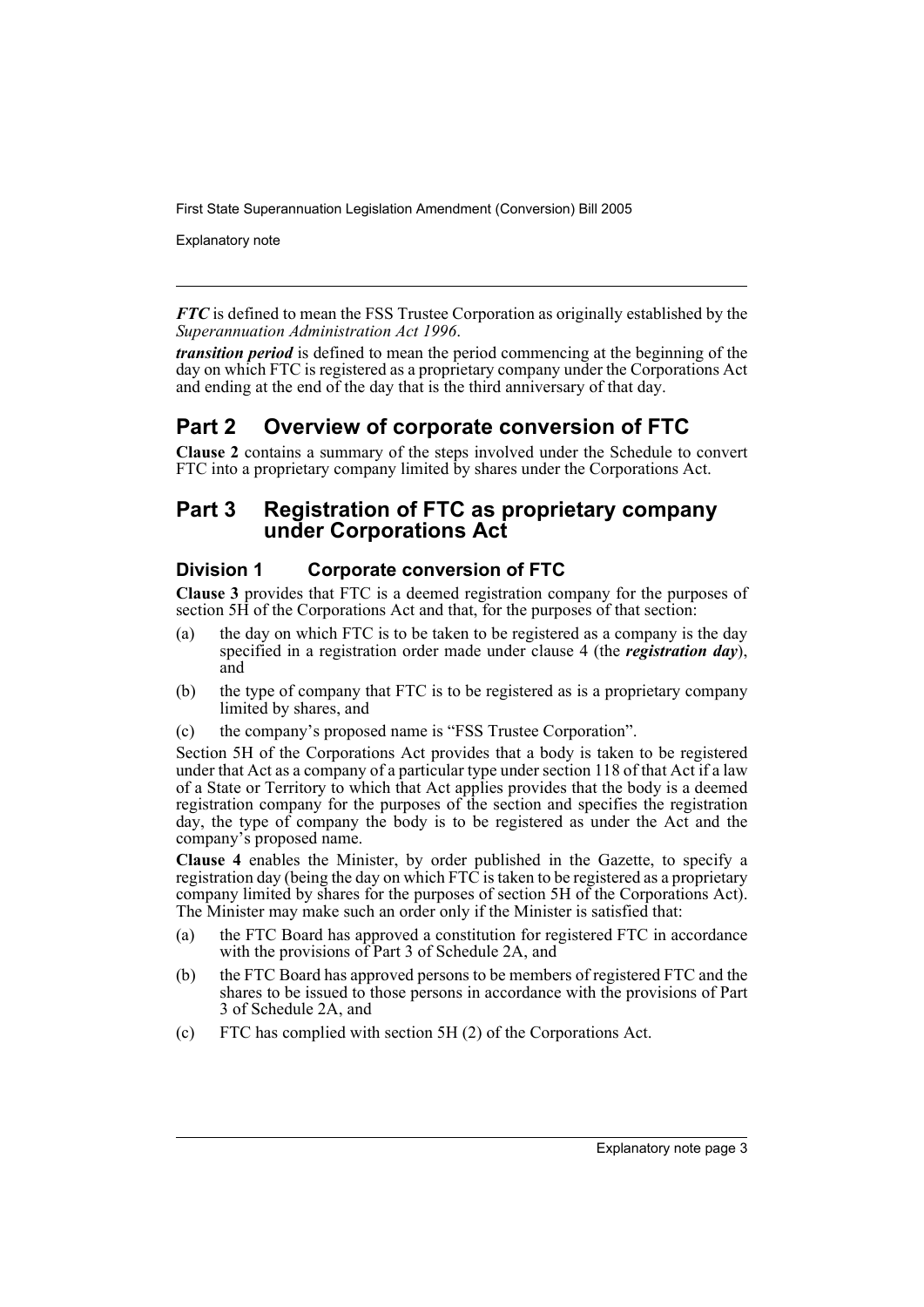Explanatory note

#### **Division 2 Procedural preconditions to corporate conversion of FTC**

**Clause 5** enables the FTC Board to approve, by resolution of the Board, a constitution for FTC to take effect on its registration as a proprietary company (*registered FTC*).

**Clause 6** enables the FTC Board to approve, by resolutions of the Board:

- (a) the number and classes of shares that are to be issued in respect of registered FTC on its registration as a proprietary company limited by shares under the Corporations Act, and
- (b) the persons to whom the shares are to be issued, and
- (c) the amounts that are payable for shares to be issued in registered FTC and whether or not the amounts must be paid in full by the registration day.

**Clause 7** authorises the FTC Board to cause a notice referred to in section 5H (2) of the Corporations Act to be lodged with ASIC before the registration day if:

- (a) the Board has approved a constitution for registered FTC in accordance with the provisions of Part 3 of Schedule 2A, and
- (b) the Board has approved the issue of shares in registered FTC in accordance with the provisions of Part 3 of Schedule 2A, and
- (c) the Minister has consented in writing to the lodgment of the notice.

## **Part 4 Provisions consequent on corporate conversion of FTC**

**Clause 8** provides that registered FTC is taken for all purposes, including the rules of private international law, to be a continuation of, and the same legal entity, as FTC. In particular, it provides that the registration of FTC as a proprietary company limited by shares under the Corporations Act does not:

- (a) create a new legal entity, or
- (b) affect FTC's existing assets, rights or liabilities (except as against the members of FTC in their capacity as members), or
- (c) render defective any legal proceedings by or against FTC or its members, or
- (d) affect the employment, or entitlements as an employee, of a person who was a member of staff of FTC immediately before the registration day.

The provisions of this clause are declared to be Corporations legislation displacement provisions for the purposes of section 5G of the Corporations Act in relation to the provisions of the Corporations legislation generally. Section 5G of the Corporations Act provides that if a State law declares a provision of a State law to be a Corporations legislation displacement provision, any provision of the Corporations legislation with which the State provision would otherwise be inconsistent does not apply to the extent necessary to avoid the inconsistency.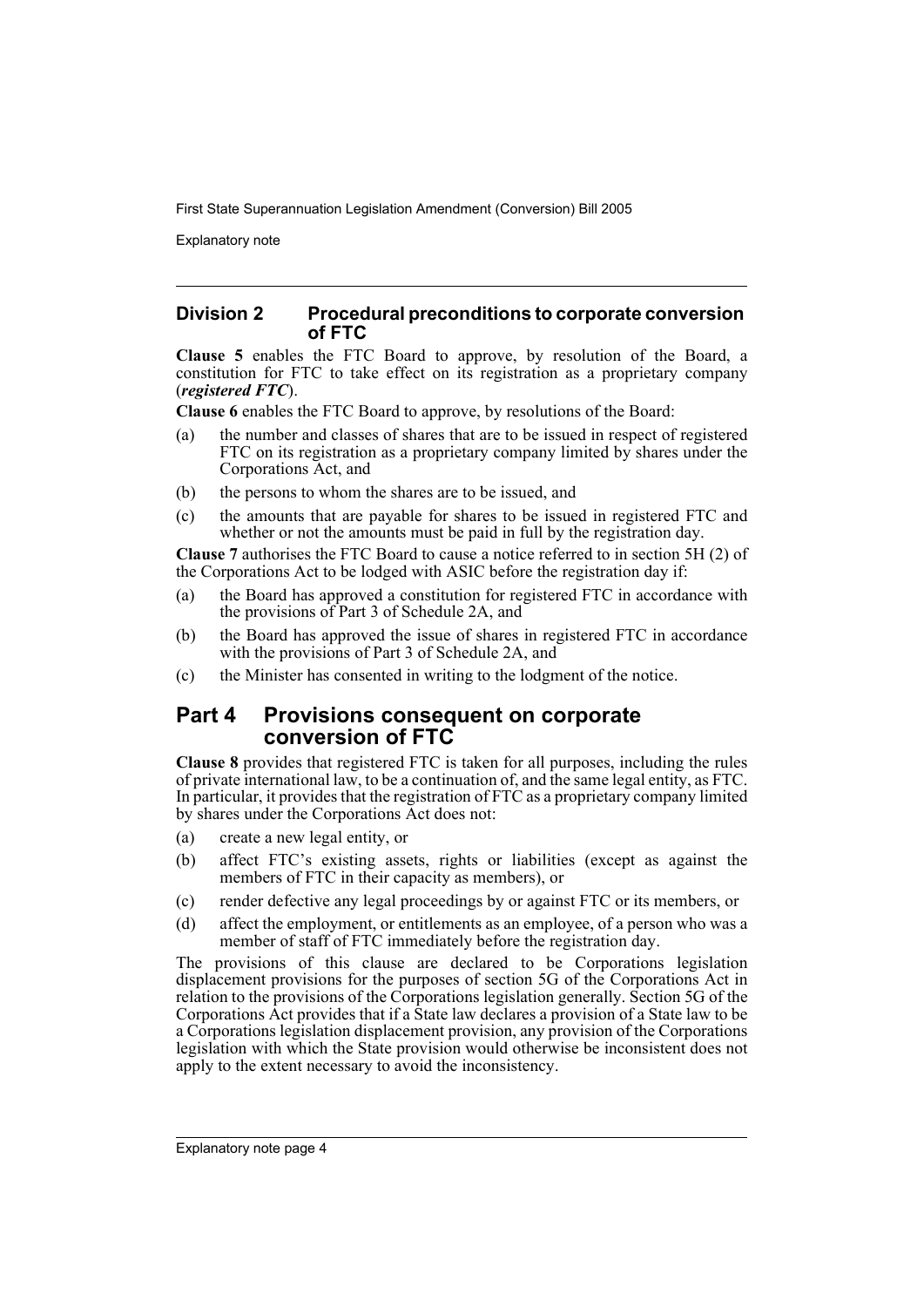Explanatory note

**Clause 9** authorises registered FTC to use the name "FSS Trustee Corporation" as its corporate name without the words "Pty Limited" being included in that name.

The provisions of the clause are declared to be Corporations legislation displacement provisions for the purposes of section 5G of the Corporations Act in relation to the provisions of Part  $\hat{2}B.\hat{6}$  of that Act, which would otherwise require registered FTC to use the words "Pty Limited" as part of its name. Section  $5G(6)$  of the Corporations Act provides that the provisions of Part 2B.6 and Part 5B.3 of that Act (which relate to the use of names) do not:

- (a) prohibit a company or other body from using a name if the use of the name is expressly provided for, or authorised by, a provision of a law of a State or Territory, or
- (b) require a company or other body to use a word as part of its name if the company or body is expressly authorised not to use that word by a provision of a law of a State or Territory.

**Clause 10** provides that any alteration to the constitution of registered FTC during the transition period with respect to the number, manner of appointment or manner of removal of directors of the company does not have effect unless the Minister consents in writing to the alteration.

The provisions of the clause are declared to be Corporations legislation displacement provisions for the purposes of section 5G of the Corporations Act in relation to the provisions of the Corporations legislation generally. Section 5G (10) of the Corporations Act provides that if a provision of a law of a State or Territory provides that additional requirements must be met for an alteration of a company's constitution to take effect, the alteration does not take effect unless those requirements are met.

**Clause 11** provides that the provisions of the *Public Finance and Audit Act 1983* (the *Audit Act*) cease to apply in relation to registered FTC on the registration day, except as provided by the clause. The clause continues to apply certain provisions of the Audit Act so as to enable the Auditor-General to conduct performance audits and particular audits under that Act on the First State Superannuation Fund during the financial years in which the transition period occurs. The clause also enables the Auditor-General to carry out auditing functions for FTC, if engaged to do so at any time.

The provisions of this clause are declared to be Corporations legislation displacement provisions for the purposes of section 5G of the Corporations Act in relation to the provisions of the Corporations legislation generally. Section 5G of the Corporations Act provides that if a State law declares a provision of a State law to be a Corporations legislation displacement provision, any provision of the Corporations legislation with which the State provision would otherwise be inconsistent does not apply to the extent necessary to avoid the inconsistency.

**Clause 12** provides that immediately before the registration day:

(a) FTC ceases to be a statutory body representing the Crown, and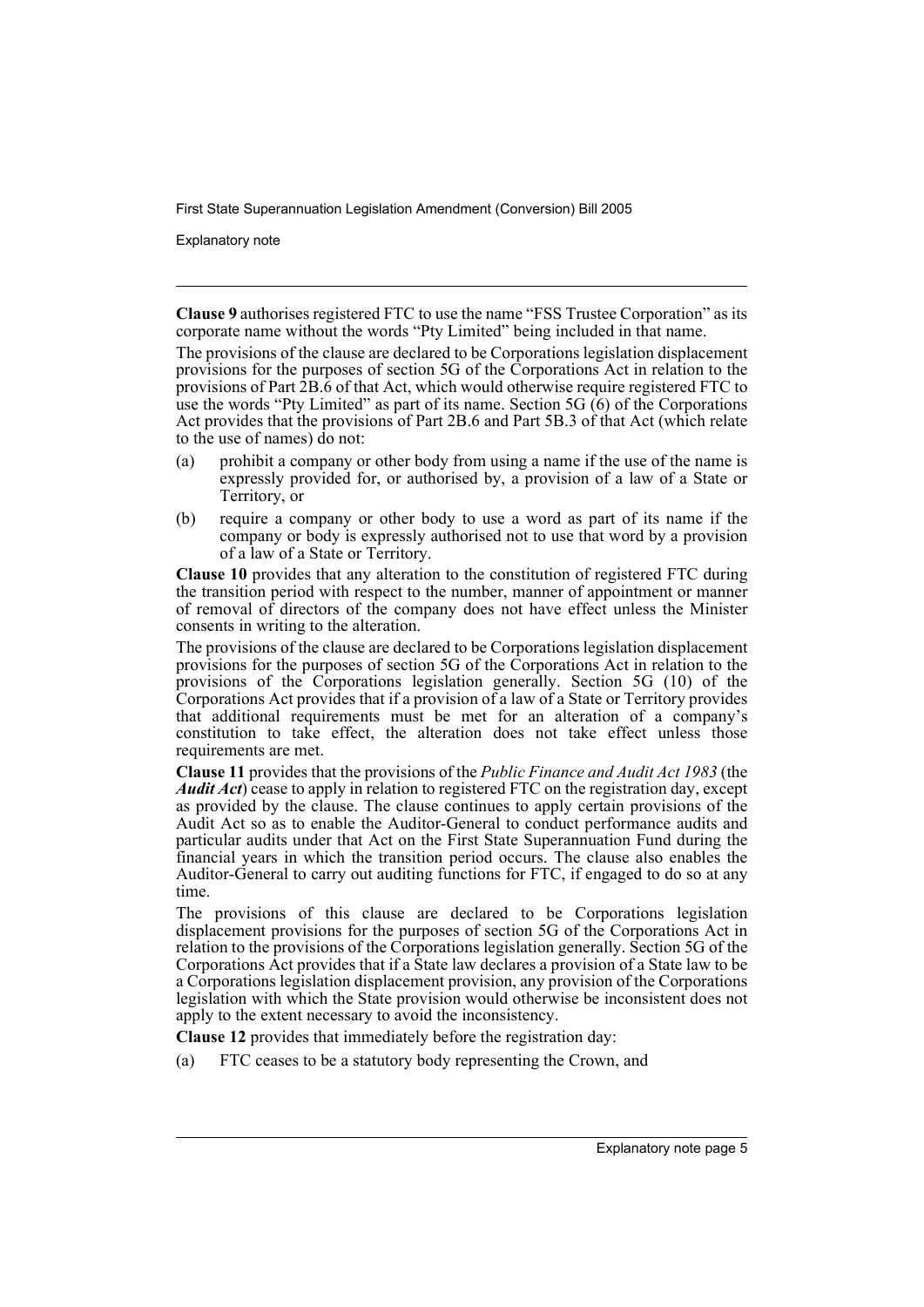Explanatory note

- (b) the FTC Board is dissolved and each member (including any acting member) of the Board ceases to hold office as such, and
- (c) the chief executive officer (or an acting chief executive officer) of FTC ceases to hold office and the provisions of the *Public Sector Employment and Management Act 2002* cease to apply to his or her employment.

The clause also provides that the provisions of Part 2 of the *Superannuation Administration Act 1996* (with certain exceptions) cease to apply in relation to registered FTC on the registration day. These provisions will be repealed on the commencement of Schedule 2 to the proposed Act.

## **Schedule 2 Amendment of Acts relating to conversion of First State Superannuation Scheme**

#### **Effect of Schedule**

The amendments made by Schedule 2 are consequent on the conversion of the First State Superannuation Scheme from an exempt public sector superannuation scheme under the *Superannuation Industry (Supervision) Act 1993* of the Commonwealth (the *Commonwealth superannuation*  $\vec{Act}$ *)* to a regulated superannuation fund under that Act. The First State Superannuation Scheme is currently constituted under the *First State Superannuation Act 1992*, which regulates the persons who may be members of the scheme (public sector employees and some associated persons) and provides for the constitution and administration of the First State Superannuation Fund and other matters relating to benefits under the scheme. The scheme is currently exempted from the requirement to comply with the regulatory regime under the Commonwealth superannuation Act, although the scheme generally complies with its requirements (as required under an agreement between the State and the Commonwealth). The trustee of the scheme is the FSS Trustee Corporation, a statutory corporation established under the *Superannuation Administration Act 1996*. As discussed above, Schedule 1 provides for the conversion of the trustee to a proprietary company under the Corporations Act. Schedule 2 amends the *First State Superannuation Act 1992* to remove provisions regulating the First State Superannuation Scheme and the *Superannuation Administration Act 1996* to remove provisions relating to the constitution, functions and duties of the FSS Trustee Corporation.

The amendments to Schedule 2 will commence when the FSS Trustee Corporation is registered as a proprietary company limited by shares and the First State Superannuation Fund becomes a regulated superannuation fund under the Commonwealth superannuation Act. From that time the First State Superannuation Fund will be regulated by Commonwealth law rather than State law and will be subject to the same requirements and regulation as non-public sector superannuation funds.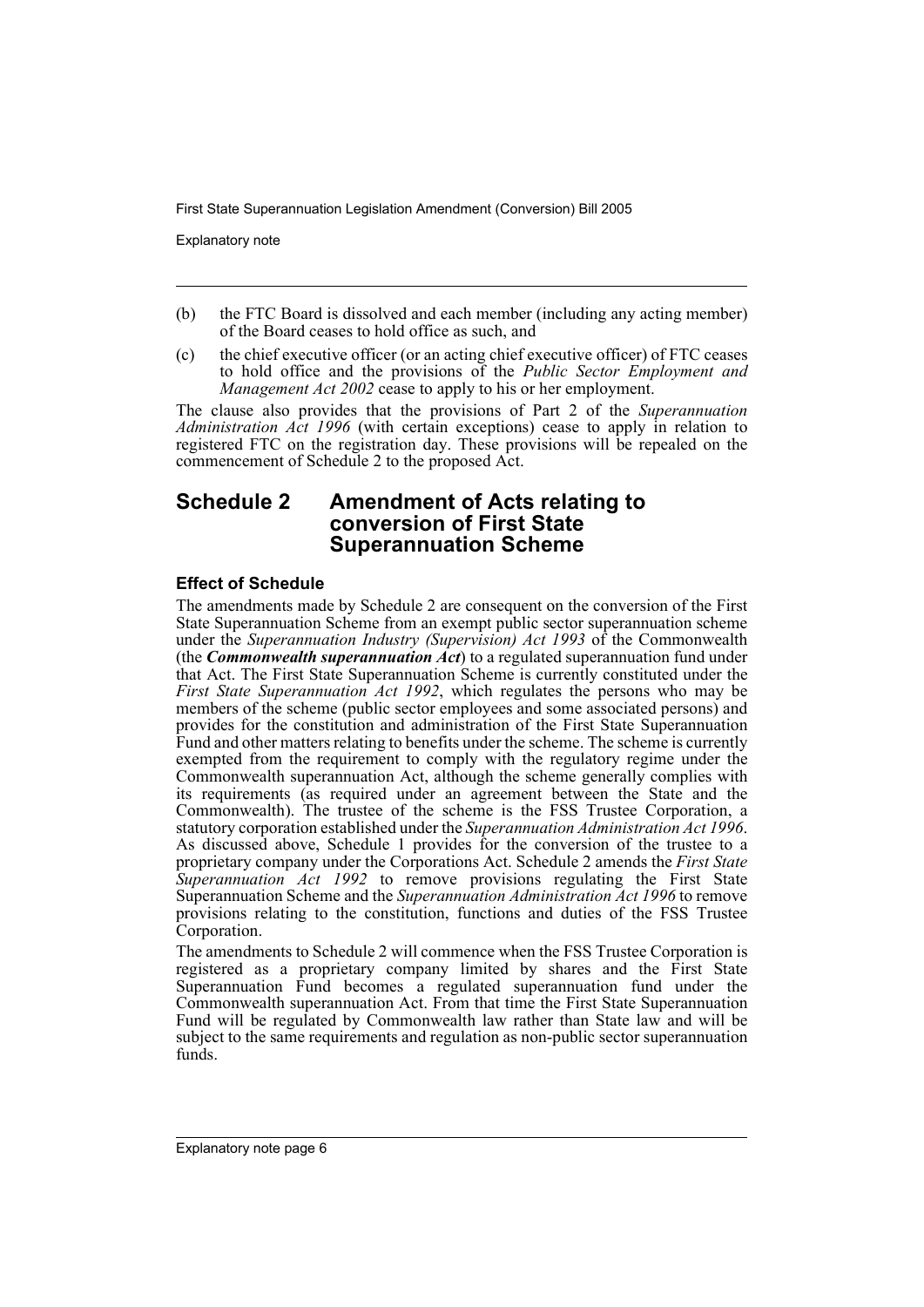Explanatory note

The provisions in the *First State Superannuation Act 1992* which require payment by public sector employers of a mandatory superannuation contribution (currently 9% of salary or wages within the meaning of that Act) are to be retained, with the First State Superannuation Fund being the default scheme for payment of the contribution (if no other complying superannuation fund, complying approved deposit fund or retirement savings account is nominated).

#### **Amendment of First State Superannuation Act 1992**

**Schedule 2.1 [1]** amends the long title to the *First State Superannuation Act 1992* (the *Principal Act*) to reflect the fact that the Act will no longer establish a public sector superannuation scheme.

**Schedule 2.1 [2]** removes a note that is no longer relevant.

**Schedule 2.1 [3]–[9]** amend section 3A of the Principal Act, which defines *salary or wages*, to reflect that the Principal Act will now apply to specified employees rather than members of the First State Superannuation Scheme.

**Schedule 2.1 [11]** omits Parts 2–5A of the Principal Act (these Parts relate to membership of the First State Superannuation Scheme, contributions to the Scheme, the trust deed for the Scheme, death and incapacity benefits for firefighters and the transfer of certain members and benefits to the Scheme). All of these provisions, to the extent that they are still relevant and are not re-enacted, will be dealt with by the trust deed and rules of the Scheme after its conversion to a regulated superannuation fund.

Proposed Part 2 is inserted, containing provisions setting out the obligation of employers to whom the Principal Act applies to make compulsory employer superannuation contributions for their employees.

Proposed section 6 specifies the employers to whom the obligation will apply (these are the employers who are currently also employers under the First State Superannuation Scheme).

Proposed section 7 enables the list of employers in Schedule 1 to the Principal Act to be changed by order of the Governor published in the Gazette.

Proposed section 8 sets out the obligation of employers to contribute an amount equal to 9% of the salary or wages of employees as a superannuation contribution.

Proposed section 9 requires the contribution to be paid to the First State Superannuation Fund or another complying superannuation fund, complying approved deposit fund or retirement savings account nominated by an employee.

Proposed section 10 sets out the employees for whom contributions are not required to be paid under the Principal Act, including employees who are contributors to or members of other public sector superannuation schemes. **Schedule 2.1 [20]** makes a consequential amendment.

Proposed section 11 enables employees to elect to have contributions cease where the reasonable benefit limit relating to pensions may be exceeded.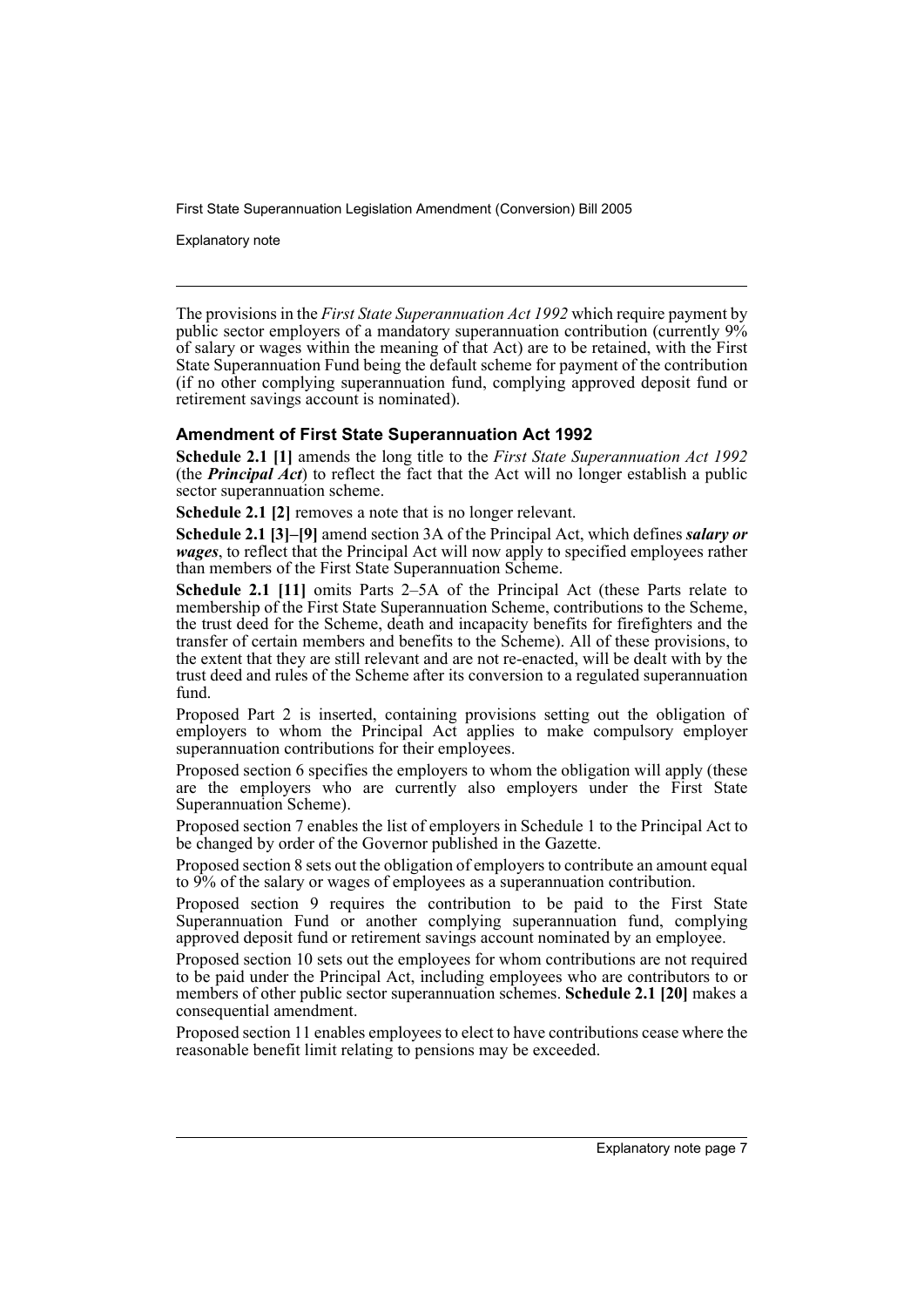Explanatory note

Proposed section 12 provides that employees who fund their own superannuation may base contributions on an amount of salary or wages that does not exceed the maximum contribution base.

**Schedule 2.1 [12]** amends section 63 of the Principal Act to omit a reference to the trust deed.

**Schedule 2.1 [13]** omits section 64 of the Principal Act which relates to the treatment of benefits under the First State Superannuation Scheme.

**Schedule 2.1 [14]** inserts proposed section 65 (later renumbered as section 14) which provides for the trust deed of the First State Superannuation Fund to continue to make provision with respect to the payment of death or incapacity benefits to firefighters in accordance with the current award.

**Schedule 2.1 [15]** omits sections 73 and 74 of the Principal Act which relate to the recovery of money owing to the First State Superannuation Fund and the restoration of rights, privileges and benefits under the Principal Act or the trust deed.

**Schedule 2.1 [16]** amends section 76 of the Principal Act to enable regulations to be made providing for the manner in which notices under the Act are to be given.

**Schedule 2.1 [10], [17] and [18]** renumber a heading and provisions of the Principal Act. **Schedule 2.1 [19] and [21]** make consequential amendments.

**Schedule 2.1 [23]** enables savings and transitional regulations to be made consequent on the enactment of the proposed Act.

**Schedule 2.1 [25]** inserts savings and transitional provisions in Schedule 3 to the Principal Act as a consequence of the enactment of the proposed Act. **Schedule 2.1 [22] and [24]** make consequential amendments.

**Schedule 2.1 [26]** substitutes the Dictionary to the Principal Act to revise current defined words and expressions to reflect the amendments made by the proposed Act.

#### **Amendment of Superannuation Administration Act 1996**

**Schedule 2.2 [1]** amends the long title to the *Superannuation Administration Act 1996* (the *Principal Act*) to remove the reference to the constitution of the FSS Trustee Corporation (*FTC*).

**Schedule 2.2 [2]** amends section 3 of the Principal Act to remove the object relating to FTC.

**Schedule 2.2 [3]** amends section 4 of the Principal Act to remove definitions relating to FTC.

**Schedule 2.2 [4]** omits section 5 of the Principal Act to remove a provision relating to the declaration of further superannuation schemes to be administered by FTC.

**Schedule 2.2 [5]** omits Part 2 of the Principal Act which provides for the constitution and functions of FTC. **Schedule 2.2 [19]** makes a consequential amendment.

**Schedule 2.2 [6]–[17]** replace references to a superannuation authority in various provisions (which refer to both FTC and the SAS Trustee Corporation) with references to the SAS Trustee Corporation.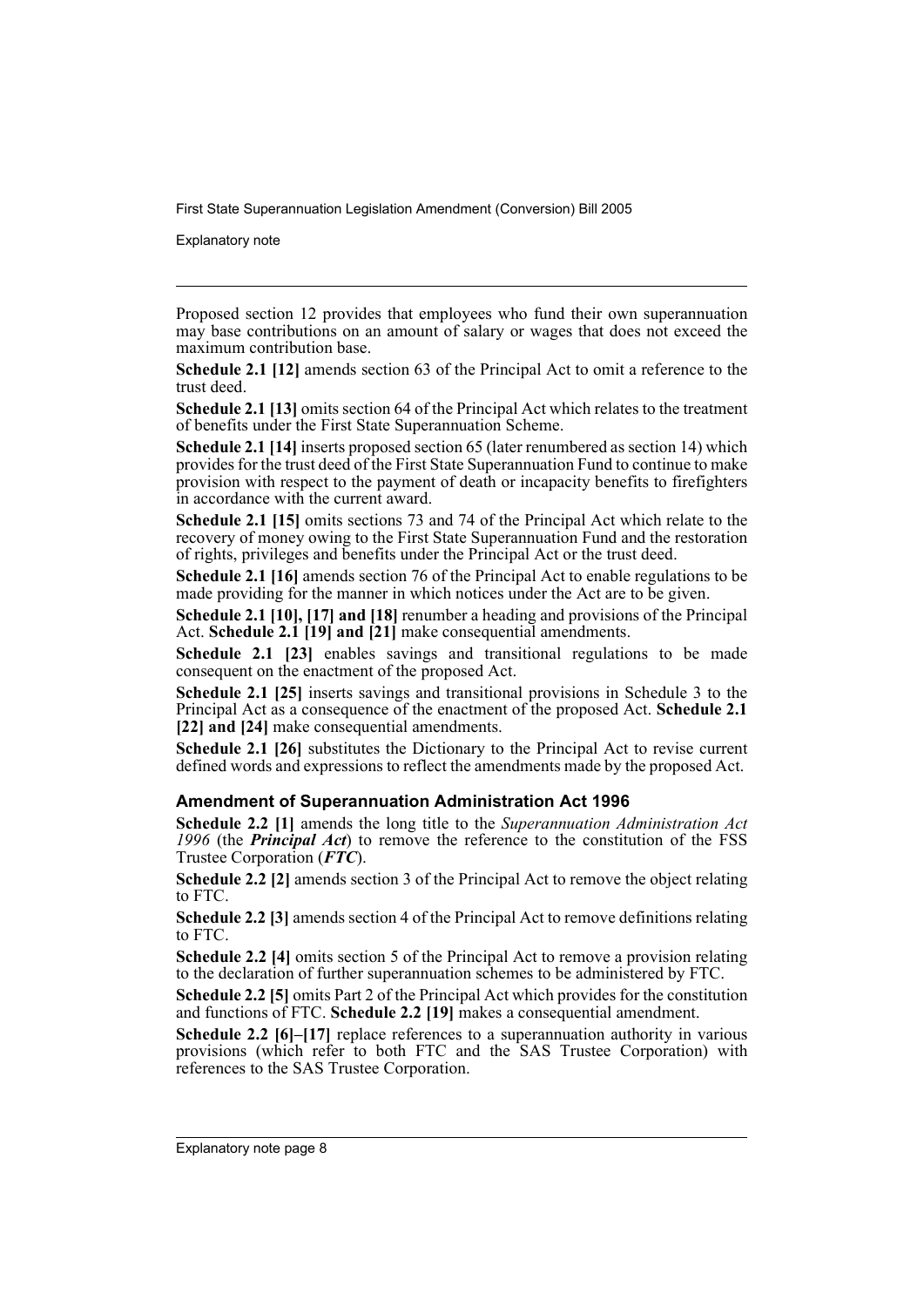Explanatory note

**Schedule 2.2 [18] and [20]** omit references to FTC.

**Schedule 2.2 [21] and [22]** amend section 128 of the Principal Act to remove the First State Superannuation Fund from the public sector funds that may be subject to provisions dealing with the creation of new superannuation schemes for members of public sector superannuation schemes.

**Schedule 2.2 [23]** amends section 128B of the Principal Act to remove the First State Superannuation Fund from the public sector funds that may be subject to provisions dealing with the extension of new superannuation schemes to members of existing public sector superannuation schemes.

**Schedule 2.2 [24] and [25]** amend section 129 of the Principal Act to remove the power to make regulations relating to the administration of FTC funds and the accounts and procedure of the FTC board.

**Schedule 2.2 [26]** omits Schedule 1 to the Principal Act, which relates to the FTC board.

**Schedule 2.2 [27]** enables regulations to be made consequent on the enactment of the amendments to the Principal Act.

## **Schedule 3 Consequential amendment of other Acts and regulations**

**Schedule 3.1** removes the exemption of FTC from the operation of the *Freedom of Information Act 1989*.

**Schedule 3.2** removes FTC from the bodies whose employees may make appeals under the *Government and Related Employees Appeal Tribunal Act 1980*.

**Schedule 3.3** removes references to FTC in the *Housing Act 2001*.

**Schedule 3.4** updates references to the First State Superannuation Fund and FTC in uncommenced provisions of the *Judges' Pensions Act 1953*.

**Schedule 3.5** removes the exemption of FTC under the *Land Tax Management Act 1956* from liability for land tax for land occupied by FTC as offices.

**Schedule 3.6** amends the *Police Regulation (Superannuation) Act 1906* to:

- (a) update references to the First State Superannuation Fund and FTC, and
- (b) enable a contributor who elects, on becoming an executive officer, to cease to contribute to the Police Superannuation Fund to elect to have the benefit preserved on so ceasing paid to a complying superannuation fund, complying approved deposit fund or retirement savings account as an alternative to the First State Superannuation Fund.

**Schedule 3.7** removes references to FTC from provisions of the *Public Authorities (Financial Arrangements) Regulation 2005* that prescribe FTC as an authority for the purposes of the *Public Authorities (Financial Arrangements) Act 1987* and confer investment powers under that Act on FTC.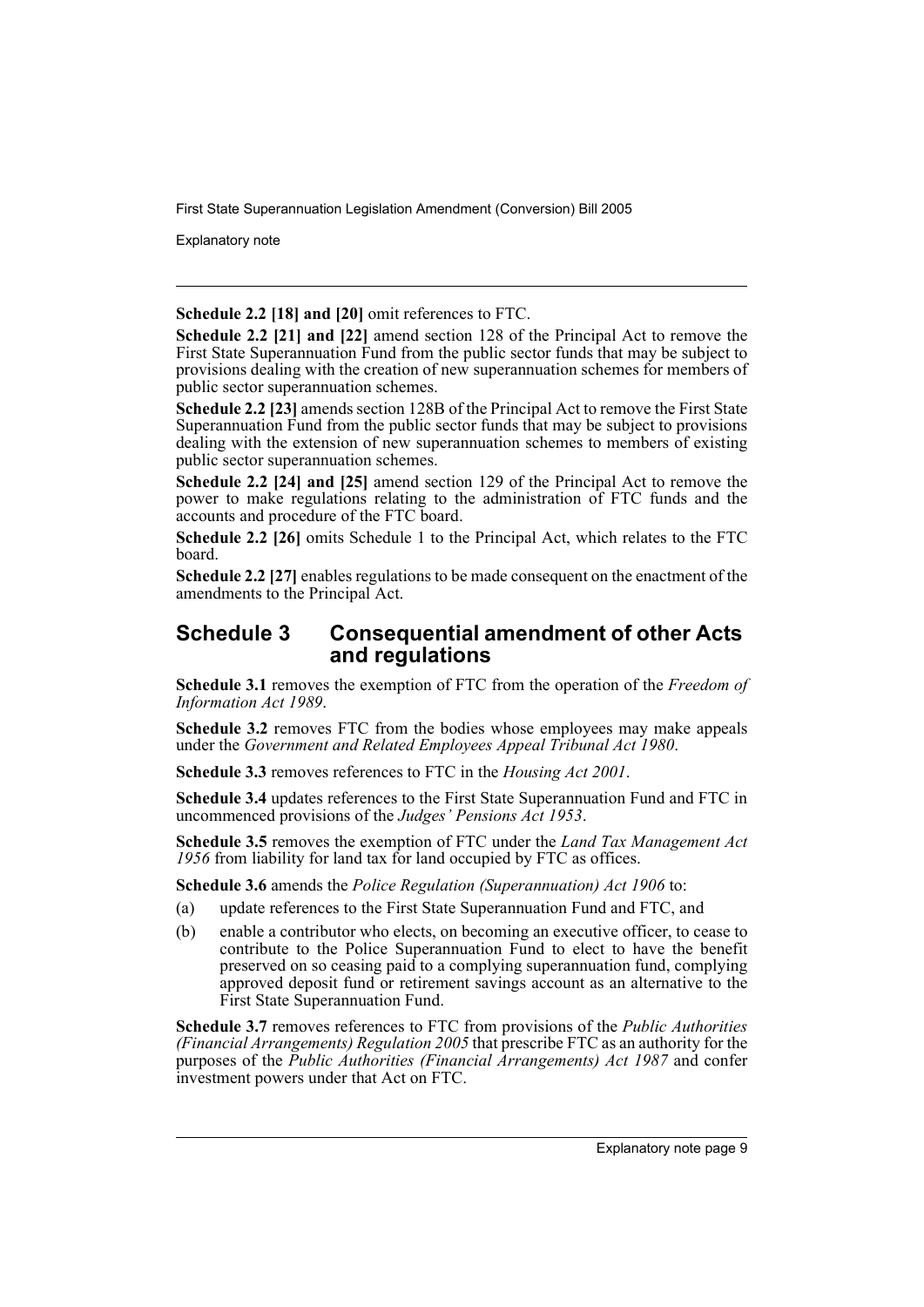Explanatory note

**Schedule 3.8** removes FTC from the bodies listed in Schedule 2 to the *Public Finance and Audit Act 1983*, being bodies that are subject to the general audit provisions of that Act. **Schedule 3.9** makes a consequential amendment to the *Public Finance and Audit Regulation 2005*.

**Schedule 3.10** removes references to FTC from the *Public Sector Employment and Management Act 2002*.

**Schedule 3.11** amends the *State Authorities Non-contributory Superannuation Act 1987* to:

- (a) update references to the First State Superannuation Fund and FTC, and
- (b) enable an employee who has reached the retirement age but does not wish to be paid his or her deferred or preserved benefit under the State Authorities Superannuation Fund to elect to have associated preserved benefits under the State Authorities Non-contributory Superannuation Scheme paid to a complying superannuation fund, complying approved deposit fund or retirement savings account as an alternative to the First State Superannuation Fund.

**Schedule 3.12** amends the *State Authorities Superannuation Act 1987* to:

- (a) update references to the First State Superannuation Fund and FTC, and
- (b) enable a contributor who elects, on becoming an executive officer, to cease to contribute to the State Authorities Superannuation Scheme to elect to have the benefit preserved on so ceasing paid to a complying superannuation fund, complying approved deposit fund or retirement savings account as an alternative to the First State Superannuation Fund, and
- (c) enable a contributor who has reached the retirement age but does not wish to be paid his or her deferred or preserved benefit to elect to have it paid to a complying superannuation fund, complying approved deposit fund or retirement savings account as an alternative to the First State Superannuation Fund.

#### **Schedule 3.13** amends the *Superannuation Act 1916* to:

- (a) update references to the First State Superannuation Fund and FTC, and
- (b) enable a contributor who elects, on becoming an executive officer, to cease to contribute to the State Superannuation Scheme to elect to have the benefit preserved on so ceasing paid to a complying superannuation fund, complying approved deposit fund or retirement savings account as an alternative to the First State Superannuation Fund.

**Schedule 3.14** updates references in the *Superannuation Administration (Electricity Superannuation Scheme Transitional Provisions) Regulation 1997* to the First State Superannuation Fund.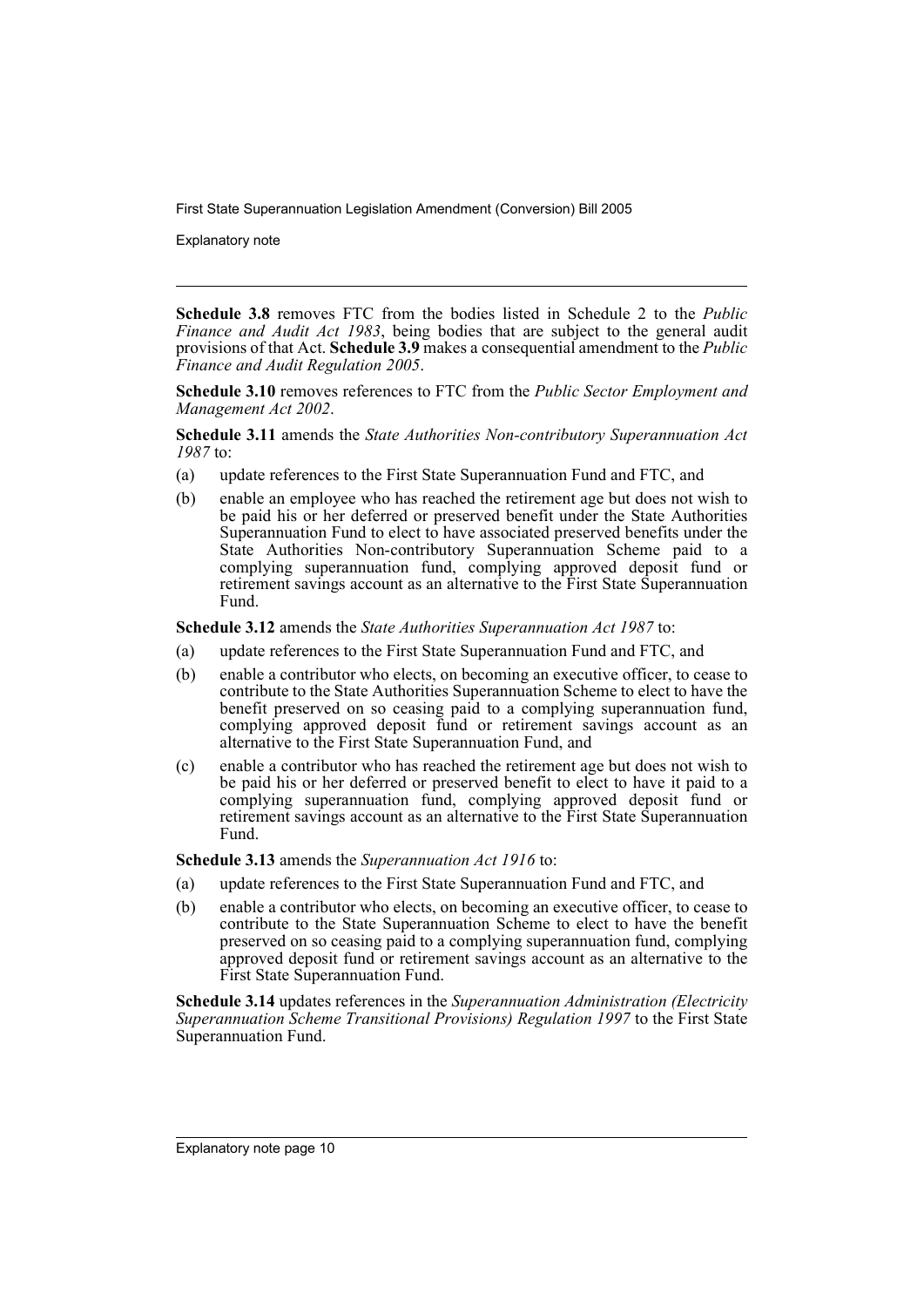Explanatory note

**Schedule 3.15** updates references in the *Superannuation Administration (Local Government Superannuation Scheme Transitional Provisions) Regulation 1997* to the First State Superannuation Fund.

**Schedule 3.16** omits references to FTC schemes from the *Unclaimed Money Act 1995* and makes a consequential amendment.

## **Schedule 4 Amendment of First State Superannuation Trust Deed**

**Schedule 4** amends the First State Superannuation Trust Deed to enable the Deed to be varied in order for the First State Superannuation Scheme to meet the requirements for regulation under Commonwealth legislation.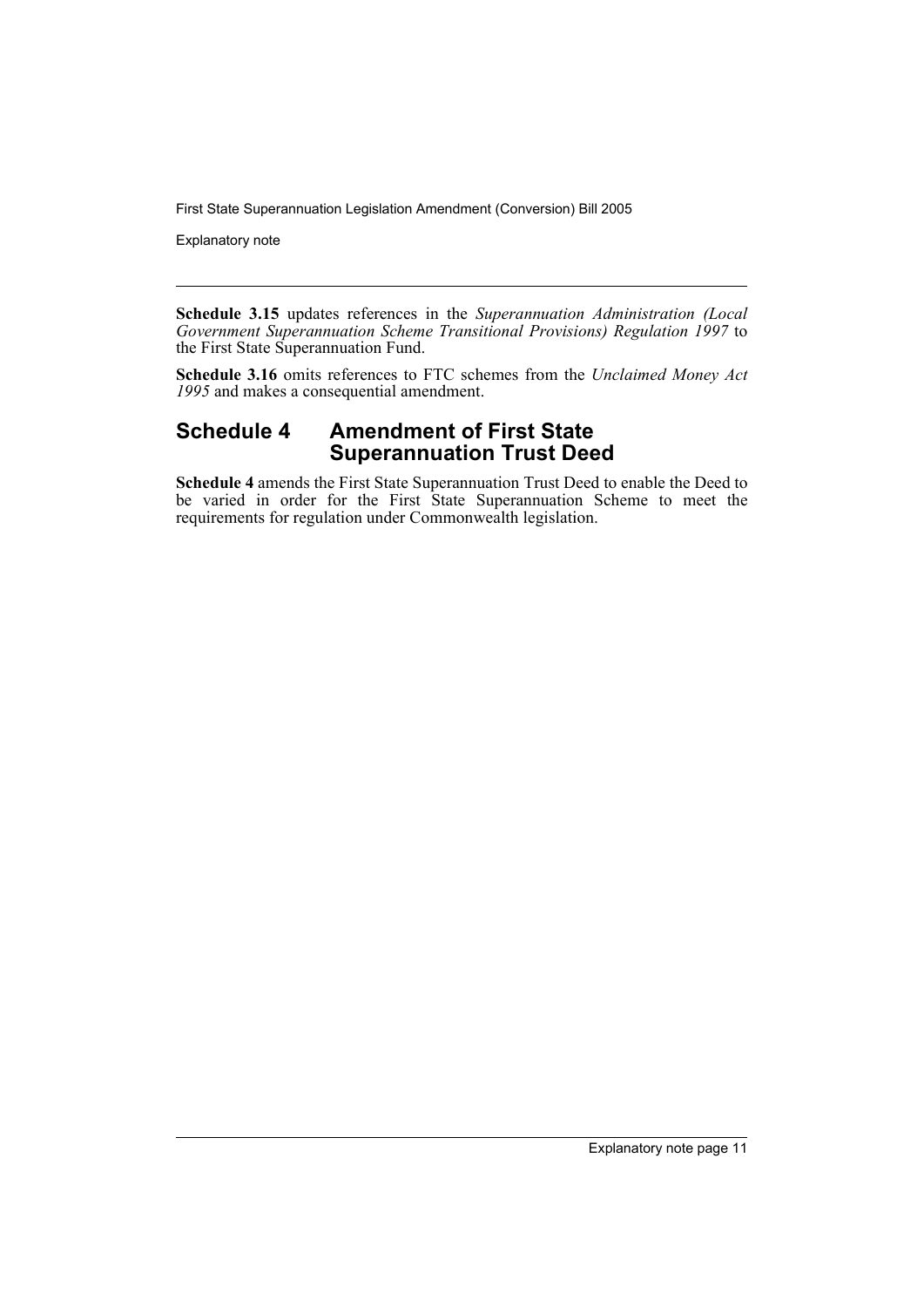Explanatory note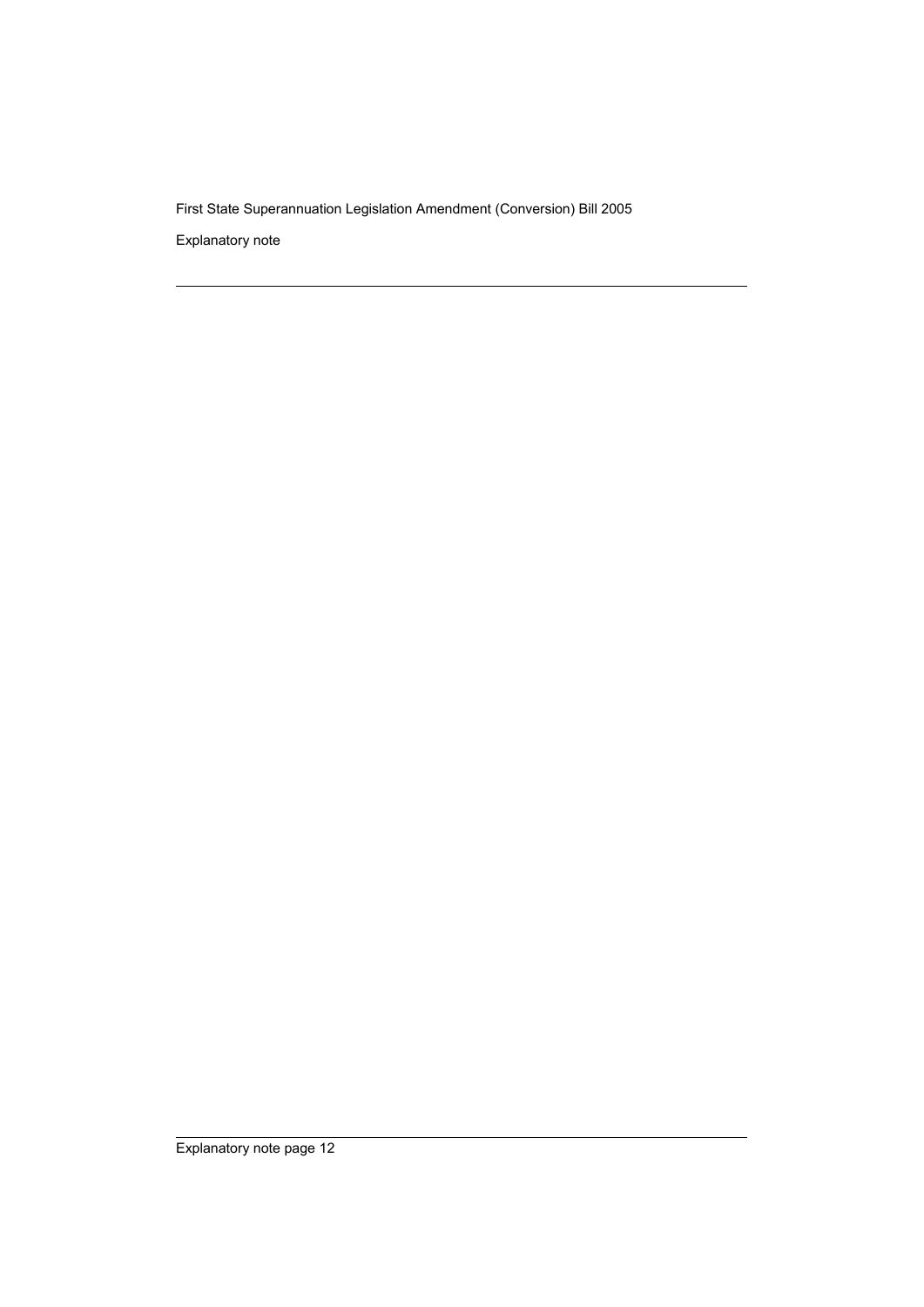First print



New South Wales

# **First State Superannuation Legislation Amendment (Conversion) Bill 2005**

# **Contents**

|            |                                                                                       | Page |
|------------|---------------------------------------------------------------------------------------|------|
|            | Name of Act                                                                           |      |
| 2          | Commencement                                                                          |      |
| 3          | Amendment of Acts relating to conversion of FTC to<br>proprietary company             | 2    |
| 4          | Amendment of other Acts and regulations                                               | 2    |
| 5          | Repeal of Superannuation Administration (Savings and<br>Transitional) Regulation 1997 | 2    |
| 6          | Amendment of First State Superannuation Trust Deed                                    |      |
| Schedule 1 | Amendment of Acts to convert FTC into proprietary company                             | - 3  |
| Schedule 2 | Amendment of Acts relating to conversion of First State<br>Superannuation Scheme      | 14   |
| Schedule 3 | Consequential amendment of other Acts and regulations                                 | 28   |
| Schedule 4 | Amendment of First State Superannuation Trust Deed                                    | 37   |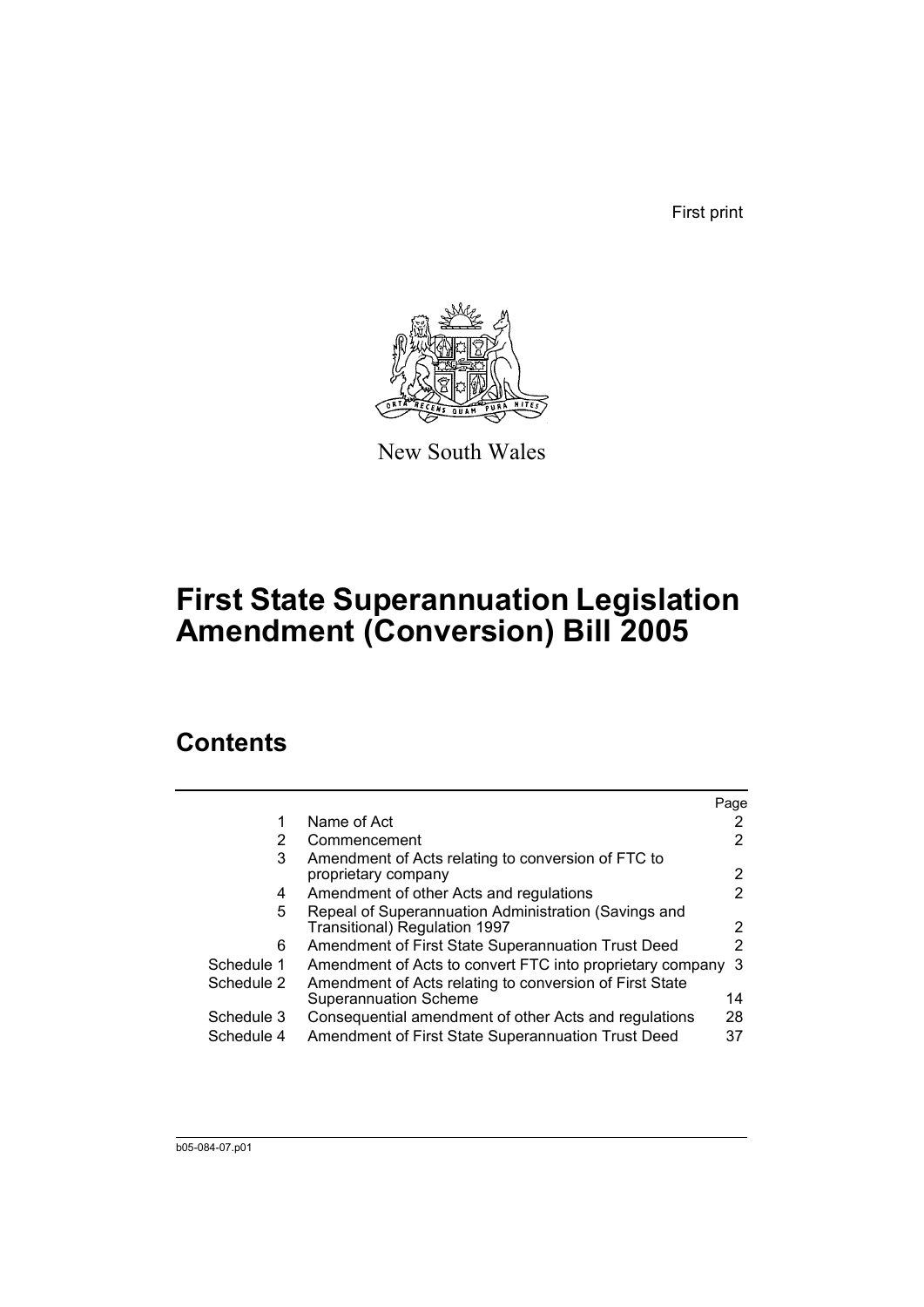Contents

Page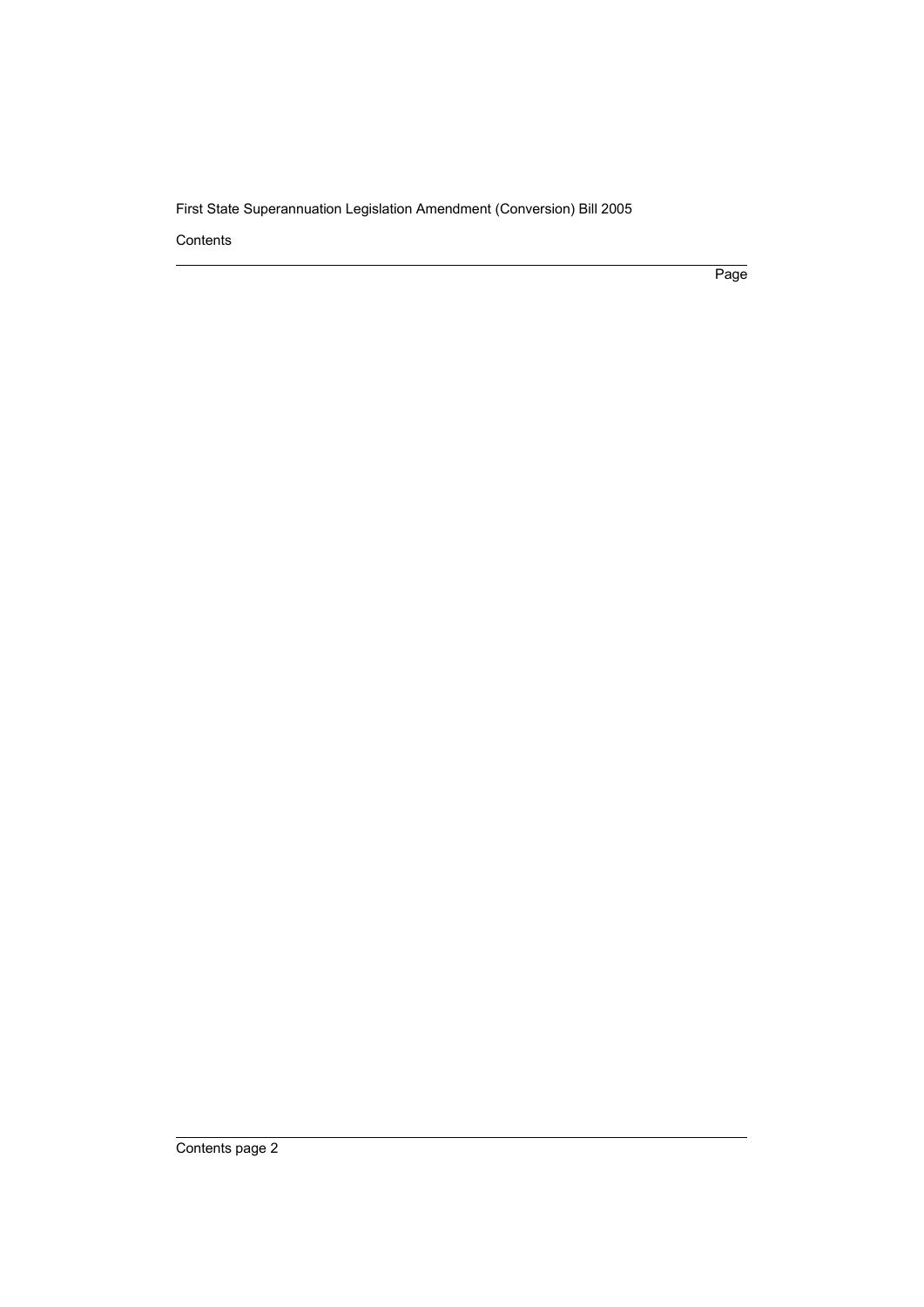

New South Wales

# **First State Superannuation Legislation Amendment (Conversion) Bill 2005**

No , 2005

## **A Bill for**

An Act to amend the *Superannuation Administration Act 1996* and the *First State Superannuation Act 1992* with respect to the conversion of the FSS Trustee Corporation to a proprietary company limited by shares and the conversion of the First State Superannuation Fund to a superannuation fund regulated under Commonwealth legislation; and for other purposes.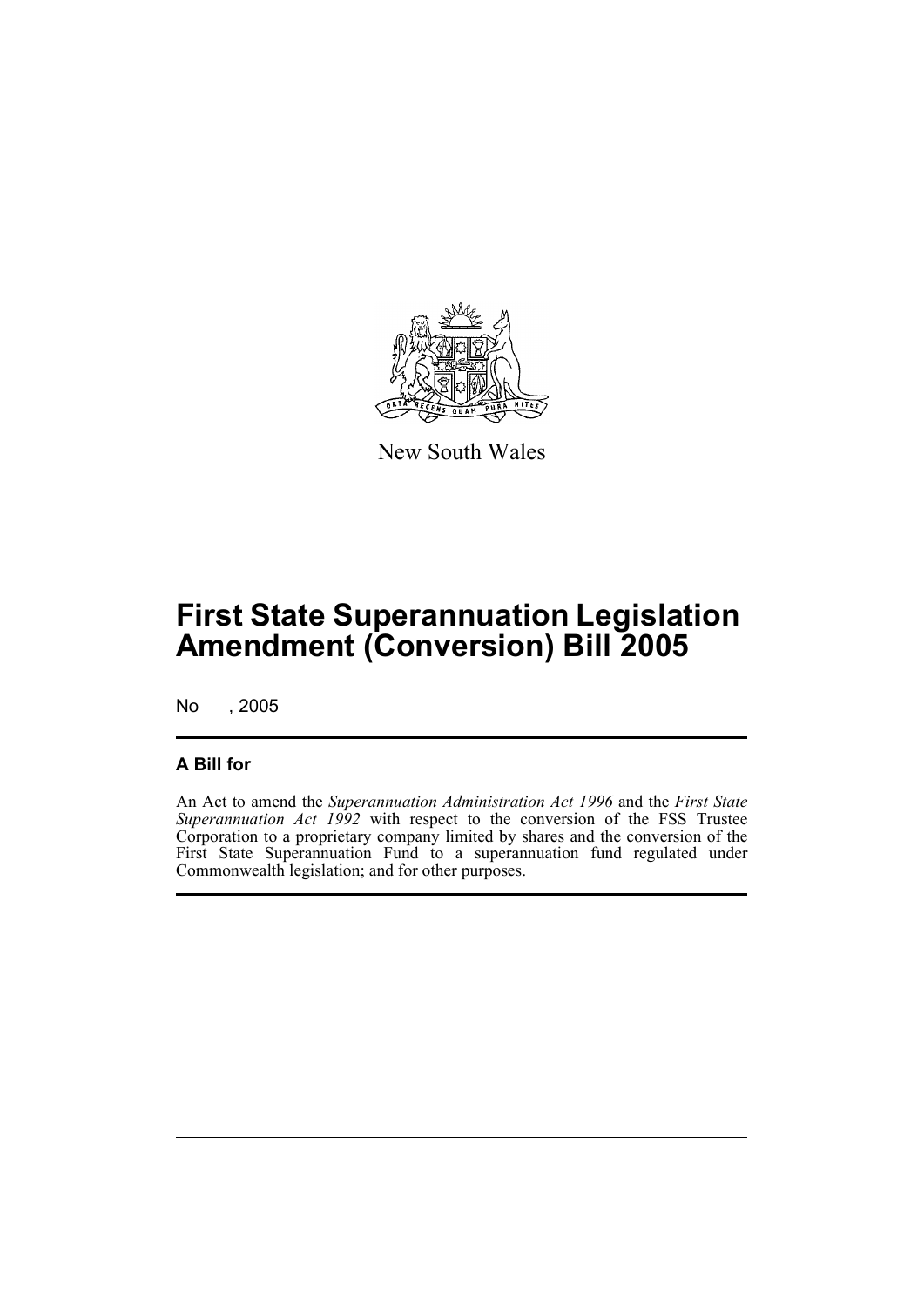<span id="page-15-5"></span><span id="page-15-4"></span><span id="page-15-3"></span><span id="page-15-2"></span><span id="page-15-1"></span><span id="page-15-0"></span>

|              |     | The Legislature of New South Wales enacts:                                                                                                                                                                                                                              | $\mathbf{1}$                      |
|--------------|-----|-------------------------------------------------------------------------------------------------------------------------------------------------------------------------------------------------------------------------------------------------------------------------|-----------------------------------|
| 1            |     | Name of Act                                                                                                                                                                                                                                                             | 2                                 |
|              |     | This Act is the First State Superannuation Legislation Amendment<br>(Conversion) $Act$ 2005.                                                                                                                                                                            | $\mathsf 3$<br>$\overline{4}$     |
| $\mathbf{2}$ |     | Commencement                                                                                                                                                                                                                                                            | 5                                 |
|              | (1) | This Act commences on a day or days to be appointed by proclamation,<br>except as provided by subsections $(3)$ and $(4)$ .                                                                                                                                             | 6<br>$\overline{7}$               |
|              | (2) | A day may not be appointed under subsection (1) that is earlier than the<br>registration day within the meaning of Schedule 2A to the<br>Superannuation Administration Act 1996 (as inserted by Schedule<br>$1.\overline{2}$ [2] to this Act).                          | 8<br>$\boldsymbol{9}$<br>10<br>11 |
|              | (3) | Sections 3 and 6 and Schedules 1 and 4 commence on the date of assent<br>to this Act.                                                                                                                                                                                   | 12<br>13                          |
|              | (4) | Schedule 3.4, 3.6 [7], 3.11 [7], 3.12 [7] and 3.13 [8] commence on the<br>commencement of Schedule 2 [2], Schedule 7 [5], Schedule 10 [7],<br>Schedule 11 [9] and Schedule 12 [11], respectively, to the<br>Superannuation Legislation Amendment (Family Law) Act 2003. | 14<br>15<br>16<br>17              |
| 3            |     | Amendment of Acts relating to conversion of FTC to proprietary<br>company                                                                                                                                                                                               | 18<br>19                          |
|              |     | The Acts specified in Schedule 1 are amended as set out in that<br>Schedule.                                                                                                                                                                                            | 20<br>21                          |
| 4            |     | <b>Amendment of other Acts and regulations</b>                                                                                                                                                                                                                          | 22                                |
|              |     | The Acts and regulations specified in Schedules 2 and 3 are amended as<br>set out in those Schedules.                                                                                                                                                                   | 23<br>24                          |
| 5            |     | Repeal of Superannuation Administration (Savings and Transitional)<br><b>Regulation 1997</b>                                                                                                                                                                            | 25<br>26                          |
|              |     | The Superannuation Administration (Savings and Transitional)<br><i>Regulation 1997</i> is repealed.                                                                                                                                                                     | 27<br>28                          |
| 6            |     | <b>Amendment of First State Superannuation Trust Deed</b>                                                                                                                                                                                                               | 29                                |
|              |     | Schedule 4 has effect.                                                                                                                                                                                                                                                  | 30                                |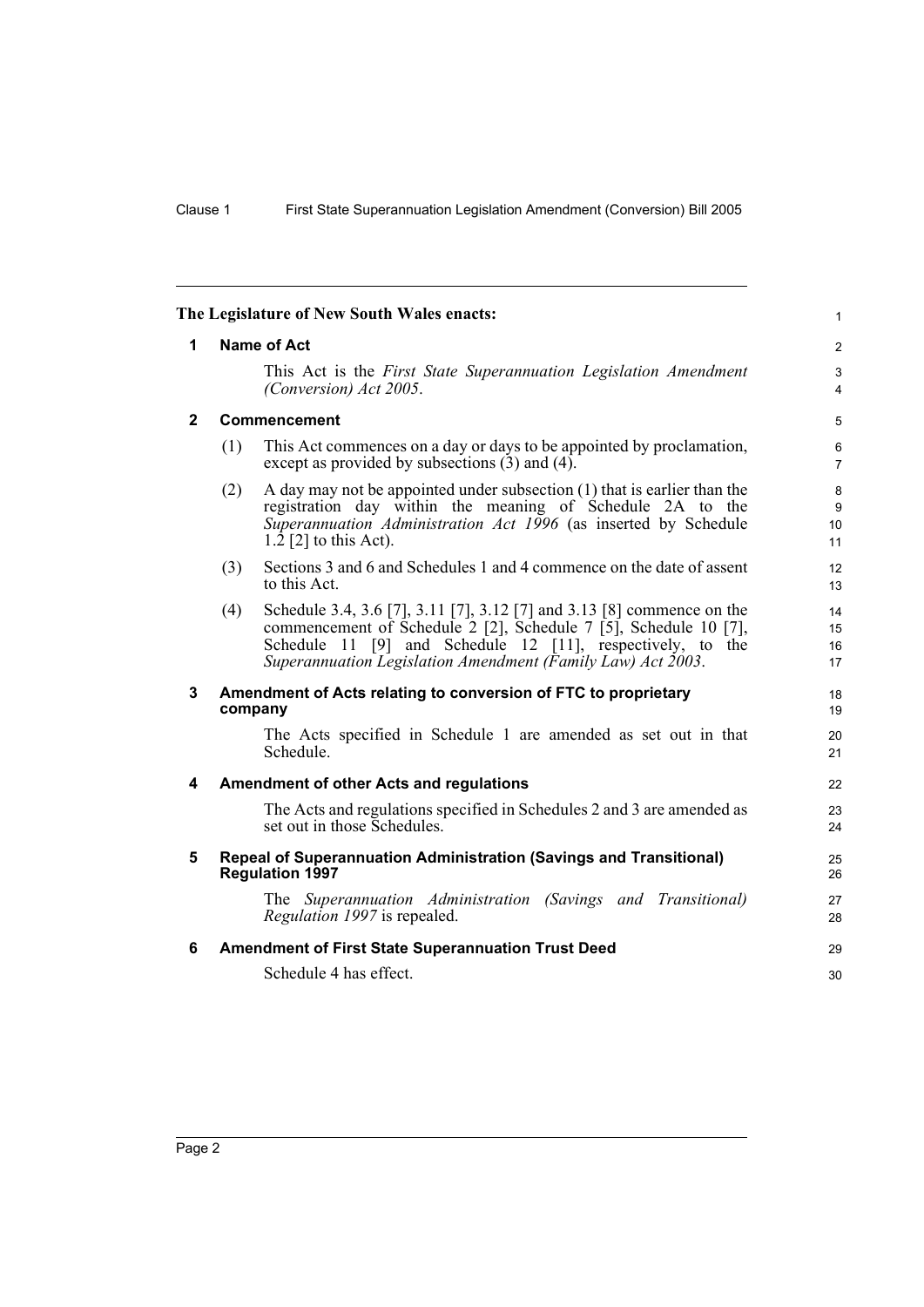Amendment of Acts to convert FTC into proprietary company Schedule 1

<span id="page-16-0"></span>

|     | <b>Schedule 1</b>          |     | <b>Amendment of Acts to convert FTC into</b>                                                                                                                                                                                                                                                                              | $\mathbf{1}$                     |
|-----|----------------------------|-----|---------------------------------------------------------------------------------------------------------------------------------------------------------------------------------------------------------------------------------------------------------------------------------------------------------------------------|----------------------------------|
|     |                            |     | proprietary company                                                                                                                                                                                                                                                                                                       | 2                                |
|     |                            |     | (Section 3)                                                                                                                                                                                                                                                                                                               | 3                                |
| 1.1 |                            |     | First State Superannuation Act 1992 No 100                                                                                                                                                                                                                                                                                | $\overline{4}$                   |
|     | <b>Dictionary</b>          |     |                                                                                                                                                                                                                                                                                                                           | 5                                |
|     |                            |     | Omit the definition of FTC. Insert instead:                                                                                                                                                                                                                                                                               | 6                                |
|     |                            |     | <b>FTC</b> means:                                                                                                                                                                                                                                                                                                         | $\overline{7}$                   |
|     |                            | (a) | before the registration day (within the meaning of<br>Schedule 2A to the Superannuation Administration Act<br>1996)—FSS Trustee Corporation established by that Act,<br>$\alpha$                                                                                                                                          | 8<br>9<br>10<br>11               |
|     |                            | (b) | on and after the registration day (within the meaning of<br>Schedule 2A to the Superannuation Administration Act<br>1996)—the company called FSS Trustee Corporation that<br>is taken to be registered under the Corporations Act 2001<br>of the Commonwealth by reason of the operation of<br>clause 3 of that Schedule. | 12<br>13<br>14<br>15<br>16<br>17 |
| 1.2 |                            |     | <b>Superannuation Administration Act 1996 No 39</b>                                                                                                                                                                                                                                                                       | 18                               |
| [1] | <b>Section 128C</b>        |     |                                                                                                                                                                                                                                                                                                                           | 19                               |
|     | Insert after section 128B: |     |                                                                                                                                                                                                                                                                                                                           | 20                               |
|     | 128C                       |     | <b>Conversion of FSS Trustee Corporation into proprietary company</b>                                                                                                                                                                                                                                                     | 21                               |
|     |                            |     | Schedule 2A has effect.                                                                                                                                                                                                                                                                                                   | 22                               |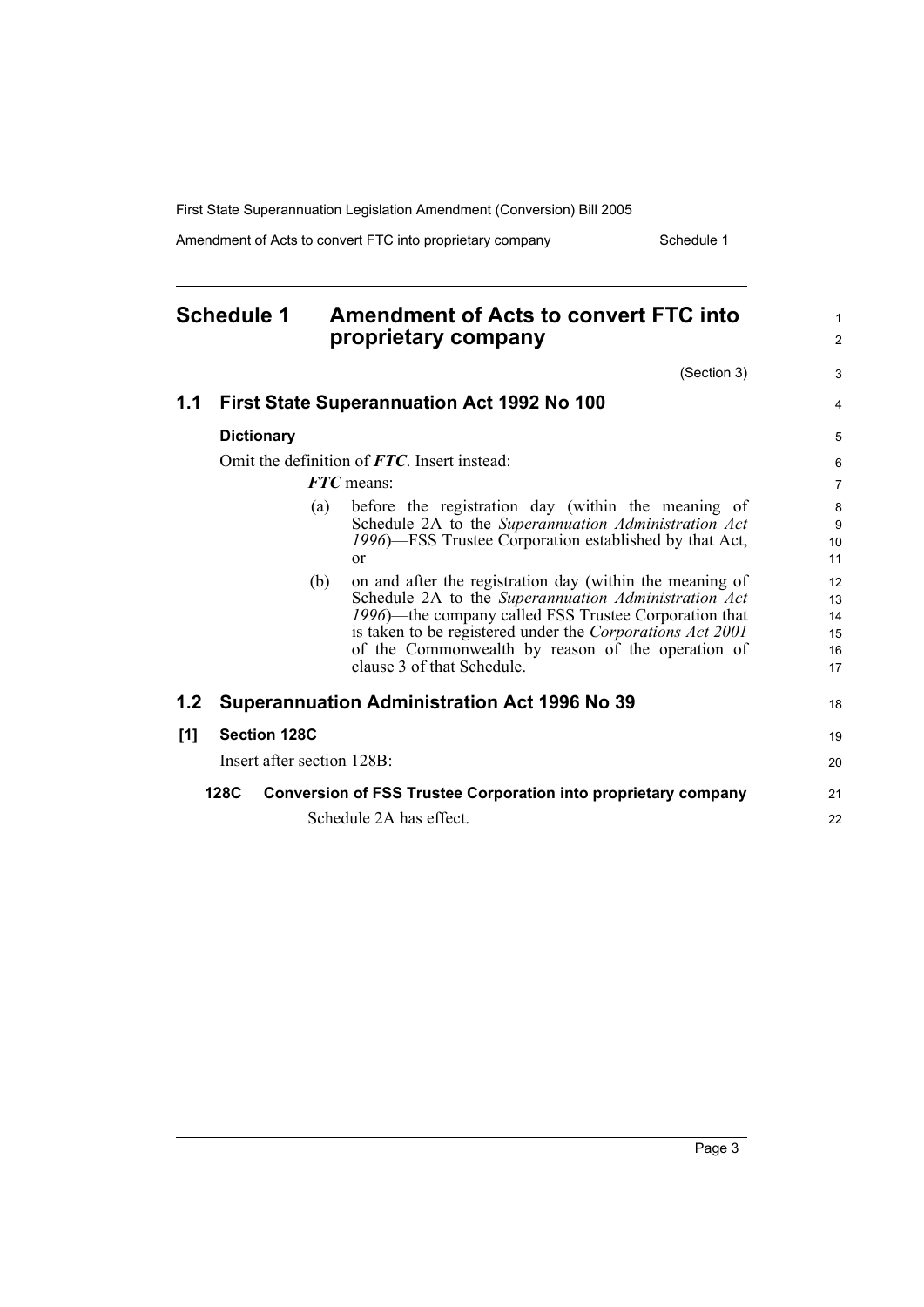Schedule 1 Amendment of Acts to convert FTC into proprietary company

#### **[2] Schedule 2A**

Insert after Schedule 2:

## **Schedule 2A Conversion of FSS Trustee Corporation into proprietary company**

(Section 128C)

6 7

1  $\overline{2}$ 

3 4 5

## **Part 1 General**

#### **1 Interpretation**

(1) In this Schedule:

*ASIC* means the Australian Securities and Investments **Commission** 

*assets* means any legal or equitable estate or interest (whether present or future, whether vested or contingent and whether personal or assignable) in real or personal property of any description (including money), and includes securities, choses in action and documents.

*Corporations Act* means the *Corporations Act 2001* of the Commonwealth.

*Corporations legislation* means the Corporations legislation to which Part 1.1A of the Corporations Act applies.

*FTC* means the FSS Trustee Corporation that was originally established by this Act.

*FTC Board* means the board of FTC as constituted under this Act at the relevant time.

*instrument* means an instrument (other than this Act or an instrument made under this Act) or any other document that creates, modifies or extinguishes rights or liabilities (or would do so if lodged, filed or registered in accordance with any law), and includes any judgment, order, process or other instrument issued by a court or tribunal.

**Note.** Section 21 (1) of the *Interpretation Act 1987* provides that a reference in an Act to *document* means any record of information, and includes:

- (a) anything on which there is writing, or
- (b) anything on which there are marks, figures, symbols or perforations having a meaning for persons qualified to interpret them, or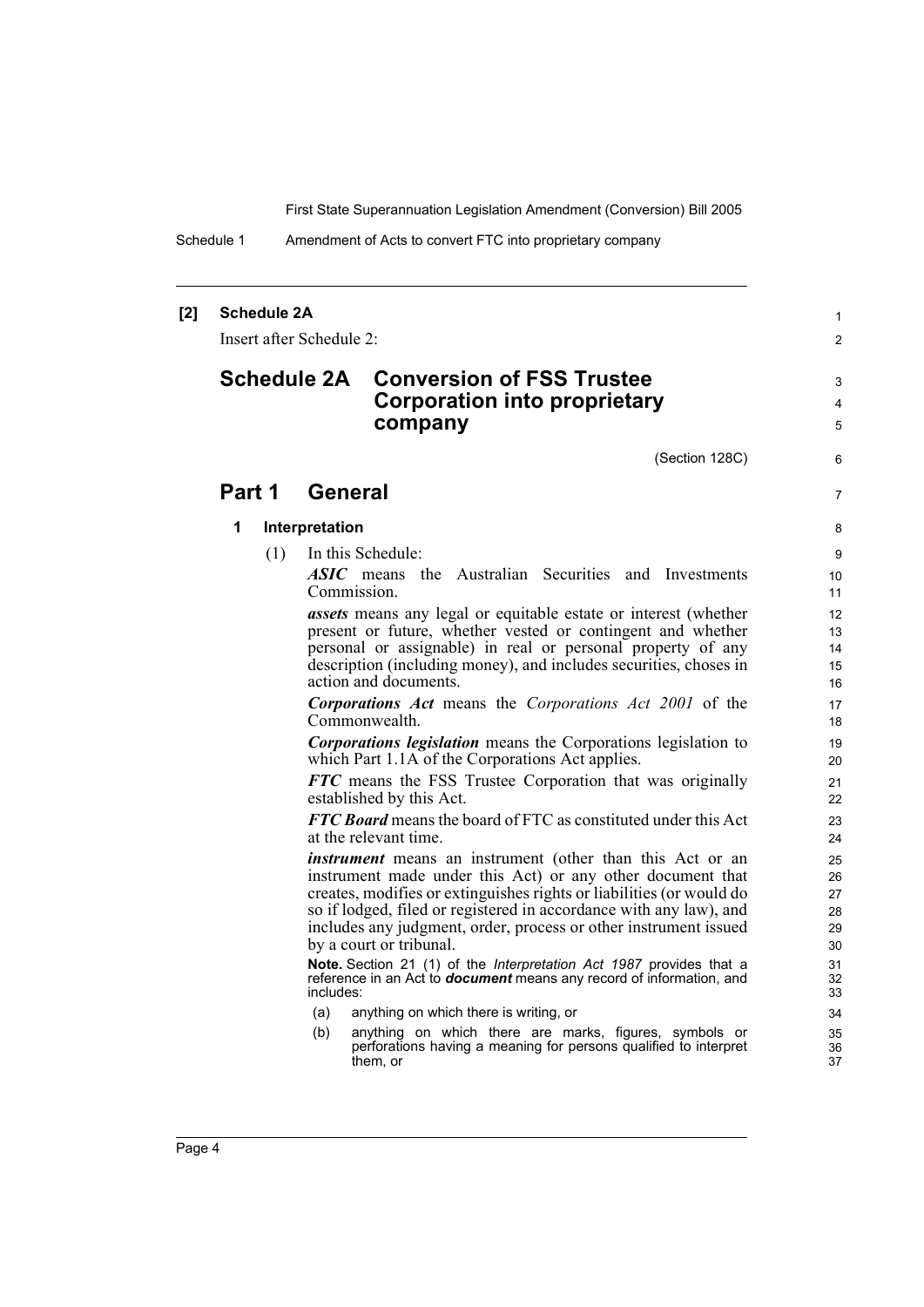Amendment of Acts to convert FTC into proprietary company Schedule 1

29

|        |                                                                                                                                                                                                                                                             | anything from which sounds, images or writings can be<br>(c)<br>reproduced with or without the aid of anything else, or                                                                                                                             |  |  |  |
|--------|-------------------------------------------------------------------------------------------------------------------------------------------------------------------------------------------------------------------------------------------------------------|-----------------------------------------------------------------------------------------------------------------------------------------------------------------------------------------------------------------------------------------------------|--|--|--|
|        |                                                                                                                                                                                                                                                             | a map, plan, drawing or photograph.<br>(d)                                                                                                                                                                                                          |  |  |  |
|        |                                                                                                                                                                                                                                                             | <i>liabilities</i> means any liabilities, debts or obligations (whether<br>present or future, whether vested or contingent and whether<br>personal or assignable).                                                                                  |  |  |  |
|        | <i>registered FTC</i> means FTC on or after the registration day.                                                                                                                                                                                           |                                                                                                                                                                                                                                                     |  |  |  |
|        | <i>registration day</i> means the day specified by the Minister in a<br>registration order as the day on which FTC is to be taken to be<br>registered as a proprietary company limited by shares for the<br>purposes of section 5H of the Corporations Act. |                                                                                                                                                                                                                                                     |  |  |  |
|        |                                                                                                                                                                                                                                                             | registration order means an order made by the Minister under<br>clause 4 specifying a registration day.                                                                                                                                             |  |  |  |
|        |                                                                                                                                                                                                                                                             | rights means any rights, powers, privileges or immunities<br>(whether present or future, whether vested or contingent and<br>whether personal or assignable).                                                                                       |  |  |  |
|        |                                                                                                                                                                                                                                                             | <i>transition period</i> means the period commencing at the beginning<br>of the registration day and ending at the end of the day that is the<br>third anniversary of the registration day.                                                         |  |  |  |
|        | (2)                                                                                                                                                                                                                                                         | Words and expressions used in this Schedule have the same<br>meanings as in section 9 of the Corporations Act, except in so far<br>as they are defined differently in this Act or the context or<br>subject-matter otherwise indicates or requires. |  |  |  |
|        | (3)                                                                                                                                                                                                                                                         | If this Schedule provides for an event or other thing to occur on a<br>particular day, that event or thing is taken to occur at the<br>beginning of that day.                                                                                       |  |  |  |
|        | (4)                                                                                                                                                                                                                                                         | This Schedule is intended to have extraterritorial application in so<br>far as the legislative powers of the Parliament of the State permit.                                                                                                        |  |  |  |
| Part 2 |                                                                                                                                                                                                                                                             | Overview of corporate conversion of FTC                                                                                                                                                                                                             |  |  |  |
| 2      |                                                                                                                                                                                                                                                             | Summary of the steps involved in corporate conversion of FTC                                                                                                                                                                                        |  |  |  |
|        | (1)                                                                                                                                                                                                                                                         | The following is a summary of the steps involved in the<br>conversion of FTC into a proprietary company limited by shares<br>under the Corporations Act:                                                                                            |  |  |  |
|        |                                                                                                                                                                                                                                                             | FTC Board approves constitution and share issue                                                                                                                                                                                                     |  |  |  |
|        |                                                                                                                                                                                                                                                             | The FTC Board passes resolutions in accordance with Division 2<br>of Part 3 that approve a constitution for registered FTC and the<br>issue of shares in registered FTC.                                                                            |  |  |  |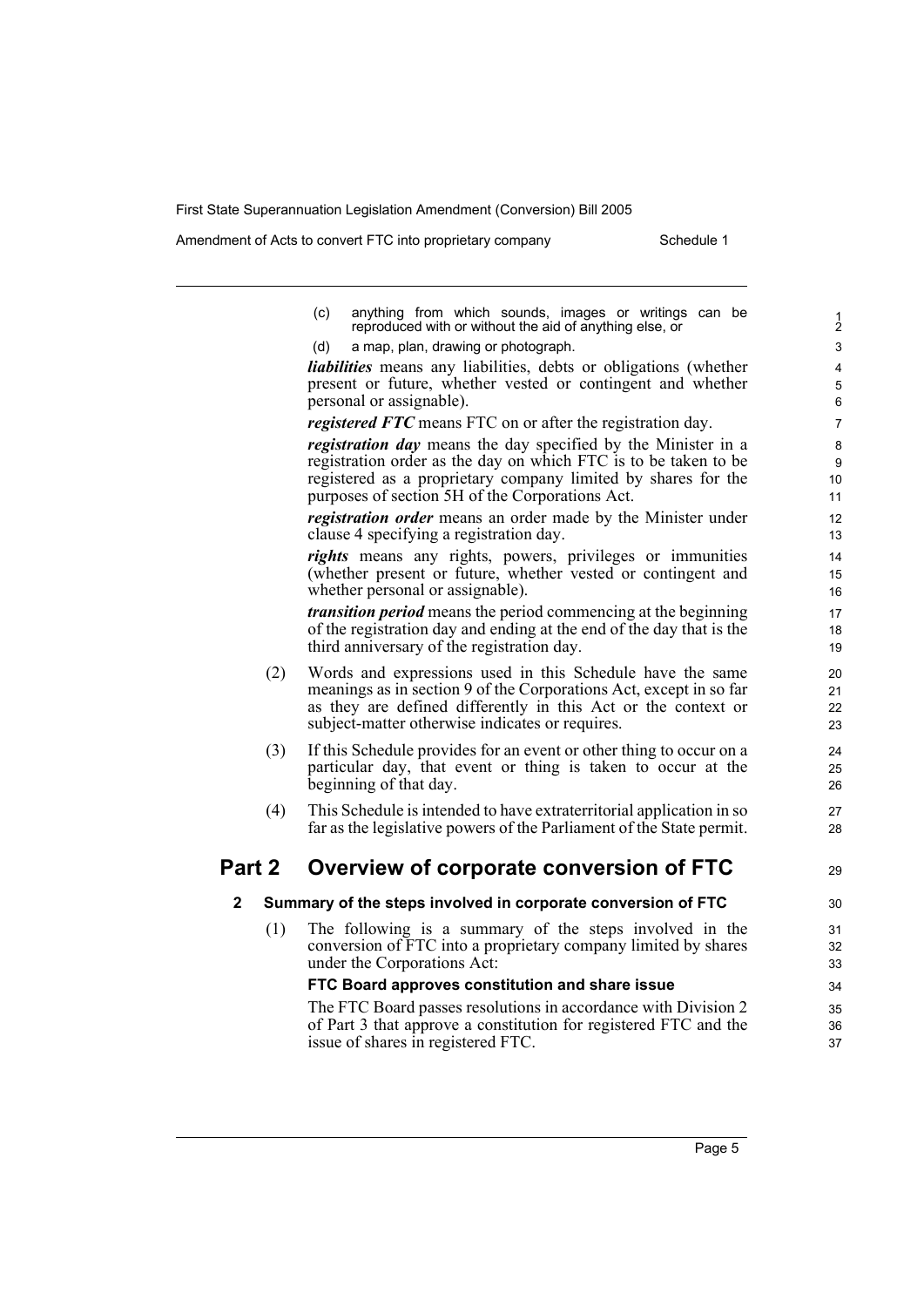| Schedule 1 | Amendment of Acts to convert FTC into proprietary company |
|------------|-----------------------------------------------------------|
|------------|-----------------------------------------------------------|

|   |                   | FTC Board to lodge notice under Corporations Act                                                                        | 1                            |
|---|-------------------|-------------------------------------------------------------------------------------------------------------------------|------------------------------|
|   |                   | The FTC Board, with the approval of the Minister, causes a<br>notice to be lodged with ASIC under section 5H (2) of the | $\overline{\mathbf{c}}$<br>3 |
|   |                   | Corporations Act that sets out certain information about the                                                            | 4                            |
|   |                   | proposed conversion of FTC into a registered company.                                                                   | 5                            |
|   |                   | Minister specifies a registration day                                                                                   | 6                            |
|   |                   | The Minister makes a registration order under clause 4 specifying                                                       | 7                            |
|   |                   | the day on which FTC is taken to be registered as a proprietary                                                         | 8                            |
|   |                   | company limited by shares under section 5H of the Corporations<br>Act.                                                  | 9<br>10                      |
|   |                   | FTC registered as proprietary company limited by shares                                                                 | 11                           |
|   |                   | Section 5H of the Corporations Act operates on the registration                                                         | 12                           |
|   |                   | day to register FTC as a proprietary company limited by shares                                                          | 13                           |
|   |                   | with the name "FSS Trustee Corporation".                                                                                | 14                           |
|   | (2)               | This clause does not affect the meaning or interpretation of any                                                        | 15                           |
|   |                   | provision of this Schedule that it summarises.                                                                          | 16                           |
|   | Part 3            |                                                                                                                         |                              |
|   |                   | <b>Registration of FTC as proprietary</b><br>company under Corporations Act                                             | 17                           |
|   |                   |                                                                                                                         | 18                           |
|   | <b>Division 1</b> | <b>Corporate conversion of FTC</b>                                                                                      | 19                           |
| 3 |                   | FTC becomes deemed registration company on registration day                                                             | 20                           |
|   | (1)               | FTC is a deemed registration company for the purposes of section                                                        | 21                           |
|   |                   |                                                                                                                         |                              |
|   |                   | 5H of the Corporations Act.                                                                                             | 22                           |
|   | (2)               | For the purposes of that section:                                                                                       | 23                           |
|   |                   | the day on which FTC is to be taken to be registered as a<br>(a)                                                        | 24                           |
|   |                   | company is the registration day, and                                                                                    | 25                           |
|   |                   | the type of company that FTC is to be registered as is a<br>(b)                                                         | 26                           |
|   |                   | proprietary company limited by shares, and                                                                              | 27                           |
|   |                   | proposed name<br>is<br>"FSS<br>(c)<br>the company's<br>Trustee                                                          | 28<br>29                     |
|   |                   | Corporation".<br>Note. Section 5H of the Corporations Act provides that a body is taken                                 | 30                           |
|   |                   | to be registered under that Act as a company of a particular type under                                                 | 31                           |
|   |                   | section 118 of that Act if a law of a State or Territory to which the Act<br>applies:                                   | 32<br>33                     |
|   |                   | provides that the body is a deemed registration company for the<br>(a)<br>purposes of the section, and                  | 34<br>35                     |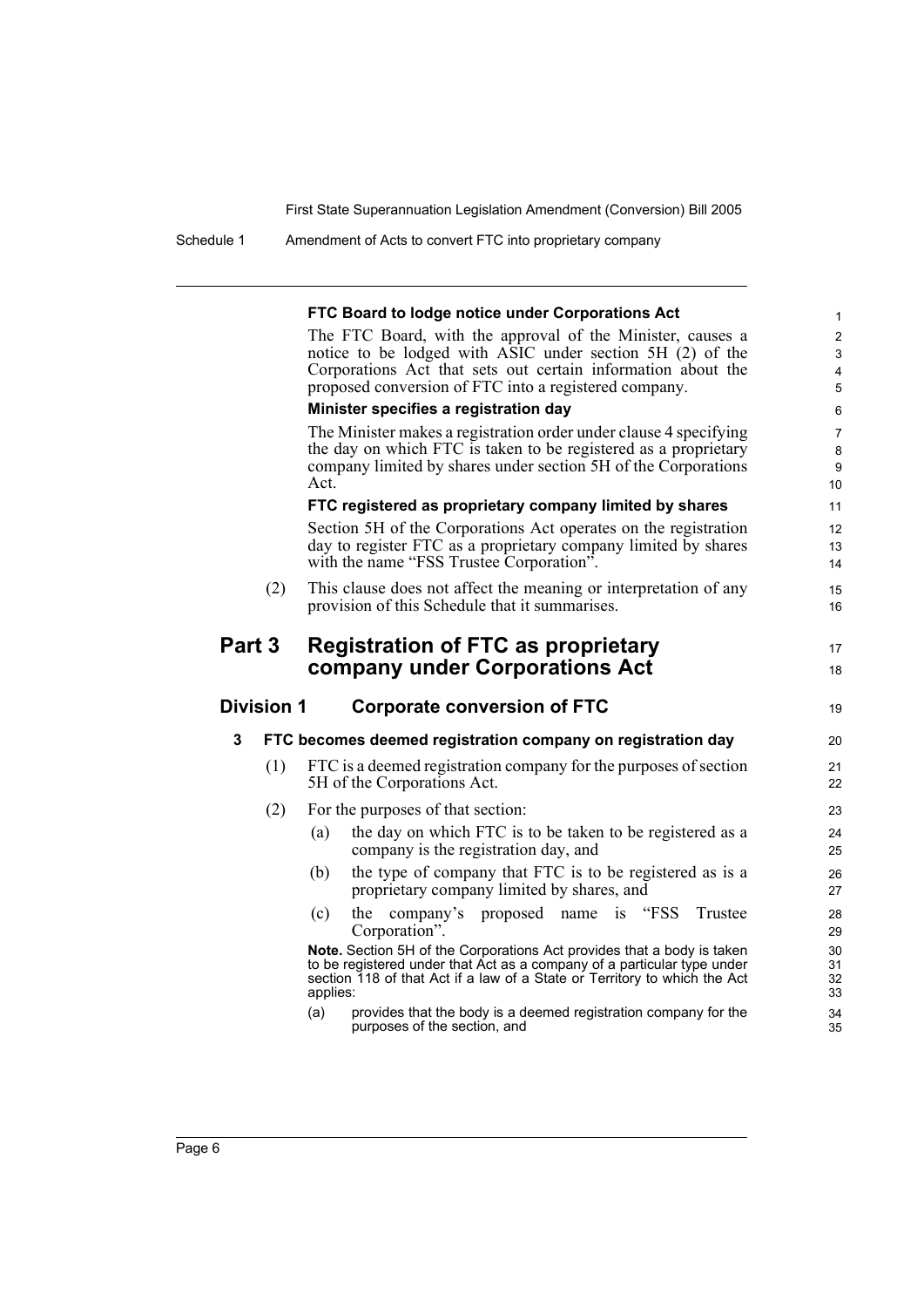Amendment of Acts to convert FTC into proprietary company Schedule 1

(b) specifies: (i) the day on which the body is to be taken to be registered (the registration day) or the manner in which that day is to be fixed, and (ii) the type of company the body is to be registered as under the Act, and (iii) the company's proposed name (unless the ACN is to be used in its name), and if section 5H (2) and (3) (relating to the lodgment of certain notices and documents with ASIC) are satisfied. **4 Order specifying registration day** (1) The Minister may, by order published in the Gazette, specify a day on which  $FT\check{C}$  is to be taken to be registered as a proprietary company limited by shares for the purposes of section 5H of the Corporations Act. (2) The Minister may make an order under subclause (1) only if the Minister is satisfied that: (a) the FTC Board has approved a constitution for registered FTC in accordance with the provisions of this Part, and (b) the FTC Board has approved persons to be members of registered FTC and the shares to be issued to those persons in accordance with the provisions of this Part, and (c) FTC has complied with section 5H (2) of the Corporations Act. (3) The Minister is to provide ASIC with a copy of an order made under this clause as soon as practicable after it is issued to FTC. However, a failure to provide such a copy does not affect the validity of the order. (4) An order under this clause cannot be challenged, reviewed or called into question in proceedings before any court or tribunal. (5) An order under this clause is conclusive evidence in any proceedings before a court or tribunal that all the requirements of this Schedule have been complied with concerning the registration of FTC under the Corporations Act as a proprietary company limited by shares. 1 2 3 4 5 6 7 8 9 10 11 12 13 14 15 16 17 18 19 20 21 22  $23$ 24 25 26 27 28 29 30 31 32 33 34 35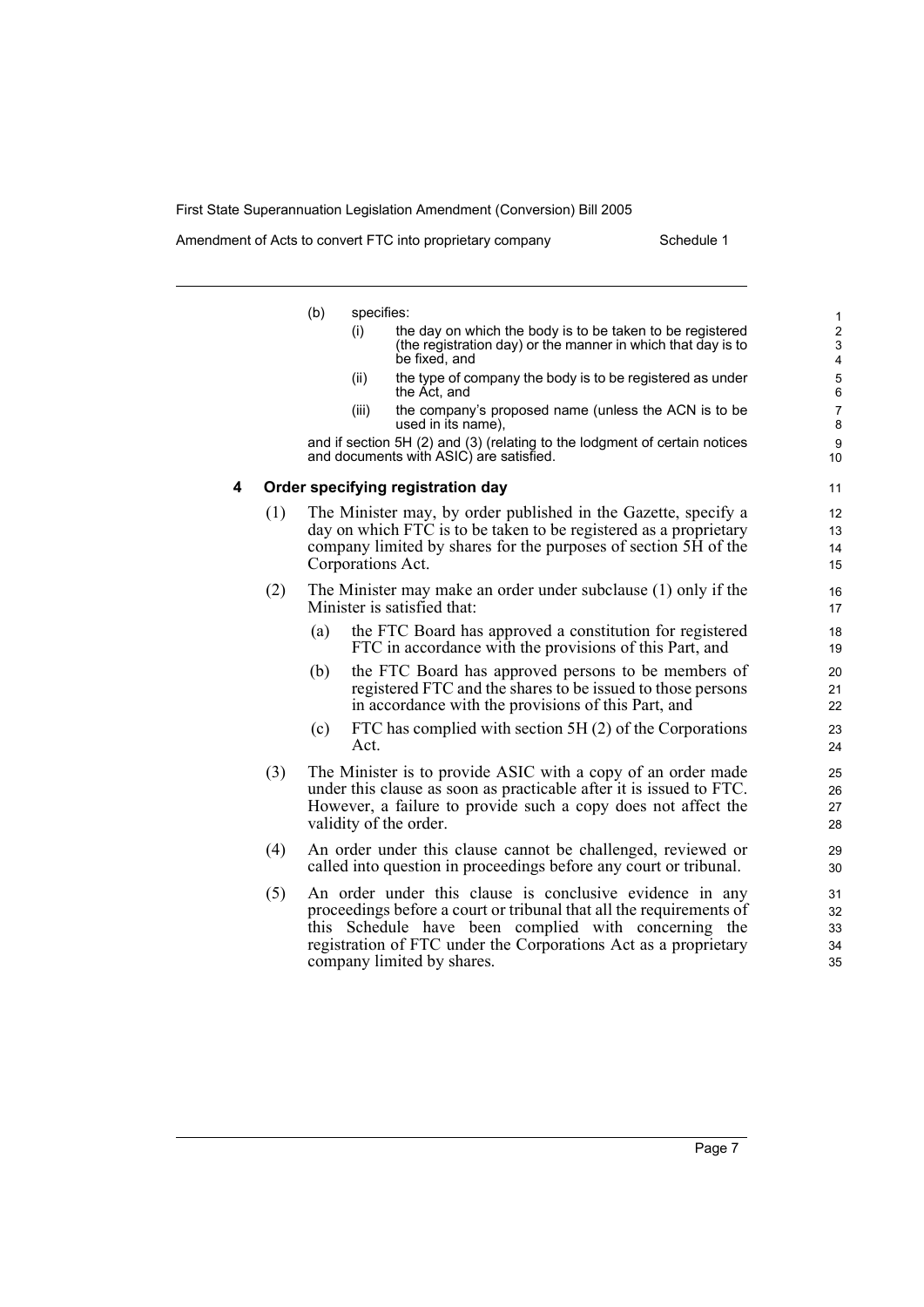1  $\overline{2}$ 

#### **Division 2 Procedural preconditions to corporate conversion of FTC**

#### **5 Approval of constitution of registered FTC**

- (1) The FTC Board may, by a resolution that is duly passed at a meeting of the Board, approve a constitution for FTC to take effect on its registration as a proprietary company limited by shares under the Corporations Act.
- (2) A constitution for registered FTC approved by the FTC Board may contain only such matter that could be included in the constitution of a proprietary company limited by shares under the Corporations Act.
- (3) The FTC Board may, by a further resolution that is duly passed at a meeting of the Board, revoke a resolution approving a constitution for registered FTC at any time before the registration day.
- (4) However, nothing in subclause (3) prevents the FTC Board from subsequently approving the same or another constitution under subclause  $(1)$ .

#### **6 Approval of members of and shareholdings in registered FTC**

- (1) The FTC Board may, by one or more resolutions that are duly passed at a meeting of the Board, approve:
	- (a) the number and classes of shares that are to be issued in respect of registered FTC on its registration as a proprietary company limited by shares under the Corporations Act, and
	- (b) the persons to whom the shares are to be issued, and
	- (c) the amounts that are payable for shares to be issued in registered FTC and whether or not the amounts must be paid in full by the registration day.
- (2) The FTC Board may, by a further resolution that is duly passed at a meeting of the Board, revoke a resolution under subclause (1) at any time before the registration day.
- (3) However, nothing in subclause (2) prevents the FTC Board from passing the same or another resolution under subclause (1).

#### **7 Lodgment of notice under section 5H of Corporations Act**

The FTC Board may cause the notice referred to in section 5H (2) of the Corporations Act to be lodged with ASIC before the registration day if: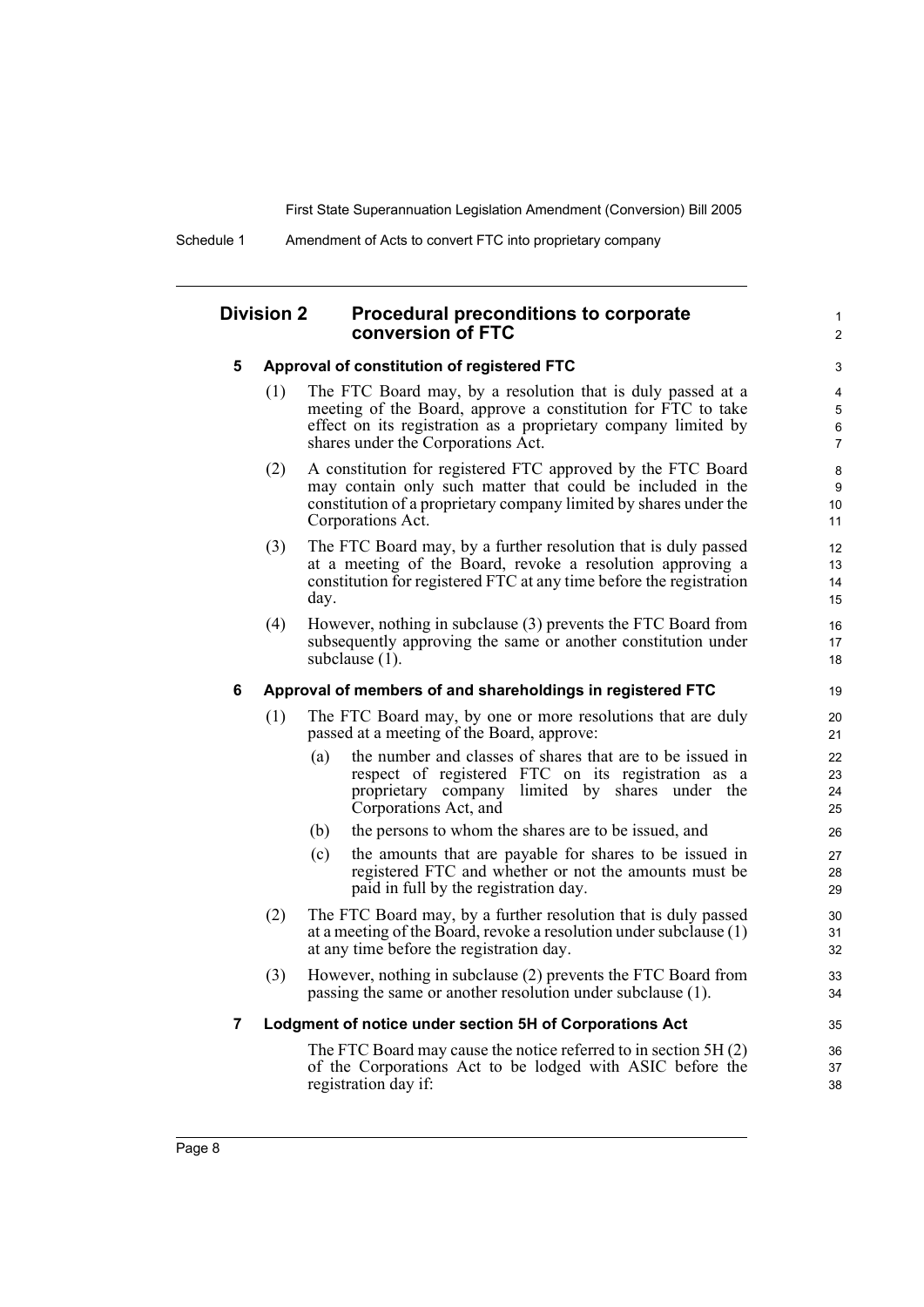Amendment of Acts to convert FTC into proprietary company Schedule 1

|        |     | (a) | the Board has approved a constitution for registered FTC<br>in accordance with the provisions of this Part, and                                                                                                                                                                                                                                                                                                                                                                                                   | 1<br>2                                           |
|--------|-----|-----|-------------------------------------------------------------------------------------------------------------------------------------------------------------------------------------------------------------------------------------------------------------------------------------------------------------------------------------------------------------------------------------------------------------------------------------------------------------------------------------------------------------------|--------------------------------------------------|
|        |     | (b) | the Board has approved the issue of shares in registered<br>FTC in accordance with the provisions of this Part, and                                                                                                                                                                                                                                                                                                                                                                                               | 3<br>4                                           |
|        |     | (c) | the Minister has consented in writing to the lodgment of<br>the notice.                                                                                                                                                                                                                                                                                                                                                                                                                                           | 5<br>6                                           |
|        |     |     | Note. Certain consents and agreements will be required to be obtained<br>before the notice referred to in section 5H (2) of the Corporations Act is<br>lodged. That provision requires the notice to contain the names and<br>addresses of persons who consent to be members and the number and<br>class of shares the member agrees in writing to take up. On registration,<br>the shares specified in the notice are, under the Corporations Act, taken<br>to be issued to the members specified in the notice. | $\overline{7}$<br>8<br>9<br>10<br>11<br>12<br>13 |
| Part 4 |     |     | Provisions consequent on corporate                                                                                                                                                                                                                                                                                                                                                                                                                                                                                | 14                                               |
|        |     |     | conversion of FTC                                                                                                                                                                                                                                                                                                                                                                                                                                                                                                 | 15                                               |
| 8      |     |     | Registered FTC is continuation of FTC                                                                                                                                                                                                                                                                                                                                                                                                                                                                             | 16                                               |
|        | (1) |     | Registered FTC is taken for all purposes (including the rules of<br>private international law) to be a continuation of, and the same<br>legal entity, as FTC.                                                                                                                                                                                                                                                                                                                                                     | 17<br>18<br>19                                   |
|        | (2) |     | Without limiting subclause (1), the registration of FTC as a<br>proprietary company limited by shares under the Corporations<br>Act does not:                                                                                                                                                                                                                                                                                                                                                                     | 20<br>21<br>22                                   |
|        |     | (a) | create a new legal entity, or                                                                                                                                                                                                                                                                                                                                                                                                                                                                                     | 23                                               |
|        |     | (b) | affect FTC's existing assets, rights or liabilities (except as<br>against the members of FTC in their capacity as members),<br>or                                                                                                                                                                                                                                                                                                                                                                                 | 24<br>25<br>26                                   |
|        |     | (c) | render defective any legal proceedings by or against FTC<br>or its members, or                                                                                                                                                                                                                                                                                                                                                                                                                                    | 27<br>28                                         |
|        |     | (d) | affect the employment, or entitlements as an employee, of<br>a person who was a member of staff of FTC immediately<br>before the registration day.                                                                                                                                                                                                                                                                                                                                                                | 29<br>30<br>31                                   |
|        | (3) |     | Subclauses $(1)$ and $(2)$ are declared to be Corporations legislation<br>displacement provisions for the purposes of section $5\bar{G}$ of the<br>Corporations Act in relation to the provisions of the Corporations<br>legislation generally.                                                                                                                                                                                                                                                                   | 32<br>33<br>34<br>35                             |
|        |     |     | Note. Section 5G (11) of the Corporations Act provides that if a State law<br>declares a provision of a State law to be a Corporations legislation<br>displacement provision, any provision of the Corporations legislation<br>with which the State provision would otherwise be inconsistent does not<br>apply to the extent necessary to avoid the inconsistency.                                                                                                                                               | 36<br>37<br>38<br>39<br>40                       |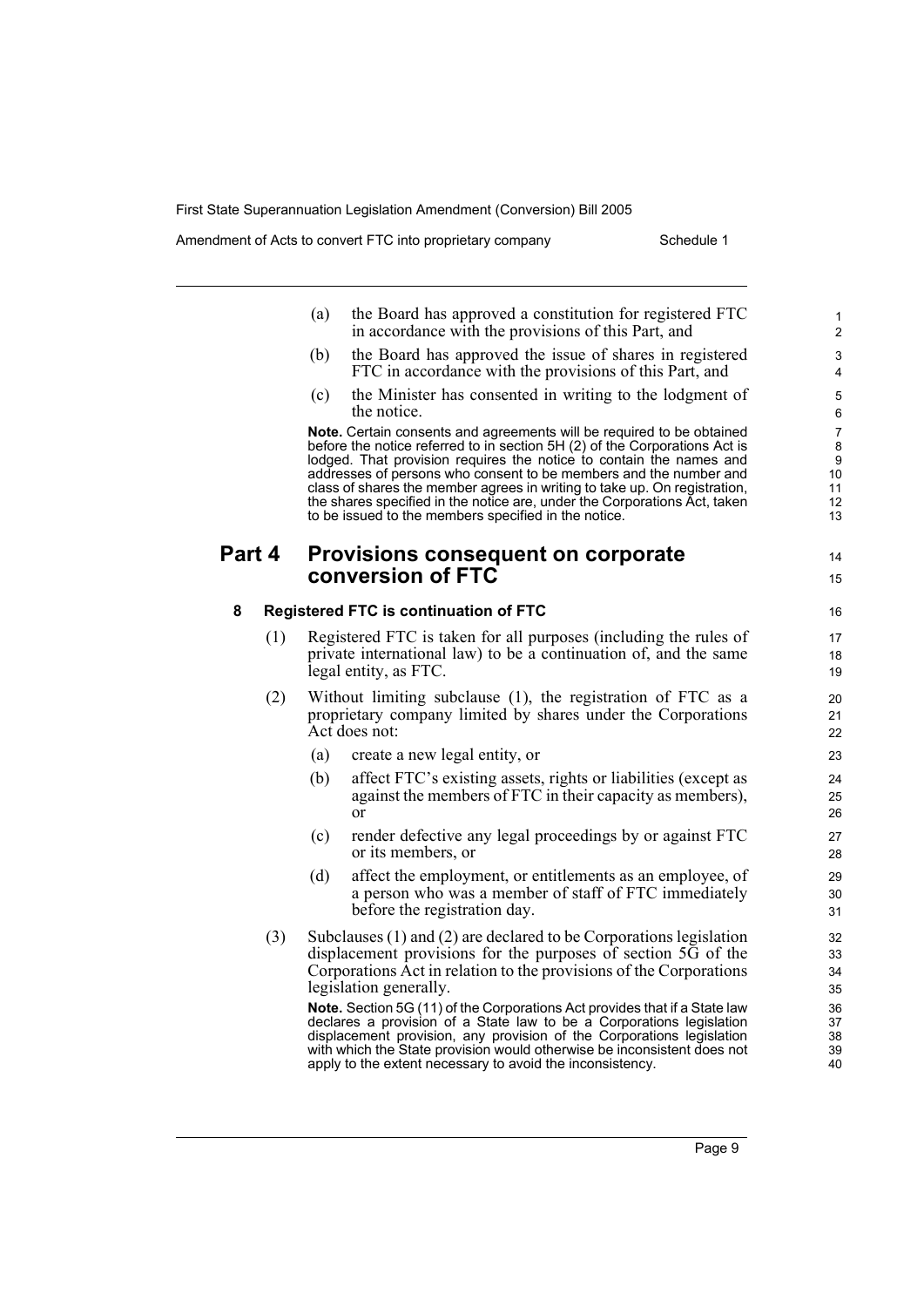Schedule 1 Amendment of Acts to convert FTC into proprietary company

|    | (4) |             | A reference in any instrument to FTC is to be read on and after<br>the registration day as including a reference to registered FTC.                                                                                                                                                                                                     | 1<br>$\overline{c}$        |
|----|-----|-------------|-----------------------------------------------------------------------------------------------------------------------------------------------------------------------------------------------------------------------------------------------------------------------------------------------------------------------------------------|----------------------------|
| 9  |     |             | Registered FTC is authorised to use existing name                                                                                                                                                                                                                                                                                       | 3                          |
|    | (1) |             | Registered FTC is authorised to use the name "FSS Trustee"<br>Corporation" as its corporate name without the words "Pty<br>Limited" being included in that name.                                                                                                                                                                        | 4<br>5<br>6                |
|    | (2) |             | Nothing in subclause (1) prevents registered FTC from changing<br>its name in accordance with the provisions of the Corporations<br>Act to include the words "Pty Limited" in its name.                                                                                                                                                 | $\overline{7}$<br>8<br>9   |
|    | (3) |             | Subclause (1) has effect only for so long as registered FTC retains<br>the name "FSS Trustee Corporation".                                                                                                                                                                                                                              | 10<br>11                   |
|    | (4) | Act.        | Subclause (1) is declared to be a Corporations legislation<br>displacement provision for the purposes of section $5\bar{G}$ of the<br>Corporations Act in relation to the provisions of Part 2B.6 of that                                                                                                                               | 12<br>13<br>14<br>15       |
|    |     | do not:     | Note. Section 5G (6) of the Corporations Act provides that the provisions<br>of Part 2B.6 and Part 5B.3 of that Act (which relate to the use of names)                                                                                                                                                                                  | 16<br>17<br>18             |
|    |     | (a)         | prohibit a company or other body from using a name if the use of<br>the name is expressly provided for, or authorised by, a provision<br>of a law of a State or Territory, or                                                                                                                                                           | 19<br>20<br>21             |
|    |     | (b)         | require a company or other body to use a word as part of its name<br>if the company or body is expressly authorised not to use that<br>word by a provision of a law of a State or Territory.                                                                                                                                            | 22<br>23<br>24             |
|    |     |             | However, section 5G (3) of that Act provides that section 5G will only<br>apply to a provision of a law of a State or Territory enacted after the<br>commencement of that Act if a law of the State or Territory declares the<br>provision to be a Corporations legislation displacement provision for the<br>purposes of that section. | 25<br>26<br>27<br>28<br>29 |
| 10 |     |             | Alterations to constitution of registered FTC concerning directors                                                                                                                                                                                                                                                                      | 30                         |
|    | (1) | alteration. | Any alteration to the constitution of registered FTC during the<br>transition period with respect to the number, manner of<br>appointment or manner of removal of directors of the company<br>does not have effect unless the Minister consents in writing to the                                                                       | 31<br>32<br>33<br>34<br>35 |
|    | (2) |             | The Minister:                                                                                                                                                                                                                                                                                                                           | 36                         |
|    |     | (a)         | must consent to any alteration to the constitution required<br>for compliance with the Superannuation Industry<br>(Supervision) Act 1993 of the Commonwealth or any<br>regulations or other instruments made under that Act, and                                                                                                        | 37<br>38<br>39<br>40       |
|    |     |             |                                                                                                                                                                                                                                                                                                                                         |                            |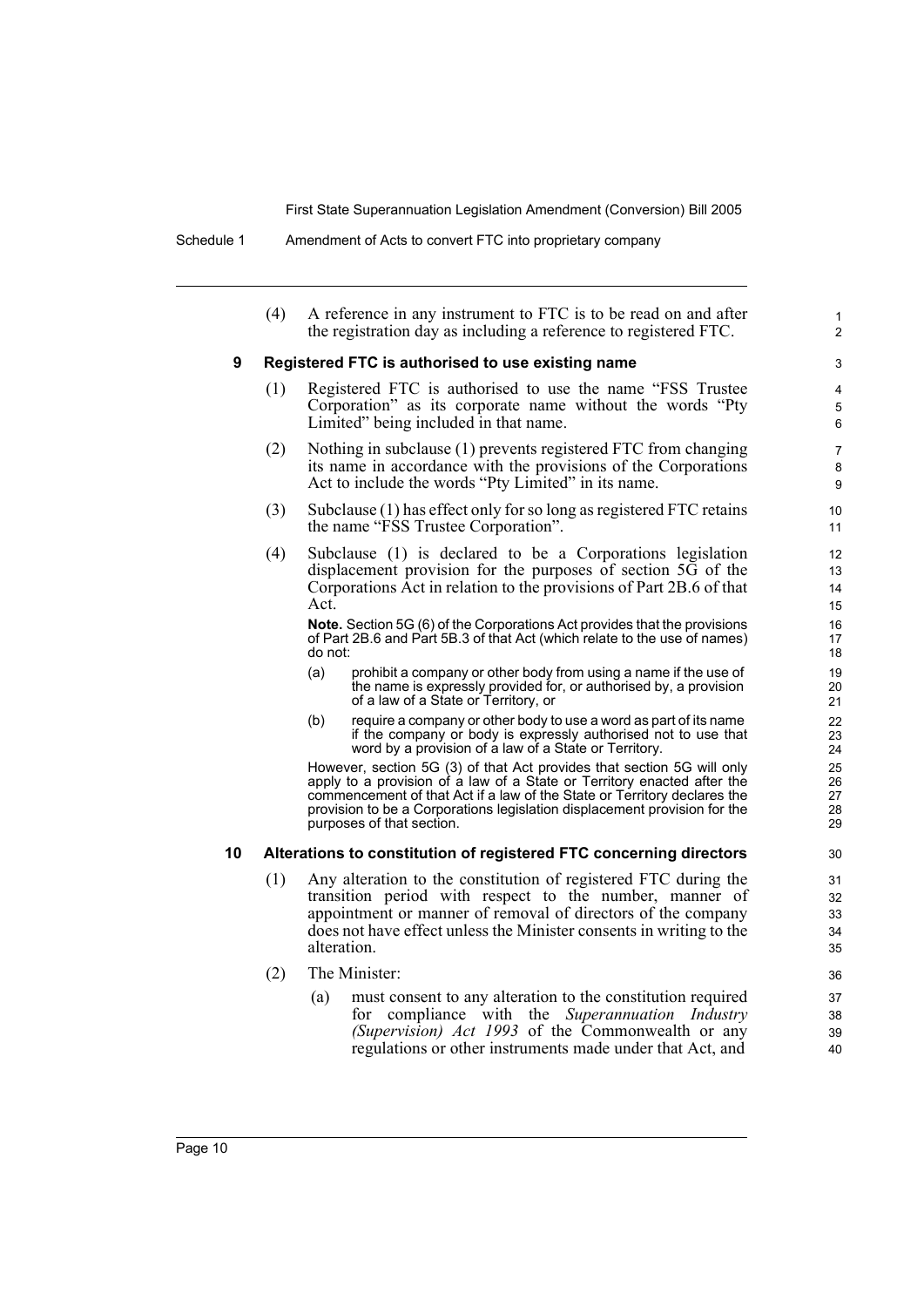Amendment of Acts to convert FTC into proprietary company Schedule 1

- (b) may not consent to any alteration that would be inconsistent with that Act, those regulations or any such instrument.
- (3) Subclause (1) is declared to be a Corporations legislation displacement provision for the purposes of section 5G of the Corporations Act in relation to the provisions of the Corporations legislation generally.

**Note.** Section 5G (10) of the Corporations Act provides that if a provision of a law of a State or Territory provides that additional requirements must be met for an alteration of a company's constitution to take effect, the alteration does not take effect unless those requirements are met.

#### **11 Role of Auditor-General during transition period**

- (1) The provisions of the *Public Finance and Audit Act 1983* (the *Audit Act*) cease to apply in relation to registered FTC on the registration day, except as provided by this clause.
- (2) Subject to such modifications as may be prescribed by the regulations, the following provisions of Part 3 (Audit) of the Audit Act apply as specified in relation to registered FTC for the first 3 financial years in which the transition period occurs:
	- (a) Division 2A (Performance audits of activities) applies as if:
		- (i) a reference in that Division to an authority included a reference to registered FTC, and
		- (ii) a reference in that Division to the responsible Minister in relation to registered FTC was a reference to the Minister administering this clause,
	- (b) Division 4 (Particular audit of statutory bodies, funds and accounts) applies as if:
		- (i) a reference in that Division to a statutory body included a reference to registered FTC, and
		- (ii) a reference in that Division to the responsible Minister in relation to registered FTC was a reference to the Minister administering this clause, and
		- (iii) the Minister administering this clause had requested that the Auditor-General carry out functions under that Division in respect of the First State Superannuation Fund for each of those financial years,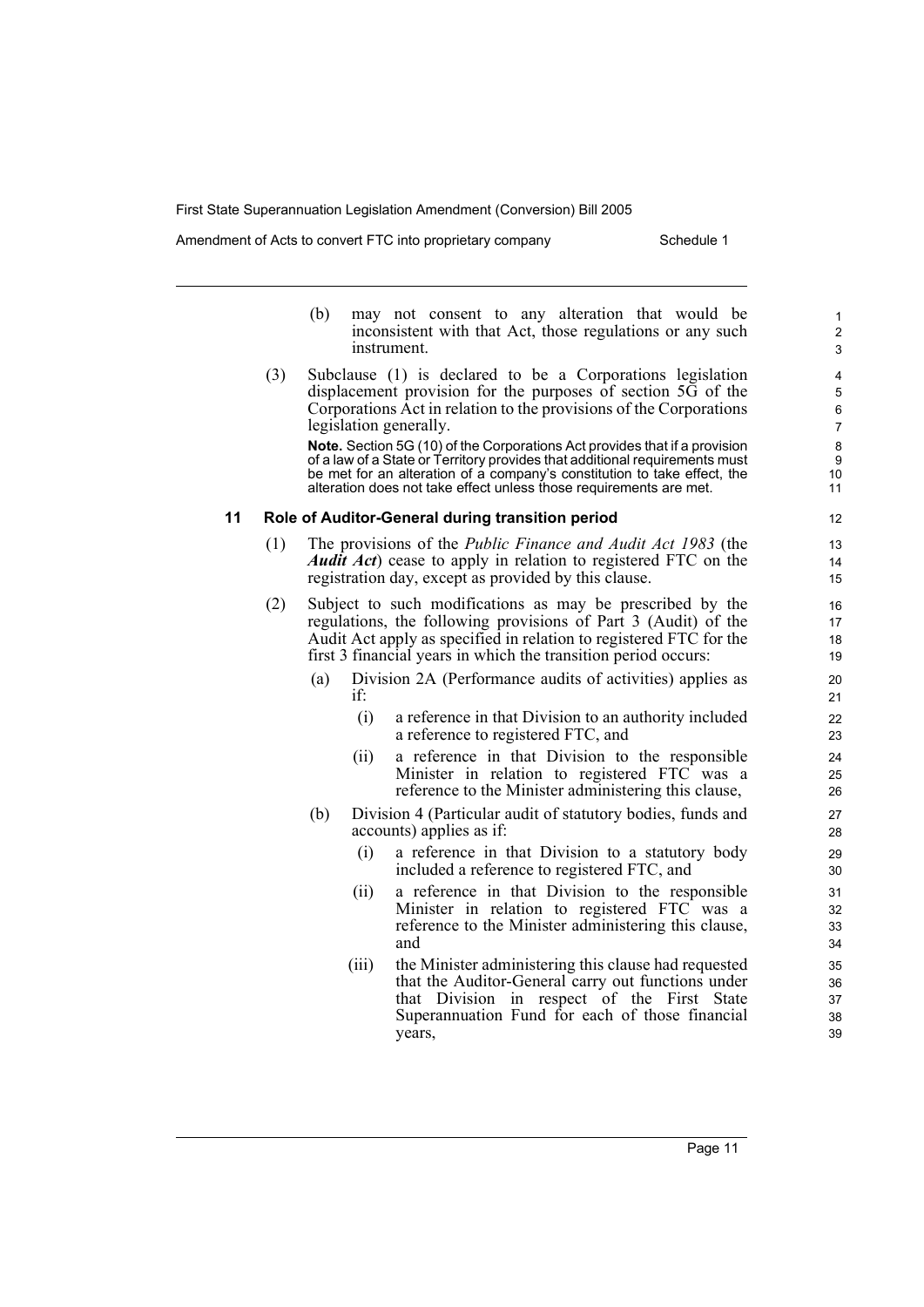Schedule 1 Amendment of Acts to convert FTC into proprietary company

|    |     | (c)<br>Division 2 (Audit—generally) applies to an inspection or<br>audit conducted under a provision of the Audit Act applied<br>by paragraph (a) or (b) in the same way as it applies to any<br>other inspection or audit to which that Division applies<br>under that Act.                                                                                                                                                                                                                                                                                                                                   | $\mathbf{1}$<br>$\overline{\mathbf{c}}$<br>3<br>$\overline{\mathbf{4}}$<br>5 |
|----|-----|----------------------------------------------------------------------------------------------------------------------------------------------------------------------------------------------------------------------------------------------------------------------------------------------------------------------------------------------------------------------------------------------------------------------------------------------------------------------------------------------------------------------------------------------------------------------------------------------------------------|------------------------------------------------------------------------------|
|    | (3) | To avoid doubt, section 43A of the Audit Act does not apply in<br>respect of the removal of registered FTC from the application of<br>the Audit Act as a consequence of the operation of any provision<br>of the First State Superannuation Legislation Amendment<br>(Conversion) Act 2005.                                                                                                                                                                                                                                                                                                                    | 6<br>$\overline{7}$<br>8<br>9<br>10                                          |
|    | (4) | The Auditor-General may, if engaged to do so by registered FTC,<br>carry out auditing functions for FTC (including in respect of the<br>First State Superannuation Fund) at any time during or after the<br>financial years in which the transition period occurs.                                                                                                                                                                                                                                                                                                                                             | 11<br>12<br>13<br>14                                                         |
|    | (5) | Subclauses $(1)$ and $(2)$ are declared to be Corporations legislation<br>displacement provisions for the purposes of section 5G of the<br>Corporations Act in relation to the provisions of the Corporations<br>legislation generally.<br>Note. Section 5G (11) of the Corporations Act provides that if a State law<br>declares a provision of a State law to be a Corporations legislation<br>displacement provision, any provision of the Corporations legislation<br>with which the State provision would otherwise be inconsistent does not<br>apply to the extent necessary to avoid the inconsistency. | 15<br>16<br>17<br>18<br>19<br>20<br>21<br>22<br>23                           |
|    | (6) | In this clause:<br>modification<br>includes<br>addition,<br>exception,<br>omission<br><sub>or</sub><br>substitution.                                                                                                                                                                                                                                                                                                                                                                                                                                                                                           | 24<br>25<br>26                                                               |
| 12 |     | Application of State law to registered FTC and its officers and<br>employees                                                                                                                                                                                                                                                                                                                                                                                                                                                                                                                                   | 27<br>28                                                                     |
|    | (1) | Immediately before the registration day:                                                                                                                                                                                                                                                                                                                                                                                                                                                                                                                                                                       | 29                                                                           |
|    |     | FTC ceases to be a statutory body representing the Crown,<br>(a)<br>and                                                                                                                                                                                                                                                                                                                                                                                                                                                                                                                                        | 30<br>31                                                                     |
|    |     | the FTC Board is dissolved and each member (including<br>(b)<br>any acting member) of the Board ceases to hold office as<br>such, and                                                                                                                                                                                                                                                                                                                                                                                                                                                                          | 32<br>33<br>34                                                               |
|    |     | the chief executive officer (or an acting chief executive<br>(c)<br>officer) of FTC ceases to hold office and the provisions of<br>the Public Sector Employment and Management Act 2002<br>cease to apply to his or her employment.                                                                                                                                                                                                                                                                                                                                                                            | 35<br>36<br>37<br>38                                                         |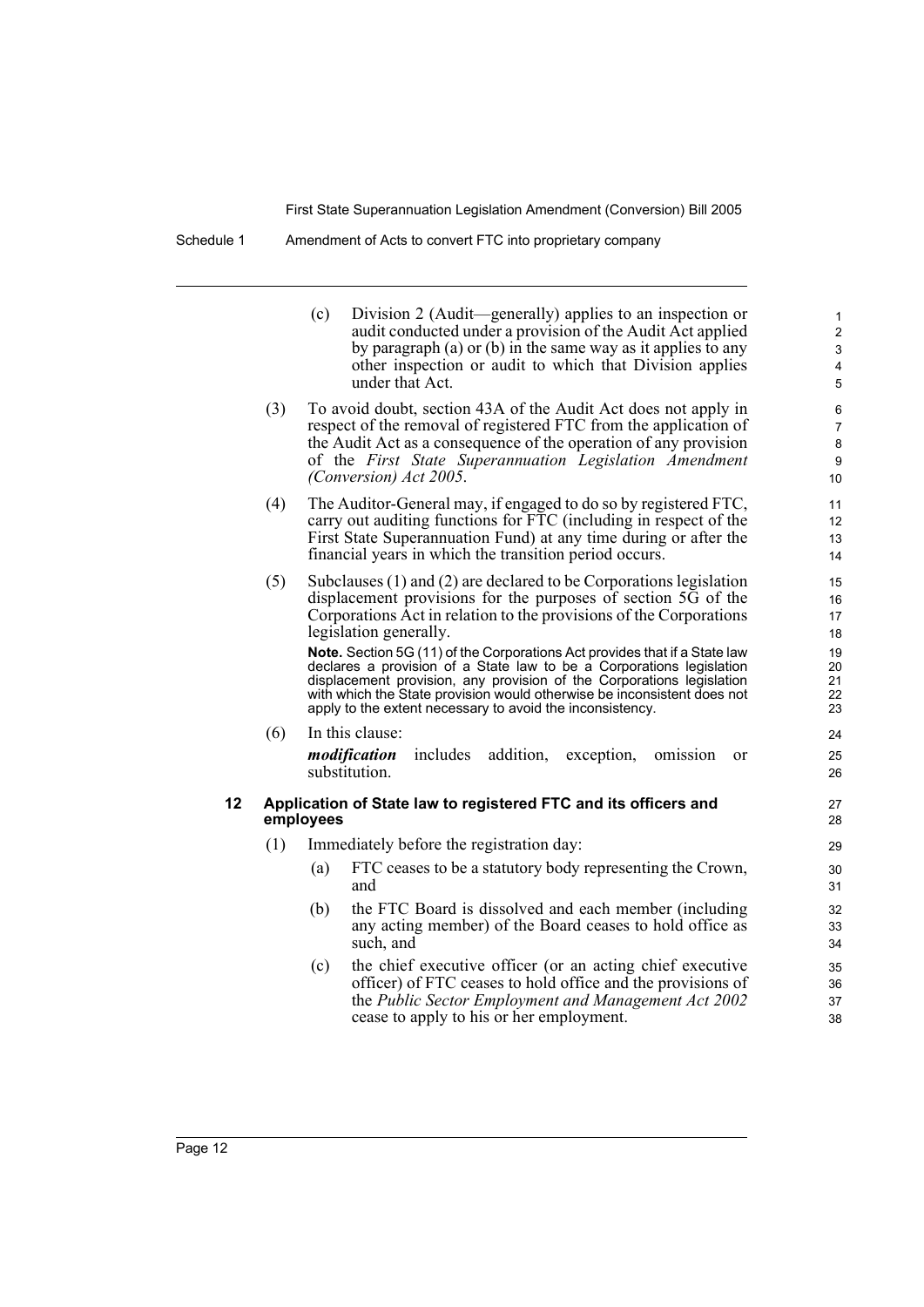Amendment of Acts to convert FTC into proprietary company Schedule 1

| (2) | On and from the registration day:                                                                                                                                                                                                            | 1                        |
|-----|----------------------------------------------------------------------------------------------------------------------------------------------------------------------------------------------------------------------------------------------|--------------------------|
|     | except as provided by paragraph (b), the following<br>(a)<br>provisions of this Act cease to apply in relation to<br>registered FTC:                                                                                                         | $\overline{c}$<br>3<br>4 |
|     | Divisions 1, 4 and 5 of Part 2,<br>(i)                                                                                                                                                                                                       | 5                        |
|     | sections 17 and 18,<br>(i)                                                                                                                                                                                                                   | 6                        |
|     | Division 6 (other than section 40) of Part 2,<br>(iii)                                                                                                                                                                                       | 7                        |
|     | Schedule 1, and<br>(iv)                                                                                                                                                                                                                      | 8                        |
|     | section 7 (1), as in force immediately before the<br>(b)<br>registration day, is taken to continue to apply to registered<br>FTC even if it is repealed, but only to the extent necessary<br>to support the continued operation of clause 3. | 9<br>10<br>11<br>12      |
| (3) | Any person who ceases to hold an office by reason of the<br>operation of subclause $(1)$ is not entitled to any compensation for<br>the loss of that office.                                                                                 | 13<br>14<br>15           |
| (4) | However, nothing in subclause (1) prevents any person from<br>becoming an officer of registered FTC on and from the<br>registration day in accordance with the provisions of its<br>constitution.                                            | 16<br>17<br>18<br>19     |
| (5) | Nothing in this clause operates to limit the generality of the<br>provisions of clause 8.                                                                                                                                                    | 20<br>21                 |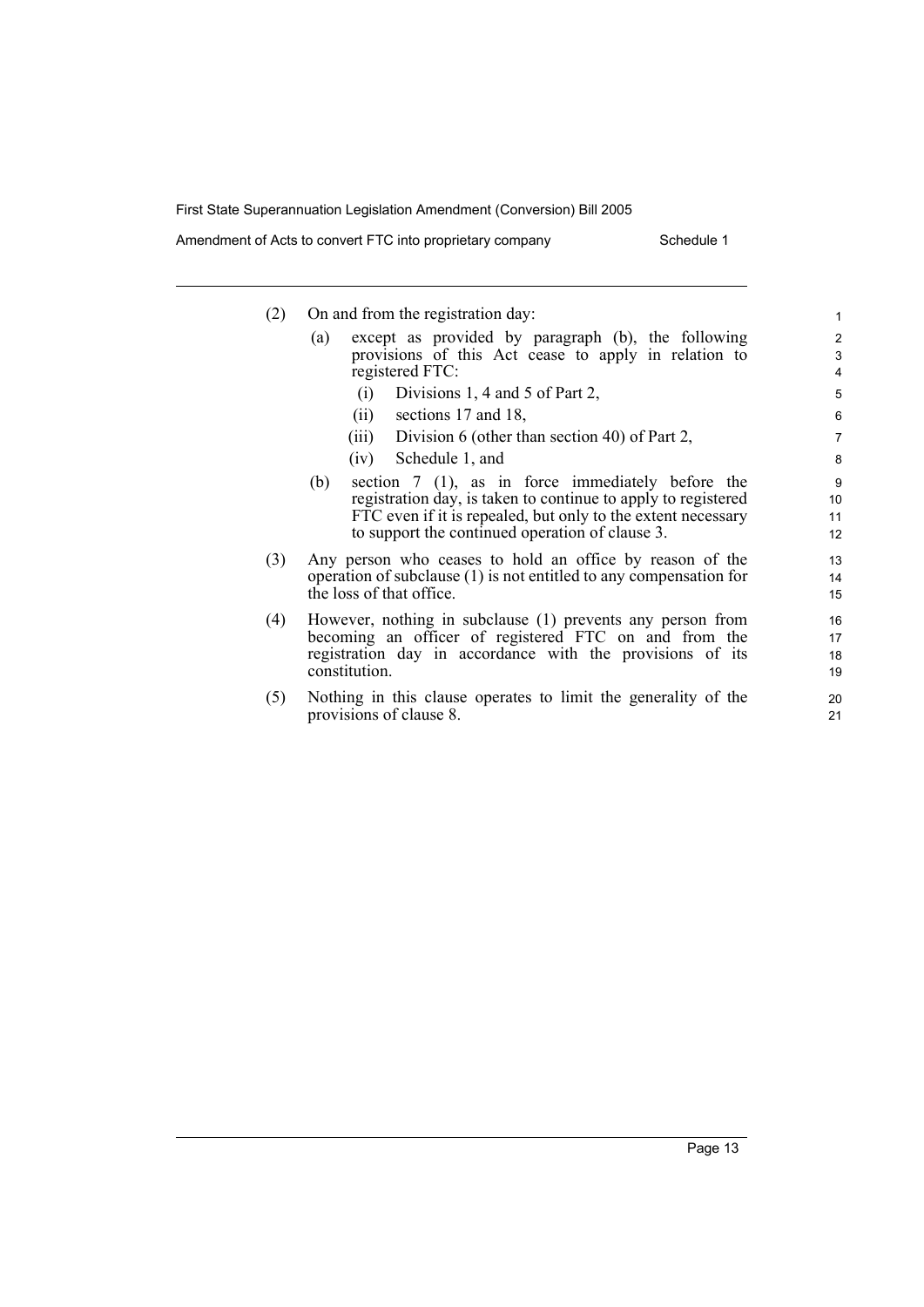Schedule 2 Amendment of Acts relating to conversion of First State Superannuation Scheme

<span id="page-27-0"></span>

|     | <b>Schedule 2</b><br><b>Amendment of Acts relating to</b><br><b>conversion of First State</b><br><b>Superannuation Scheme</b>        | 1<br>$\overline{2}$<br>3 |
|-----|--------------------------------------------------------------------------------------------------------------------------------------|--------------------------|
|     | (Section 4)                                                                                                                          | 4                        |
| 2.1 | <b>First State Superannuation Act 1992 No 100</b>                                                                                    | 5                        |
| [1] | Long title                                                                                                                           | 6                        |
|     | Omit "to establish a superannuation scheme for certain employees in the<br>public sector".                                           | $\overline{7}$<br>8      |
|     | Insert instead "to provide for employer contributions to superannuation for<br>certain employees in the public sector".              | 9<br>10                  |
| [2] | Section 2, note                                                                                                                      | 11                       |
|     | Omit the note.                                                                                                                       | 12                       |
| [3] | Section 3A Meaning of "salary or wages"                                                                                              | 13                       |
|     | Omit "a member" wherever occurring. Insert instead "an employee".                                                                    | 14                       |
| [4] | <b>Section 3A</b>                                                                                                                    | 15                       |
|     | Omit "the member" wherever occurring. Insert instead "the employee".                                                                 | 16                       |
| [5] | <b>Section 3A</b>                                                                                                                    | 17                       |
|     | Omit "members" wherever occurring. Insert instead "employees".                                                                       | 18                       |
| [6] | <b>Section 3A</b>                                                                                                                    | 19                       |
|     | Omit "FTC" wherever occurring. Insert instead "the trustee".                                                                         | 20                       |
| [7] | <b>Section 3A</b>                                                                                                                    | 21                       |
|     | Omit "A member" wherever occurring. Insert instead "An employee".                                                                    | 22                       |
| [8] | <b>Section 3A</b>                                                                                                                    | 23                       |
|     | Omit "member's" wherever occurring. Insert instead "employee's".                                                                     | 24                       |
| [9] | Section 3A (10)                                                                                                                      | 25                       |
|     | Insert in alphabetical order:                                                                                                        | 26                       |
|     | <i>trustee</i> means the trustee of the superannuation scheme or<br>approved deposit fund, or the provider of the retirement savings | 27<br>28                 |
|     | account, to which the compulsory employer superannuation<br>contributions are payable.                                               | 29<br>30                 |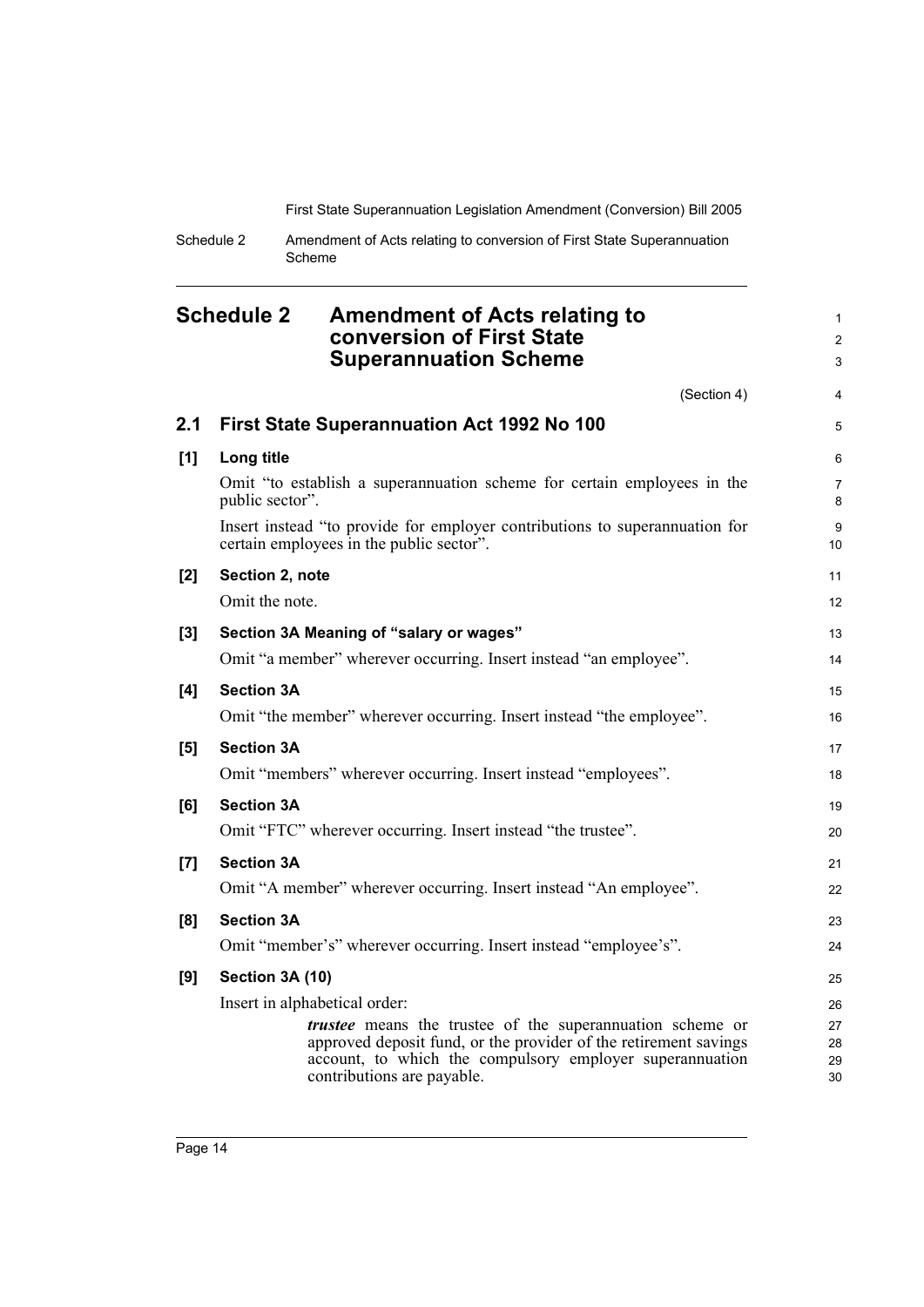Amendment of Acts relating to conversion of First State Superannuation Scheme Schedule 2

| $[10]$ |        |     | Sections 3A and 4                                                                                                                                                                                                                                             | $\mathbf{1}$         |
|--------|--------|-----|---------------------------------------------------------------------------------------------------------------------------------------------------------------------------------------------------------------------------------------------------------------|----------------------|
|        |        |     | Renumber as sections 4 and 5, respectively.                                                                                                                                                                                                                   | 2                    |
| $[11]$ | Part 2 |     |                                                                                                                                                                                                                                                               |                      |
|        |        |     | Omit Parts 2–5A. Insert instead:                                                                                                                                                                                                                              | 4                    |
|        | Part 2 |     | <b>Compulsory employer superannuation</b><br>contributions                                                                                                                                                                                                    | 5<br>6               |
|        | 6      |     | <b>Employers to whom Act applies</b>                                                                                                                                                                                                                          | $\overline{7}$       |
|        |        | (1) | The employers to whom this Act applies are:                                                                                                                                                                                                                   | 8                    |
|        |        |     | the Crown, the Government or a Minister of the Crown,<br>(a)<br>and                                                                                                                                                                                           | 9<br>10              |
|        |        |     | the authorities specified in Schedule 1.<br>(b)                                                                                                                                                                                                               | 11                   |
|        |        | (2) | Members of NSW Police are, for the purposes of this Act, taken<br>to be employed in NSW Police by the Crown.                                                                                                                                                  | 12<br>13             |
|        |        | (3) | An employee who is employed by the Crown, the Government or<br>a Minister of the Crown is, for the purposes of this Act, taken to<br>be employed by the person or organisation prescribed by the<br>regulations for the purposes of this section.             | 14<br>15<br>16<br>17 |
|        | 7      |     | <b>Employers may be changed</b>                                                                                                                                                                                                                               | 18                   |
|        |        | (1) | The Governor may, by order published in the Gazette, amend<br>Schedule 1.                                                                                                                                                                                     | 19<br>20             |
|        |        | (2) | An order under this section, and any order revoking or varying<br>such an order, may be made:                                                                                                                                                                 | 21<br>22             |
|        |        |     | to take effect on and from a day specified in the order,<br>(a)<br>whether or not the day is earlier than the day of publication<br>of the order, and                                                                                                         | 23<br>24<br>25       |
|        |        |     | to effect the amendment to which it relates with such<br>(b)<br>limitations as are specified in the amendment.                                                                                                                                                | 26<br>27             |
|        | 8      |     | <b>Compulsory employer superannuation contributions</b>                                                                                                                                                                                                       | 28                   |
|        |        | (1) | An employer must make, for each employee (other than an<br>excluded employee), a superannuation contribution equivalent to<br>the salary contribution percentage for the employee for each<br>financial year, or part, for which the employee is an employee. | 29<br>30<br>31<br>32 |
|        |        | (2) | The salary contribution percentage for a person means 9% of the<br>salary or wages of the person.                                                                                                                                                             | 33<br>34             |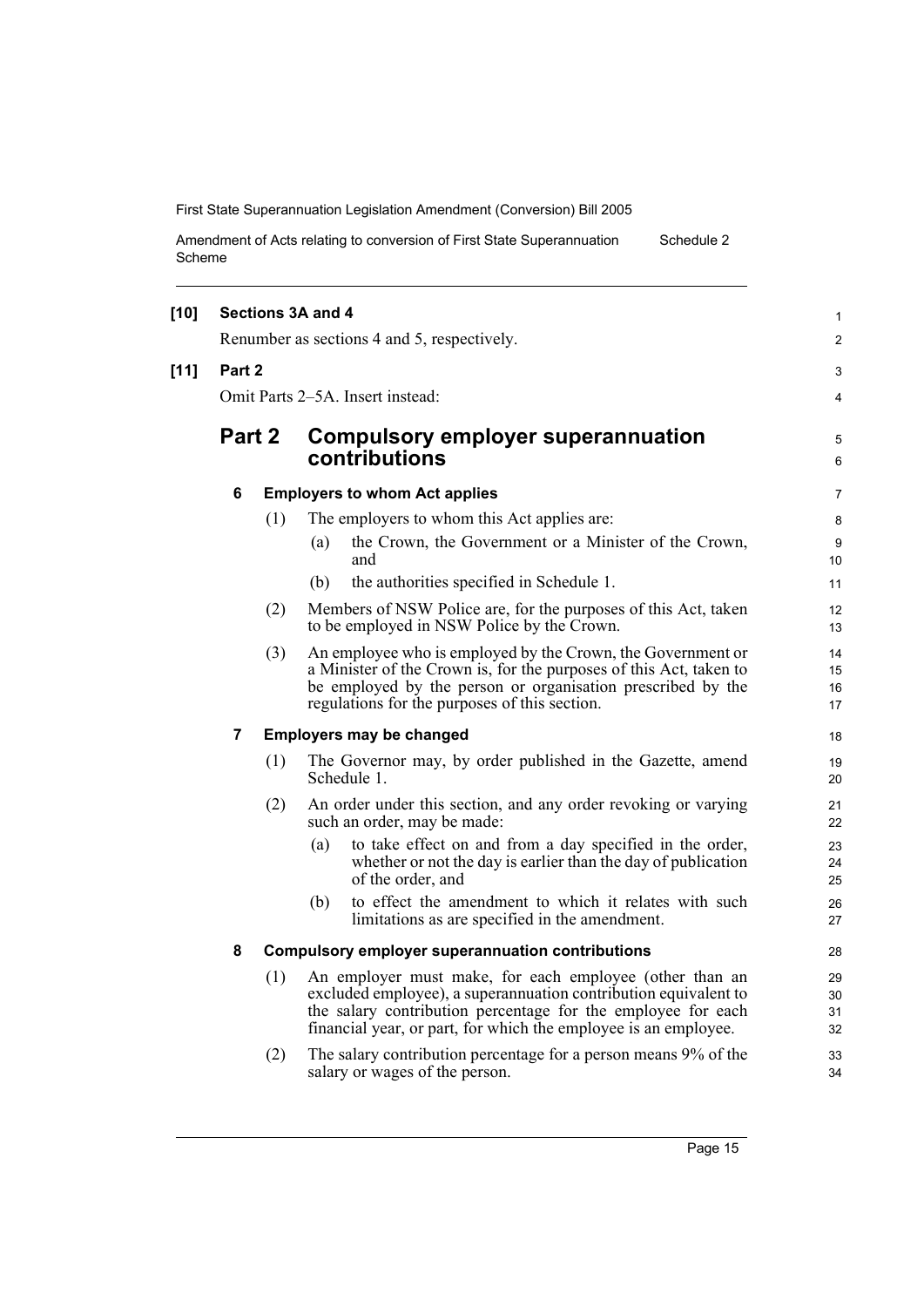Schedule 2 Amendment of Acts relating to conversion of First State Superannuation Scheme

(3) An employer is not required to make a contribution in respect of an employee if, in order to be consistent with any relevant Commonwealth superannuation standard, a superannuation fund must not accept contributions in respect of the employee. (4) Nothing in this section prevents an employer from making superannuation contributions in addition to those required by this section in respect of employees. **9 Payment of compulsory employer superannuation contributions** (1) An employer must pay the compulsory employer superannuation contribution for an employee to: (a) the Fund, or (b) if a nomination is in force under this section, the nominated complying superannuation fund, complying approved deposit fund or retirement savings account. (2) An employee may, by written notice to the employer, nominate a complying superannuation fund other than the Fund or a complying approved deposit fund or a retirement savings account as the fund or account to which the compulsory employer superannuation contribution is to be paid. (3) An employee may, by written notice to the employer, revoke or vary a nomination under this section at any time. **10 Excluded employees** (1) The compulsory employer superannuation contribution is not payable for the following employees: (a) an employee who is a contributor to or a member of an STC scheme (within the meaning of the *Superannuation Administration Act 1996*) in respect of the same contract of employment, (b) an employee who is a Judge within the meaning of the *Judges' Pensions Act 1953*, a master within the meaning of the *Supreme Court Act 1970*, the Solicitor General or the Director of Public Prosecutions, (c) an employee who, while receiving salary or wages for work done outside Australia, is not treated as a resident of Australia for the purposes of the *Income Tax Assessment Act 1936* of the Commonwealth. (2) Subsection (1) (a) does not apply to an employee who has preserved a benefit in an STC scheme, or is entitled to a deferred accrued benefit under the *State Authorities Non-contributory* 1  $\overline{2}$ 3 4 5 6 7 8 9 10 11 12 13 14 15 16 17 18 19 20 21 22 23  $24$ 25 26 27 28 29 30 31 32 33 34 35 36 37 38 39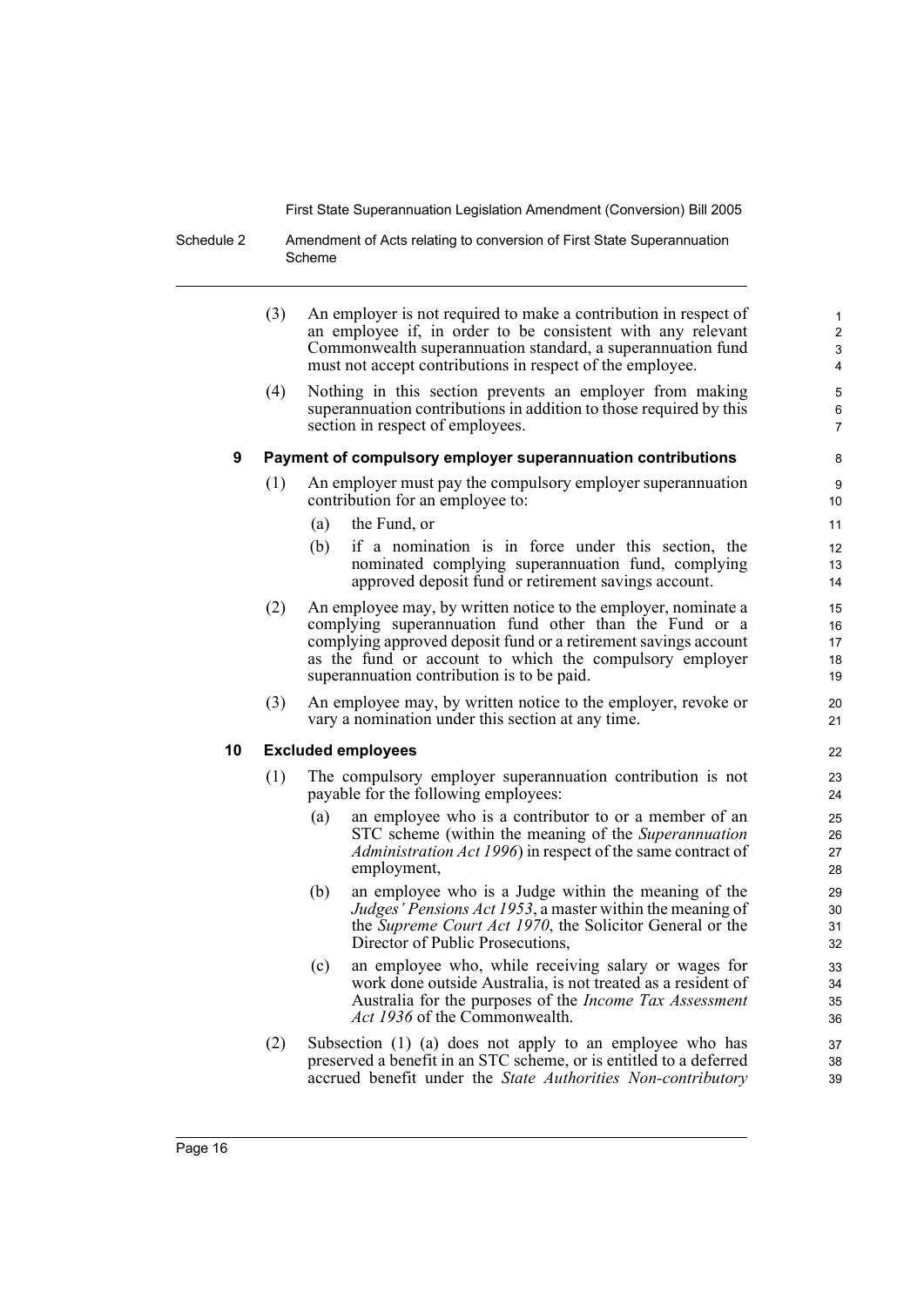Amendment of Acts relating to conversion of First State Superannuation Scheme Schedule 2

> *Superannuation Act 1987*, and who is not otherwise a participant in any such scheme.

#### **11 Certain employees may elect to have compulsory employer superannuation contributions cease where pension RBL exceeded**

- (1) An employee may give his or her employer a written notice requiring the employer to cease to make the compulsory employer superannuation contribution in respect of the employee.
- (2) The notice may be given only if it is accompanied by the statements referred to in section 19 (4) (b) of the *Superannuation Guarantee (Administration) Act 1992* of the Commonwealth.
- (3) A notice given under this section is irrevocable.
- (4) An employer who is given a notice under this section:
	- (a) must comply with it, and
	- (b) is not required to make the compulsory employer superannuation contribution in respect of the employee concerned.

#### **12 Contributions for employees who fund their own superannuation**

- (1) This section applies to an employee, other than an executive officer, who is employed under a contract under which contributions made by the employer to the employee's superannuation form part of the total remuneration package of the employee and are deducted from the monetary remuneration otherwise payable to the employee.
- (2) An employee to whom this section applies may give his or her employer a written notice requiring the employer to cease to make the compulsory employer superannuation contribution in respect of an amount of salary or wages of the employee that exceeds the maximum contribution base.
- (3) An employer who is given such a notice:
	- (a) must comply with it, and
	- (b) is not required to make the compulsory employer superannuation contribution in respect of that part of the salary or wages of the employee that exceeds the maximum contribution base, as applicable from time to time.
- (4) A notice given under this section may be revoked by the employee by further written notice given to the employer.

1  $\overline{2}$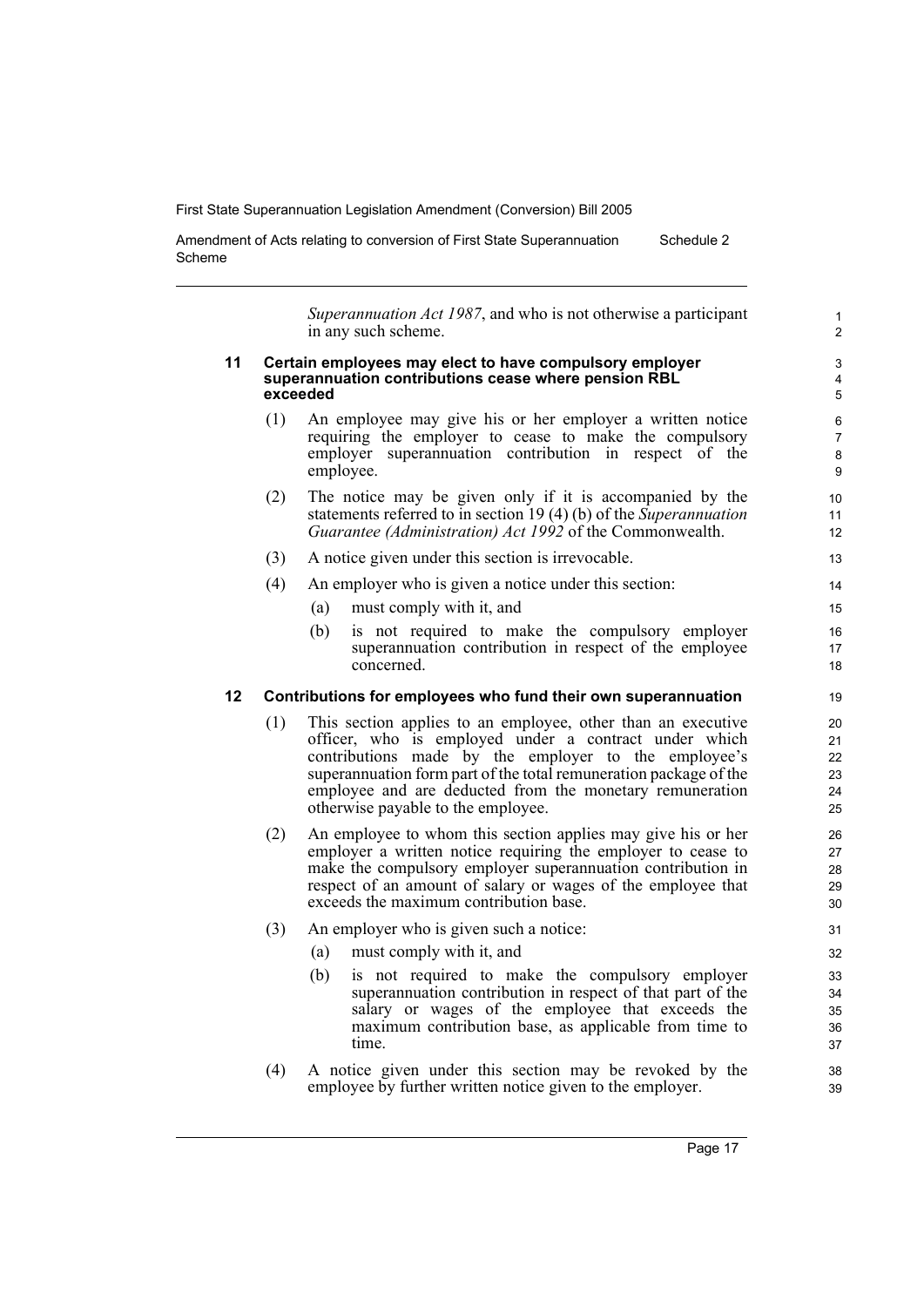Schedule 2 Amendment of Acts relating to conversion of First State Superannuation Scheme

|        |    | (5)               | If the notice is revoked, the employer is required to resume<br>making the compulsory employer superannuation contribution in<br>respect of that part of the salary or wages of the employee that<br>exceeds the maximum contribution base in the financial year that<br>commences after the notice of revocation is given to the<br>employer.                                                                             | 1<br>$\overline{2}$<br>$\mathsf 3$<br>$\overline{\mathbf{4}}$<br>$\mathbf 5$<br>6 |
|--------|----|-------------------|----------------------------------------------------------------------------------------------------------------------------------------------------------------------------------------------------------------------------------------------------------------------------------------------------------------------------------------------------------------------------------------------------------------------------|-----------------------------------------------------------------------------------|
| [12]   |    |                   | Section 63 Removal of employers from Act                                                                                                                                                                                                                                                                                                                                                                                   | $\overline{7}$                                                                    |
|        |    |                   | Omit "and the trust deed, and they apply accordingly" from section 63 (2).                                                                                                                                                                                                                                                                                                                                                 | 8                                                                                 |
| [13]   |    |                   | Section 64 Benefit not to be assigned, charged or treated as an asset in<br>a member's estate                                                                                                                                                                                                                                                                                                                              | 9<br>10                                                                           |
|        |    | Omit the section. |                                                                                                                                                                                                                                                                                                                                                                                                                            | 11                                                                                |
| $[14]$ |    | <b>Section 65</b> |                                                                                                                                                                                                                                                                                                                                                                                                                            | 12                                                                                |
|        |    |                   | Insert before section 73:                                                                                                                                                                                                                                                                                                                                                                                                  | 13                                                                                |
|        | 65 |                   | Trust deed to continue previous firefighter disability arrangements                                                                                                                                                                                                                                                                                                                                                        | 14                                                                                |
|        |    | (1)               | The trust deed or rules made under the trust deed must make<br>provision for or with respect to the continuation of arrangements,<br>in force immediately before the registration day for FTC, relating<br>to the payment of amounts from the Fund in respect of death or<br>incapacity benefits under the firefighters award, and the<br>subsequent reduction or application of benefits, and other<br>ancillary matters. | 15<br>16<br>17<br>18<br>19<br>20<br>21                                            |
|        |    | (2)               | Provision made for the purposes of this section may be in general<br>or particular terms and may be by means of special arrangements<br>permitted to be entered into under the trust deed or rules under the<br>trust deed.                                                                                                                                                                                                | 22<br>23<br>24<br>25                                                              |
|        |    | (3)               | Nothing in this section requires the continuation of any<br>arrangement at any time after the relevant provisions of the<br>firefighters award cease to have effect.                                                                                                                                                                                                                                                       | 26<br>27<br>28                                                                    |
|        |    | (4)               | Nothing in this section requires the trust deed or rules under the<br>trust deed to make provision for or with respect to a matter that is<br>inconsistent with the Superannuation Industry (Supervision) Act<br>1993 of the Commonwealth or any regulations or other<br>instruments made under that Act.                                                                                                                  | 29<br>30<br>31<br>32<br>33                                                        |
|        |    | (5)               | In this section:<br><i>death or incapacity benefit</i> means a benefit payable to or in<br>respect of a firefighter under the firefighters award if:<br>the firefighter dies, or<br>(a)                                                                                                                                                                                                                                    | 34<br>35<br>36<br>37                                                              |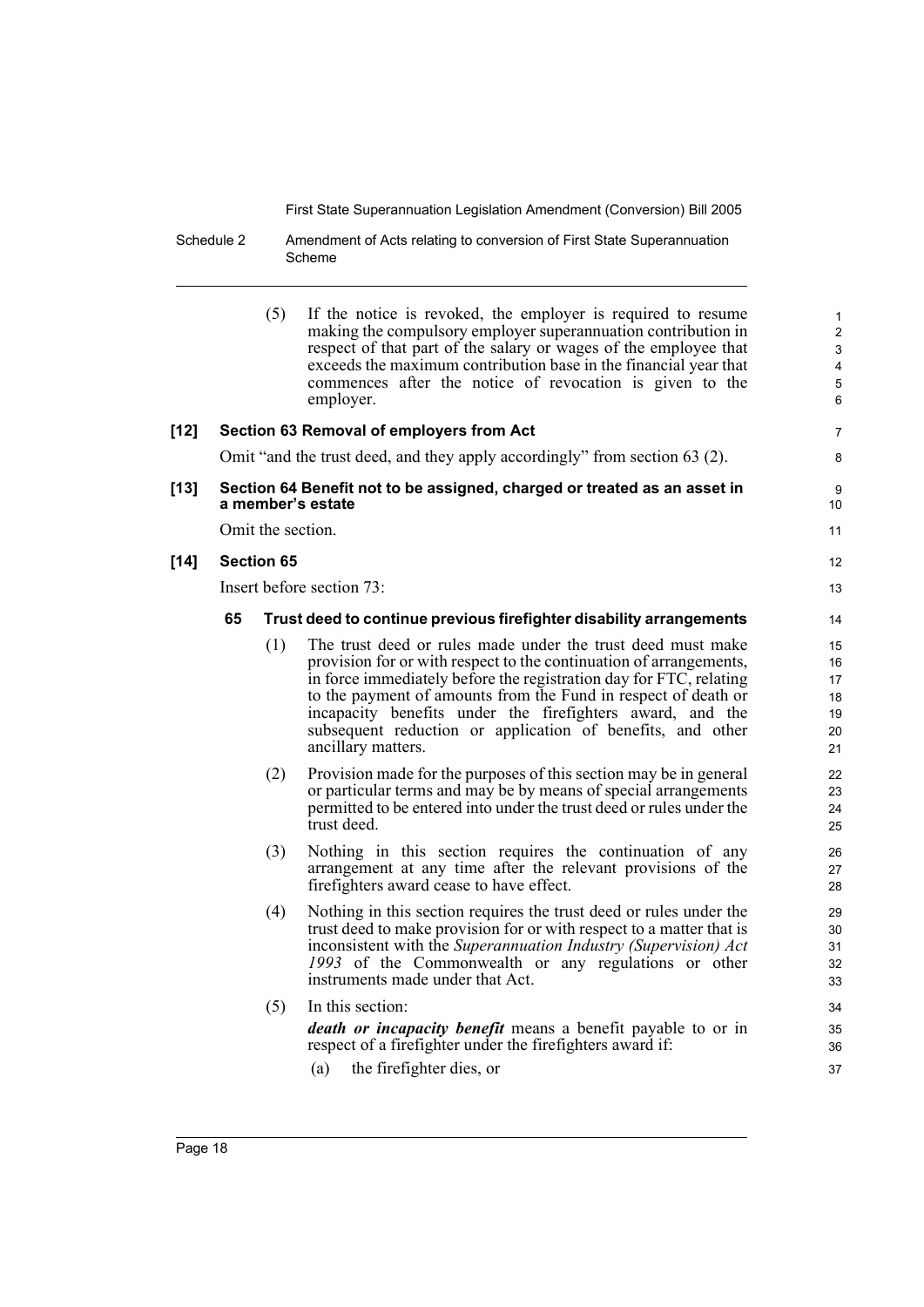Amendment of Acts relating to conversion of First State Superannuation Scheme Schedule 2

|        |                               | (b)    | the firefighter suffers total and permanent incapacity or<br>partial and permanent incapacity.                                    | $\mathbf{1}$<br>$\overline{2}$ |
|--------|-------------------------------|--------|-----------------------------------------------------------------------------------------------------------------------------------|--------------------------------|
|        |                               |        | <i>firefighter</i> means:                                                                                                         | 3                              |
|        |                               | (a)    | a member of the permanent fire brigade, or                                                                                        | 4                              |
|        |                               | (b)    | a member of a volunteer fire brigade,                                                                                             | 5                              |
|        |                               |        | under the Fire Brigades Act 1989.                                                                                                 | 6                              |
|        |                               |        | <b>firefighters award means the Crown Employees (NSW Fire</b><br>Brigades Firefighting Staff Death and Disability) Award 2003.    | $\overline{7}$<br>8            |
|        |                               |        | <i>registration day</i> for FTC means the day on which FTC is taken                                                               | 9                              |
|        |                               |        | to be registered as a proprietary company limited by shares for<br>the purposes of section 5H of the Corporations Act 2001 of the | 10<br>11                       |
|        |                               |        | Commonwealth.                                                                                                                     | 12                             |
| $[15]$ | Sections 73 and 74            |        |                                                                                                                                   | 13                             |
|        | Omit the sections.            |        |                                                                                                                                   | 14                             |
| $[16]$ | <b>Section 76 Regulations</b> |        |                                                                                                                                   | 15                             |
|        |                               |        | Insert at the end of the section:                                                                                                 | 16                             |
|        | (2)                           | given. | In particular, the regulations may make provision for or with<br>respect to the manner in which notices under this Act are to be  | 17<br>18<br>19                 |
| $[17]$ | Part 6, heading               |        |                                                                                                                                   | 20                             |
|        | Renumber as Part 3.           |        |                                                                                                                                   | 21                             |
| $[18]$ |                               |        | Sections 63, 65 (as inserted by this Act), 76, 77 and 79                                                                          | 22                             |
|        |                               |        | Renumber as sections 13, 14, 15, 16 and 17, respectively.                                                                         | 23                             |
| $[19]$ | <b>Schedule 1 Employers</b>   |        |                                                                                                                                   | 24                             |
|        |                               |        | Omit "Section 7". Insert instead "Sections 6 and 7".                                                                              | 25                             |
| [20]   |                               |        | Schedule 2 Employees who are not full members of the Fund                                                                         | 26                             |
|        | Omit the Schedule.            |        |                                                                                                                                   | 27                             |
| $[21]$ |                               |        | Schedule 3 Savings, transitional and other provisions                                                                             | 28                             |
|        |                               |        | Omit "Section 77". Insert instead "Section 16".                                                                                   | 29                             |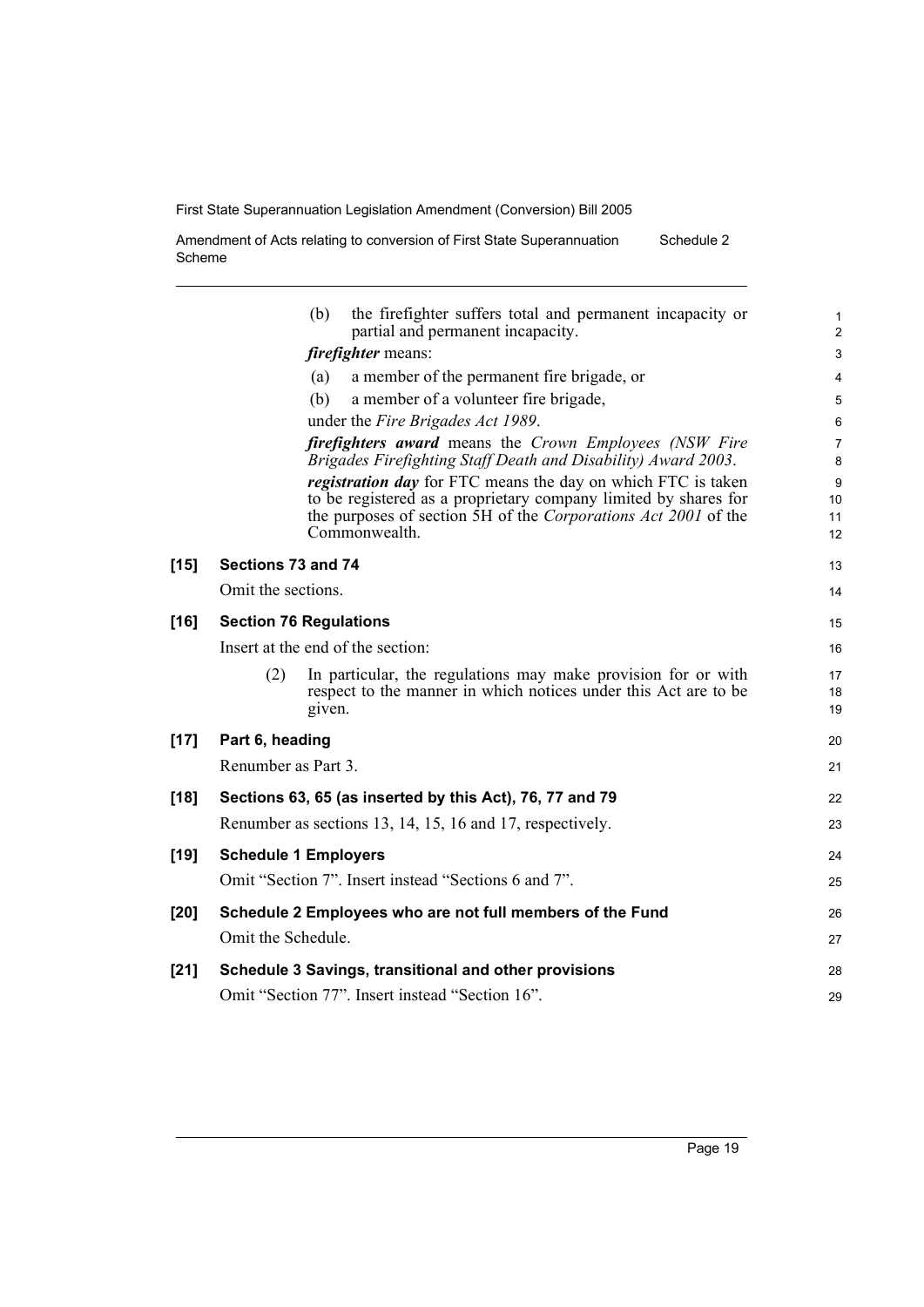Schedule 2 Amendment of Acts relating to conversion of First State Superannuation Scheme

| $[22]$ | <b>Schedule 3</b>                                                           | Insert before clause 1:                                                                                                              | $\mathbf{1}$<br>2   |  |  |
|--------|-----------------------------------------------------------------------------|--------------------------------------------------------------------------------------------------------------------------------------|---------------------|--|--|
|        |                                                                             | Part 1 Preliminary                                                                                                                   | 3                   |  |  |
| $[23]$ | <b>Schedule 3</b>                                                           |                                                                                                                                      | 4                   |  |  |
|        |                                                                             | Insert at the end of clause $1(1)$ :                                                                                                 | 5                   |  |  |
|        |                                                                             | <b>First State Superannuation Legislation Amendment (Conversion)</b><br><i>Act</i> 2005                                              | 6<br>$\overline{7}$ |  |  |
| $[24]$ | <b>Schedule 3</b>                                                           |                                                                                                                                      | 8                   |  |  |
|        | Insert after clause 1:                                                      |                                                                                                                                      | 9                   |  |  |
|        | Part 2                                                                      | <b>Provisions consequent on pre-2005 Acts</b>                                                                                        | 10                  |  |  |
| $[25]$ | <b>Schedule 3</b>                                                           |                                                                                                                                      | 11                  |  |  |
|        | Insert at the end of the Schedule with appropriate Part and clause numbers: |                                                                                                                                      |                     |  |  |
|        | <b>Part</b>                                                                 | Provisions consequent on enactment of                                                                                                | 13                  |  |  |
|        |                                                                             | <b>First State Superannuation Legislation</b>                                                                                        | 14                  |  |  |
|        |                                                                             | <b>Amendment (Conversion) Act 2005</b>                                                                                               | 15                  |  |  |
|        |                                                                             | <b>Definitions</b>                                                                                                                   | 16                  |  |  |
|        |                                                                             | In this Part:                                                                                                                        | 17                  |  |  |
|        |                                                                             | <i>existing rules</i> means the rules made under the existing trust deed,                                                            | 18                  |  |  |
|        |                                                                             | as in force immediately before the repeal of section 13 by the<br>amending Act.                                                      | 19<br>20            |  |  |
|        |                                                                             | existing trust deed means the trust deed entered into by the                                                                         | 21                  |  |  |
|        |                                                                             | Premier and FTC pursuant to this Act, as in force immediately                                                                        | 22                  |  |  |
|        |                                                                             | before the repeal of section 13 by the amending Act.                                                                                 | 23                  |  |  |
|        |                                                                             | <i>existing trust fund</i> means the First State Superannuation Fund as<br>maintained and administered under the existing trust deed | 24<br>25            |  |  |
|        |                                                                             | immediately before the repeal of section 18 by the amending Act.                                                                     | 26                  |  |  |
|        |                                                                             | <b>the amending Act</b> means the First State Superannuation<br>Legislation Amendment (Conversion) Act 2005.                         | 27<br>28            |  |  |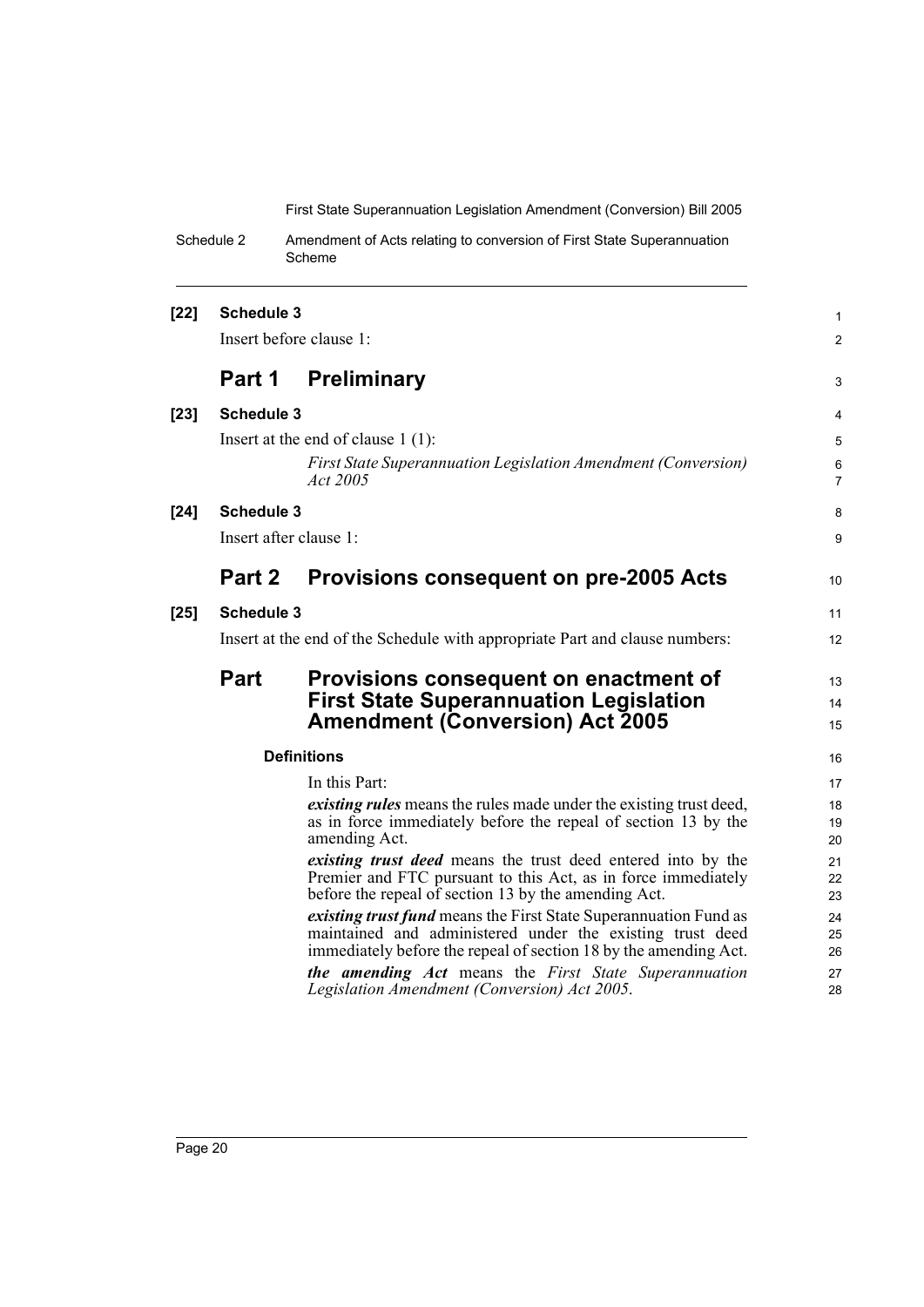Amendment of Acts relating to conversion of First State Superannuation Scheme Schedule 2

#### **Continuation of trust deed, rules of First State Superannuation Fund and trust fund**

- (1) The existing trust deed and existing rules continue to have effect despite the repeal of Part 4 of this Act, or any other provision of this Act, by the amending Act.
- (2) The existing trust deed and existing rules may be varied or terminated in any way, and may be varied to contain any matters, permitted by or under the trust deed (as amended by the amending Act) or any Act or other law.
- (3) Nothing in the amending Act affects the validity or operation of the existing trust deed or existing rules, or the existing trust fund, except as provided by this Part.
- (4) Without limiting any other provision of this Part:
	- (a) the existing trust fund continues in force and is the same trust fund settlement as it was immediately before the repeal of sections 13 and 18 by the amending Act, and
	- (b) the amendment of the existing trust deed by Schedule 4 to the amending Act does not:
		- (i) create a new trust or otherwise affect the nature, existence or continuity of the trust fund settlement established under the existing trust deed, or
		- (ii) create any interest or vary any beneficial interest of any member, beneficiary or other person interested in the existing trust fund.

#### **Existing members**

A person who was a member of the Fund immediately before the commencement of this clause continues to be a member of the Fund until the person ceases to be a member by operation of the governing rules of the Fund or any Act or other law.

#### **Contributions of existing employees**

- (1) An employer must continue to pay contributions for an employee to the Fund, if those contributions were payable to the Fund immediately before the repeal of section 12 by the amending Act.
- (2) A notification or an election having effect under section 10, as in force immediately before its repeal by the amending Act, continues to have effect and may be revoked or varied in accordance with this Act or the provisions of the trust deed as in force from time to time.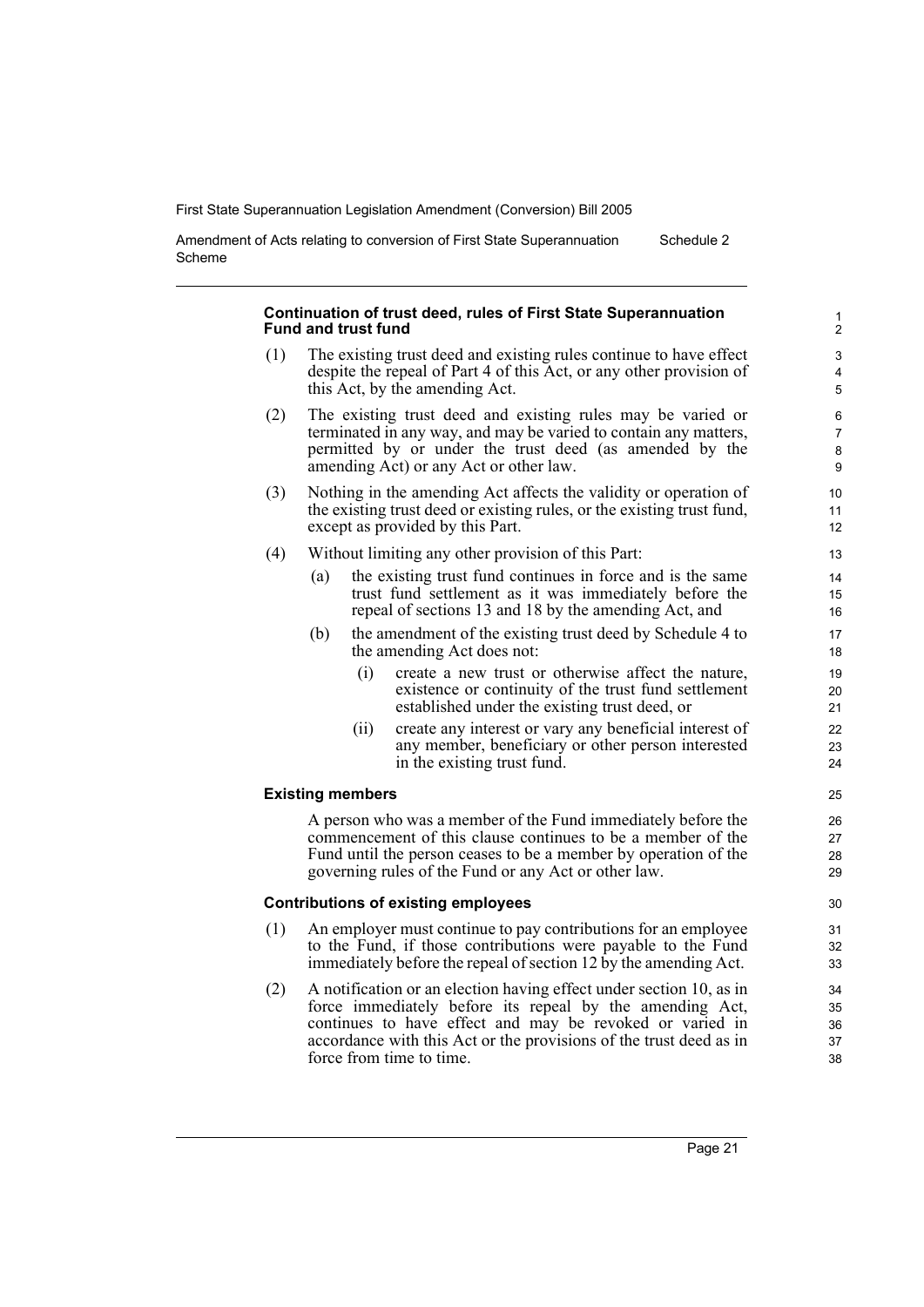Schedule 2 Amendment of Acts relating to conversion of First State Superannuation Scheme

> (3) Nothing in this clause prevents an employee who was a member of the Fund immediately before the commencement of this clause from making an election in accordance with this Act to have compulsory employer superannuation contributions paid to another complying superannuation fund or a complying approved deposit fund or retirement savings account.

#### **Existing disputes**

A dispute relating to or in respect of FTC or a member or former member of the Fund, that arose before the commencement of this clause, is to continue to be dealt with under this Act and the *Superannuation Administration Act 1996*, as in force before the commencement of this clause.

#### **Superannuation appeals**

Nothing in the amending Act affects:

- (a) an appeal made under section 40 of the *Superannuation Administration Act 1996* and not determined before the repeal of that section by the amending Act, or
- (b) a right to make an appeal in respect of a dispute or other matter that arose under that section before that commencement, or
- (c) the jurisdiction of the Industrial Relations Commission to determine any such appeal.

#### **Existing investment management and custodial arrangements and other arrangements**

- (1) An existing arrangement continues in force.
- (2) Any such existing arrangement may be varied or terminated in accordance with the terms of the arrangement or any other Act or law.
- (3) In this clause:

*existing arrangement* means:

- (a) a contract or an arrangement entered into by FTC under section 12 of the *Superannuation Administration Act 1996* and in force immediately before the commencement of clause 12 of Schedule 2A to that Act, or
- (b) a contract or an arrangement entered into by FTC under section 15, 16 or 20 of that Act and in force immediately before the repeal of those provisions by the amending Act.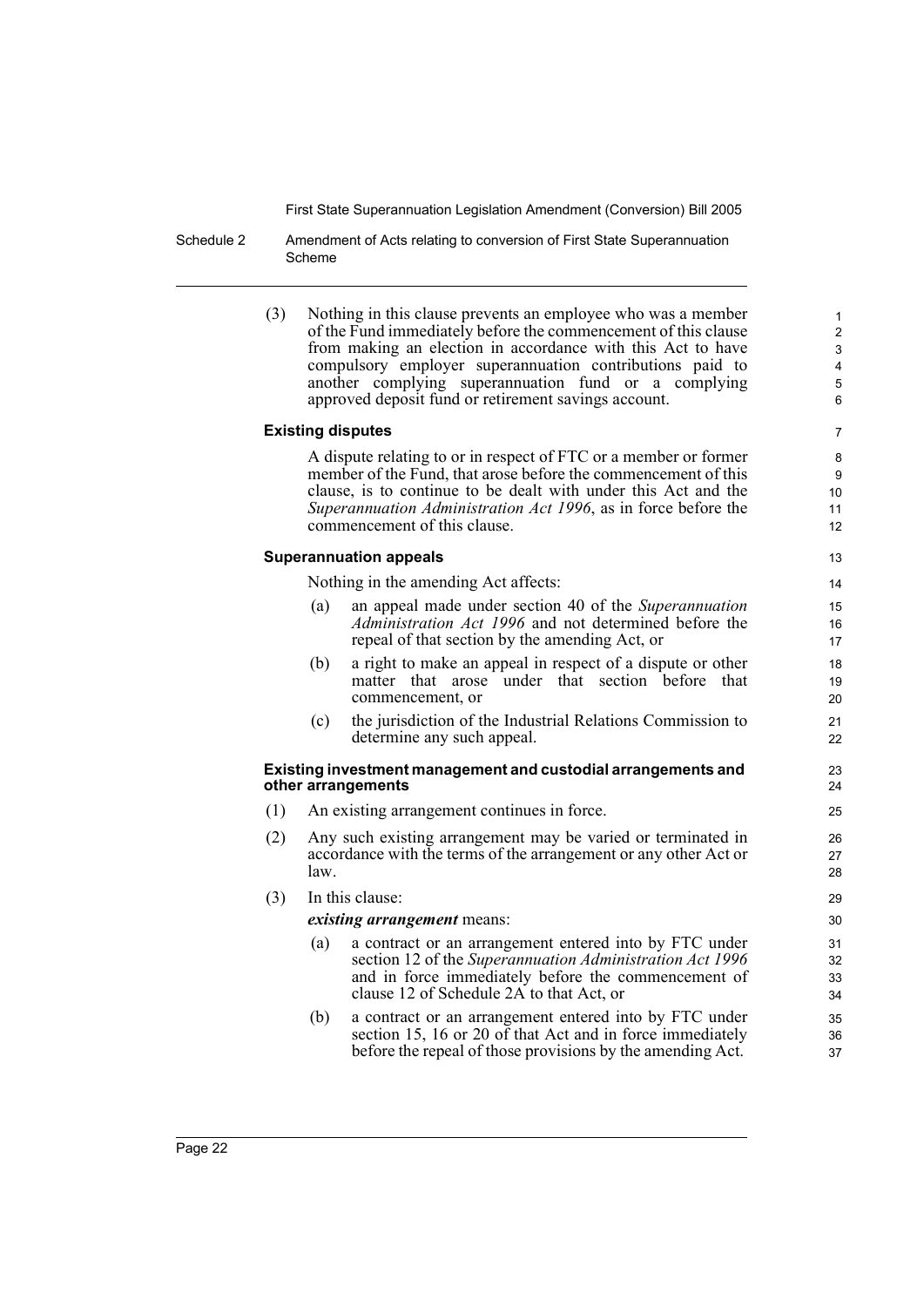Amendment of Acts relating to conversion of First State Superannuation Scheme Schedule 2

#### **Operation of amending Act**

The operation of the amending Act and any amendments to the existing trust deed or existing rules consequential on that Act are not to be regarded:

- (a) as a breach of contract or confidence or otherwise as a civil wrong, or
- (b) as a breach of any contractual provision prohibiting, restricting or regulating the provision of services to or by FTC in connection with the Fund or its functions under the existing trust deed or existing rules, or
- (c) as giving rise to any remedy by a party to an instrument, or as causing or permitting the termination of any instrument, or
- (d) as an event of default under any contract or other instrument.

#### **[26] Dictionary**

Omit the Dictionary. Insert instead:

#### **Dictionary**

(Section 3)

16 17

18

*chief executive officer* means:

- (a) a chief executive officer within the meaning of the *Public Sector Employment and Management Act 2002*, or
- (b) any other employee of an employer who holds an office designated by the Director-General of the Premier's Department as the office of a chief executive officer.

*complying approved deposit fund* means a complying approved deposit fund for the purposes of section 47 of the *Superannuation Industry (Supervision) Act 1993* of the Commonwealth.

*complying superannuation fund* means a complying superannuation fund for the purposes of section 45 of the *Superannuation Industry (Supervision) Act 1993* of the Commonwealth.

*compulsory employer superannuation contribution* means the superannuation contribution payable by an employer under section 8.

*employee* means a person who is an employee within the meaning of the *Superannuation Guarantee (Administration) Act 1992* of the Commonwealth and who is employed, within the meaning of that Act, by an employer.

*employer* means an employer referred to in section 6.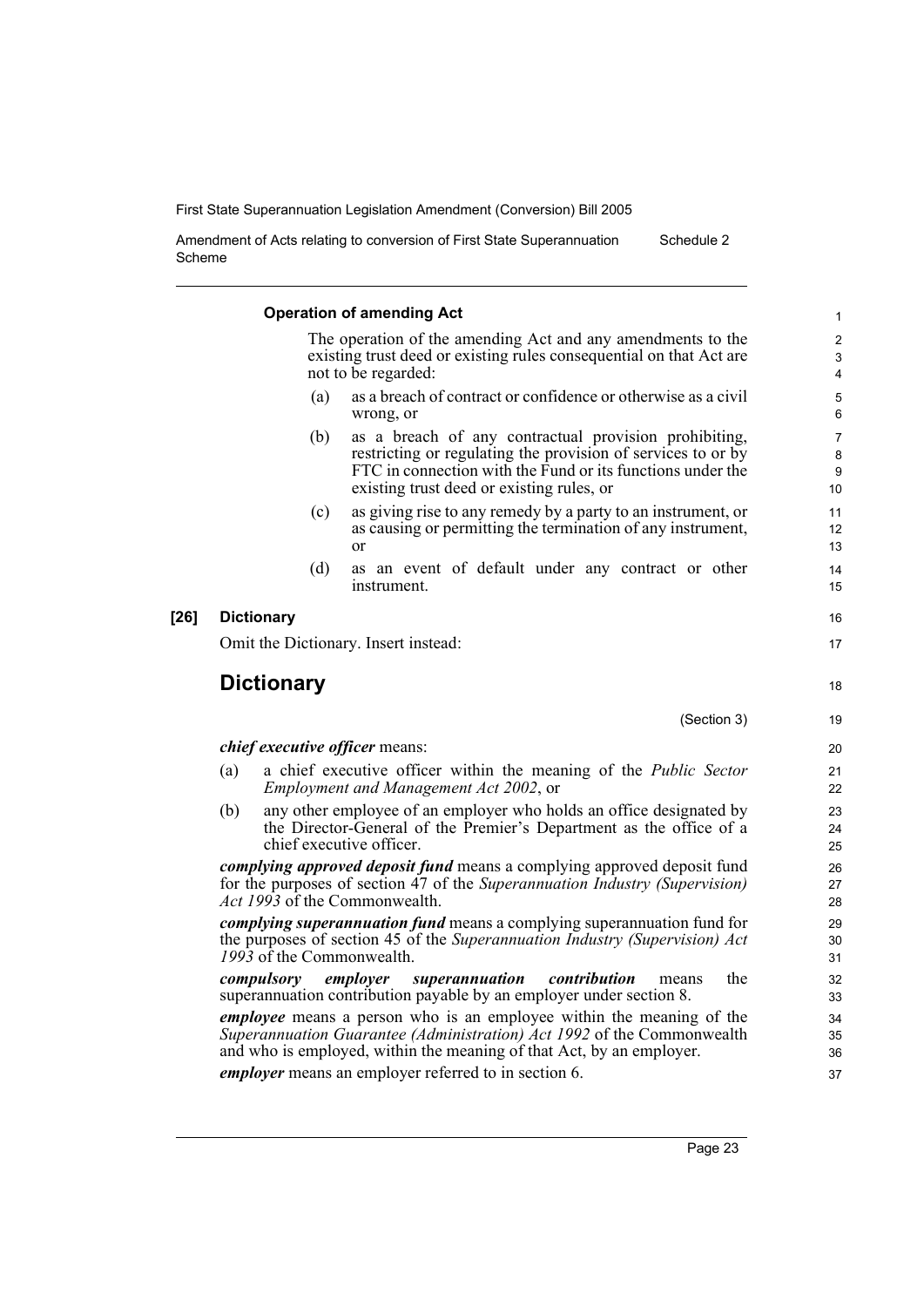Schedule 2 Amendment of Acts relating to conversion of First State Superannuation Scheme

*employment* with an employer includes employment with successive employers.

*excluded employee* means an employee for whom the compulsory employer superannuation contribution is not payable.

*executive officer* means an employee who is:

- (a) a chief executive officer, or
- (b) a senior executive officer, or
- (c) a police executive officer within the meaning of the *Police Act 1990*, or
- (d) an office holder nominated for the purposes of section 11A of the *Statutory and Other Offices Remuneration Act 1975*.

*FTC* means the company called FSS Trustee Corporation that is taken to be registered under the *Corporations Act 2001* of the Commonwealth by reason of the operation of clause 3 of Schedule 2A to the *Superannuation Administration Act 1996*.

*Fund* means the First State Superannuation Fund maintained and administered under the trust deed.

*maximum contribution base* has the same meaning as in the *Superannuation Guarantee (Administration) Act 1992* of the Commonwealth.

*relevant Commonwealth superannuation standard* means a standard that is applicable under the *Superannuation Industry (Supervision) Act 1993* of the Commonwealth to a regulated superannuation fund under that Act.

*retirement savings account* has the same meaning as in the *Retirement Savings Accounts Act 1997* of the Commonwealth.

#### *salary or wages*—see section 4.

*senior executive officer* means:

- (a) a senior executive officer within the meaning of the *Public Sector Employment and Management Act 2002*, or
- (b) an employee (not being an officer referred to in paragraph (a)) of an authority specified in Schedule 1, being an employee who holds an office designated by the Director-General of the Premier's Department as the office of a senior executive officer.

*trust deed* means the trust deed entered into in pursuance of this Act between the Premier and FSS Trustee Corporation on 19 February 1999, as in force from time to time.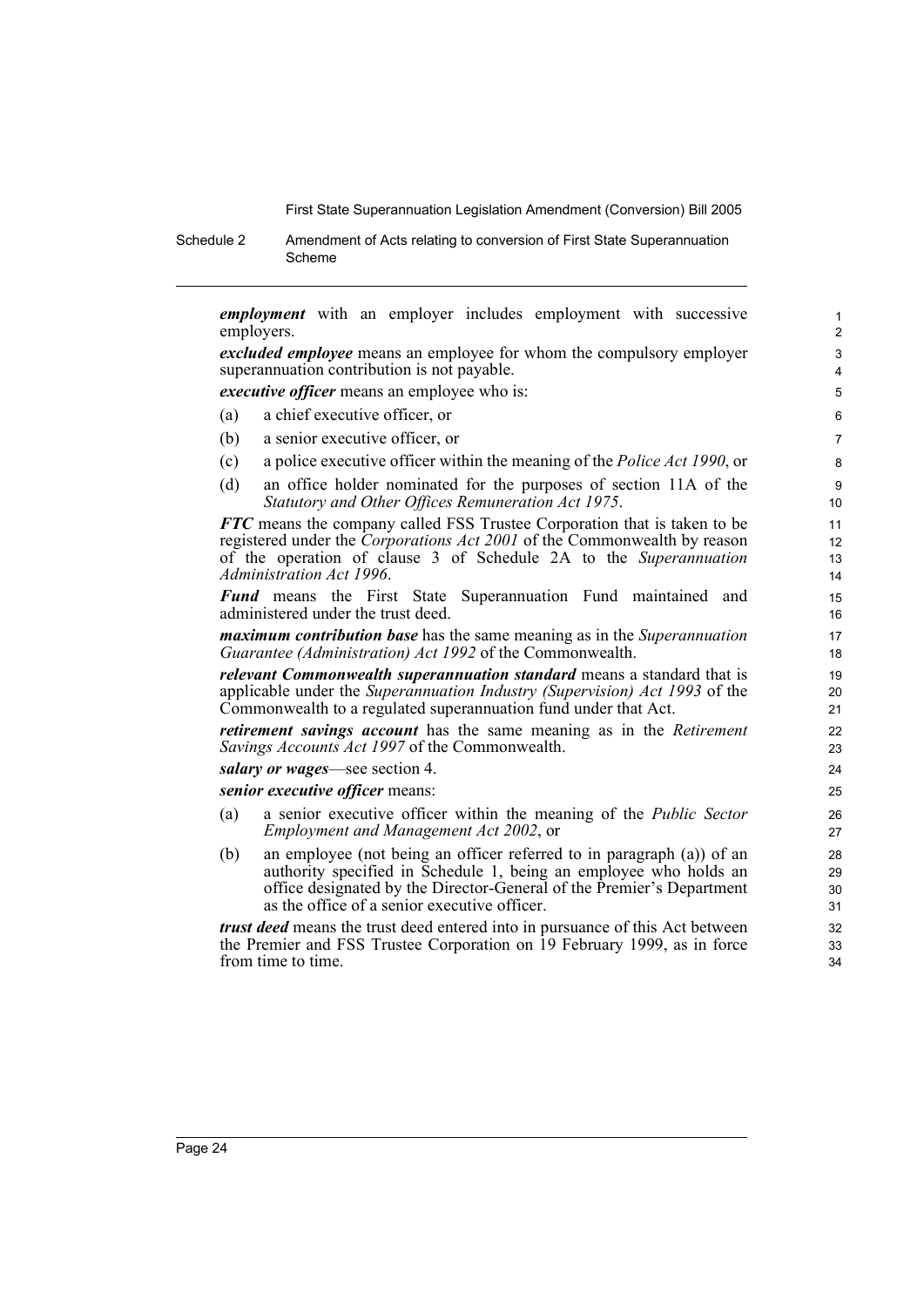Amendment of Acts relating to conversion of First State Superannuation Scheme Schedule 2

| $2.2\phantom{0}$ | <b>Superannuation Administration Act 1996 No 39</b>                                                                                      | 1                        |
|------------------|------------------------------------------------------------------------------------------------------------------------------------------|--------------------------|
| [1]              | Long title                                                                                                                               | $\overline{2}$           |
|                  | Omit "; to constitute as a trustee for the accumulation style schemes open to<br>new members the FSS Trustee Corporation".               | 3<br>4                   |
| [2]              | <b>Section 3 Objects of Act</b>                                                                                                          | 5                        |
|                  | Omit section 3 (a). Insert instead:                                                                                                      | 6                        |
|                  | to establish the SAS Trustee Corporation as the trustee for<br>(a)<br>the State defined benefit public sector superannuation<br>schemes, | $\overline{7}$<br>8<br>9 |
| [3]              | <b>Section 4 Definitions</b>                                                                                                             | 10                       |
|                  | Omit the definitions of FTC, FTC dispute function, FTC disputes committee<br>and FTC fund or FTC scheme.                                 | 11<br>12                 |
| [4]              | Section 5 Declaration of FTC schemes and funds                                                                                           | 13                       |
|                  | Omit the section.                                                                                                                        | 14                       |
| [5]              | Part 2 Trustee for FTC schemes (FTC)                                                                                                     | 15                       |
|                  | Omit the Part.                                                                                                                           | 16                       |
| [6]              | Part 4, heading                                                                                                                          | 17                       |
|                  | Omit "superannuation authorities". Insert instead "STC".                                                                                 | 18                       |
| [7]              | <b>Section 96 Definition</b>                                                                                                             | 19                       |
|                  | Omit the definition of <i>superannuation authority</i> .                                                                                 | 20                       |
| [8]              | Sections 97 (1), 98 (1) and 119 (1)                                                                                                      | 21                       |
|                  | Omit "a superannuation authority" wherever occurring. Insert instead "STC".                                                              | 22                       |
| [9]              | Sections 97 (1) and (4), 98 (1), 99 (1) (a) and 119 (3) (b) and (4) (b)                                                                  | 23                       |
|                  | Omit "the superannuation authority" wherever occurring.                                                                                  | 24                       |
|                  | Insert instead "STC".                                                                                                                    | 25                       |
| $[10]$           | Sections 97 (2) and 98 (2)                                                                                                               | 26                       |
|                  | Omit "A superannuation authority" wherever occurring. Insert instead "STC".                                                              | 27                       |
| $[11]$           | <b>Section 97 (3)</b>                                                                                                                    | 28                       |
|                  | Omit "the superannuation authority's". Insert instead "STC's".                                                                           | 29                       |
|                  |                                                                                                                                          |                          |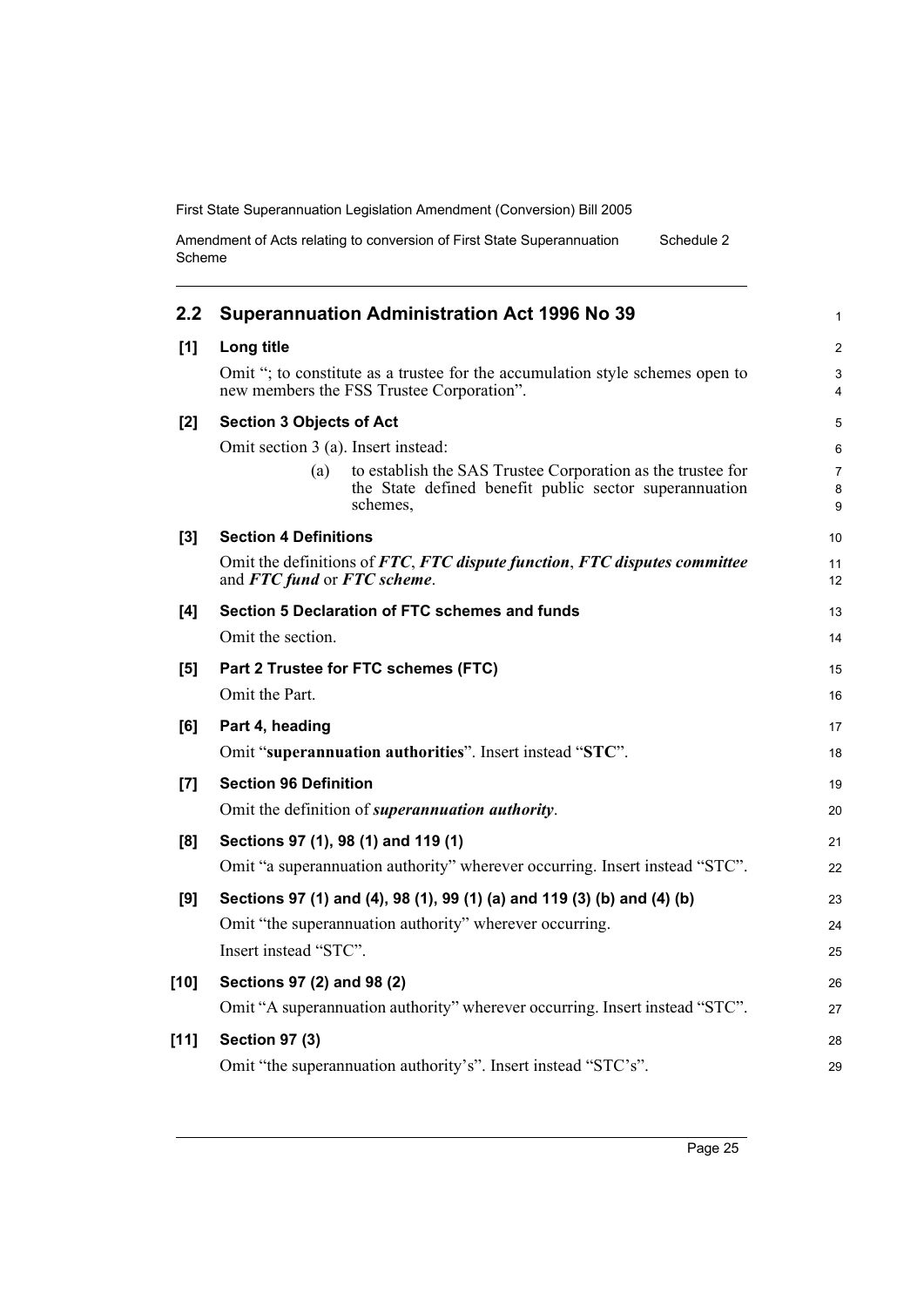Schedule 2 Amendment of Acts relating to conversion of First State Superannuation Scheme

| $[12]$ | Sections 98 (1), 119 (1) and 120 (1) (b)                                                                                          | $\mathbf{1}$        |
|--------|-----------------------------------------------------------------------------------------------------------------------------------|---------------------|
|        | Omit "the authority" wherever occurring. Insert instead "STC".                                                                    | $\overline{2}$      |
|        |                                                                                                                                   |                     |
| $[13]$ | <b>Section 99 Access to premises</b>                                                                                              | 3                   |
|        | Omit "any superannuation authority" from section 99 (1).                                                                          | 4                   |
|        | Insert instead "STC".                                                                                                             | 5                   |
| $[14]$ | Section 119 Duties and liabilities of persons involved in management                                                              | 6                   |
|        | Omit "chief executive officer of a superannuation authority" from the<br>definition of <i>officer</i> in section 119 (5).         | $\overline{7}$<br>8 |
|        | Insert instead "chief executive officer of STC".                                                                                  | 9                   |
| $[15]$ | Section 119 (5), definition of "officer"                                                                                          | 10                  |
|        | Omit "Board of a superannuation authority" and "a superannuation<br>authority's".                                                 | 11<br>12            |
|        | Insert instead "STC Board" and "STC's", respectively.                                                                             | 13                  |
| $[16]$ | Section 119 (5), definition of "superannuation authority"                                                                         | 14                  |
|        | Omit the definition.                                                                                                              | 15                  |
|        |                                                                                                                                   |                     |
| $[17]$ | Section 120 Recovery of profits from officers                                                                                     | 16                  |
|        | Omit "the superannuation authority concerned may recover from the person as<br>a debt due to the authority" from section 120 (1). | 17<br>18            |
|        | Insert instead "STC may recover from the person as a debt due to STC".                                                            | 19                  |
| $[18]$ | Section 121 Contraventions of trustee duties                                                                                      | 20                  |
|        | Omit "FTC or" from section 121 (1).                                                                                               | 21                  |
| $[19]$ | <b>Section 121 (1)</b>                                                                                                            | 22                  |
|        | Omit "10, 28,".                                                                                                                   | 23                  |
| $[20]$ | Sections 122, 123 and 127                                                                                                         | 24                  |
|        | Omit "FTC or" wherever occurring.                                                                                                 | 25                  |
| $[21]$ | Section 128 Provisions consequent on establishment of additional<br>superannuation schemes                                        | 26<br>27            |
|        | Omit "an FTC scheme or" wherever occurring.                                                                                       | 28                  |
| $[22]$ | Section 128 (1) (i)                                                                                                               | 29                  |
|        | Omit "the FTC scheme or".                                                                                                         | 30                  |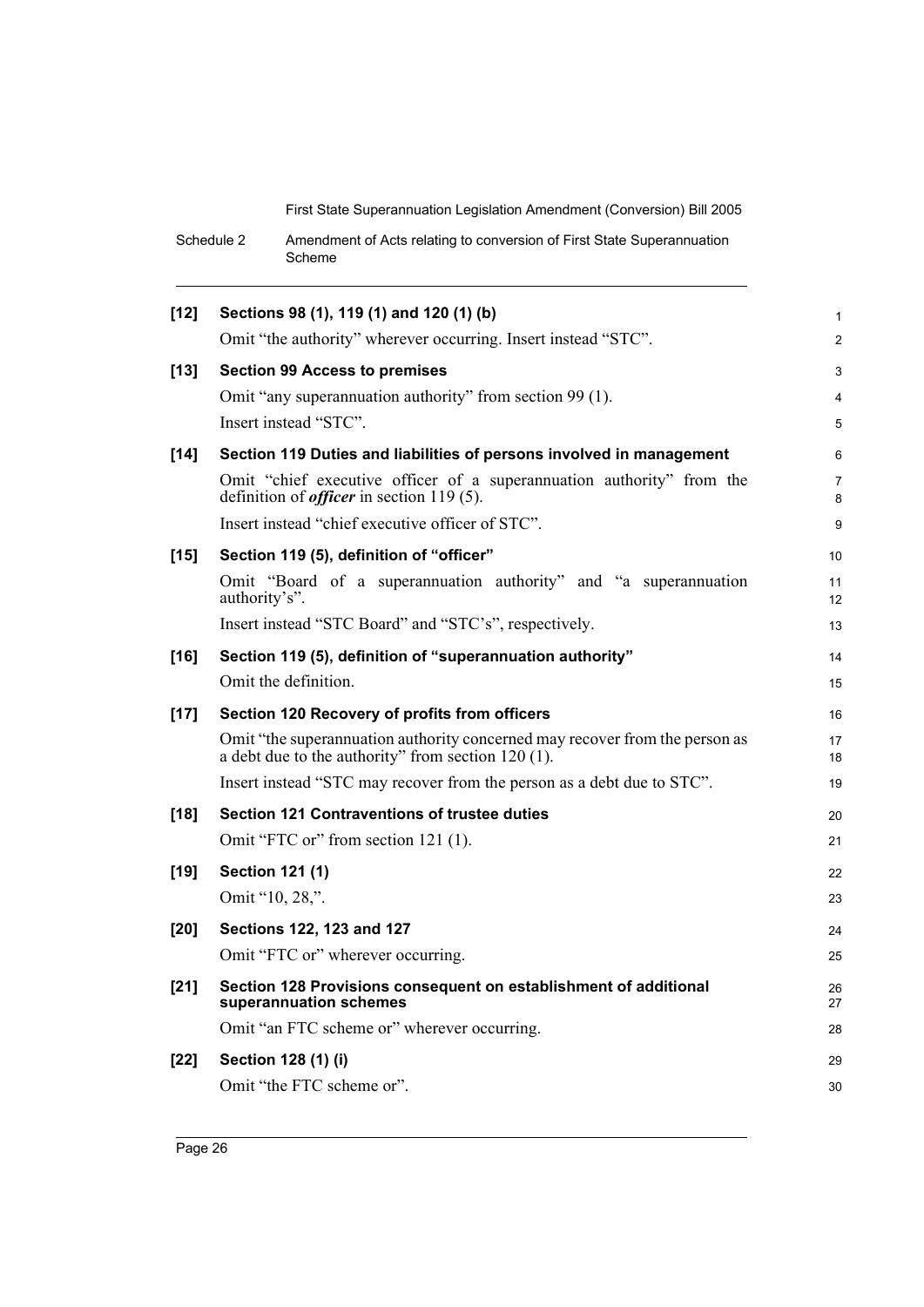Amendment of Acts relating to conversion of First State Superannuation Scheme Schedule 2

| $[23]$ | Section 128B Provisions consequent on extension of superannuation<br>schemes to additional employees                                     | 1<br>$\overline{2}$ |
|--------|------------------------------------------------------------------------------------------------------------------------------------------|---------------------|
|        | Omit "an FTC scheme or" wherever occurring.                                                                                              | 3                   |
| $[24]$ | <b>Section 129 Regulations</b>                                                                                                           | $\overline{4}$      |
|        | Omit "the FTC schemes and" from section $129(2)(a)$ .                                                                                    | 5                   |
| $[25]$ | Section 129 (2) (b)                                                                                                                      | 6                   |
|        | Omit "the FTC board or".                                                                                                                 | $\overline{7}$      |
| $[26]$ | <b>Schedule 1 Provisions relating to FTC Board</b>                                                                                       | 8                   |
|        | Omit the Schedule.                                                                                                                       | 9                   |
| $[27]$ | <b>Schedule 3 Savings and transitional provisions</b>                                                                                    | 10                  |
|        | Insert at the end of clause $1(1)$ :                                                                                                     | 11                  |
|        | <b>First State Superannuation Legislation Amendment (Conversion)</b><br><i>Act 2005</i> (but only to the extent that it amends this Act) | 12<br>13            |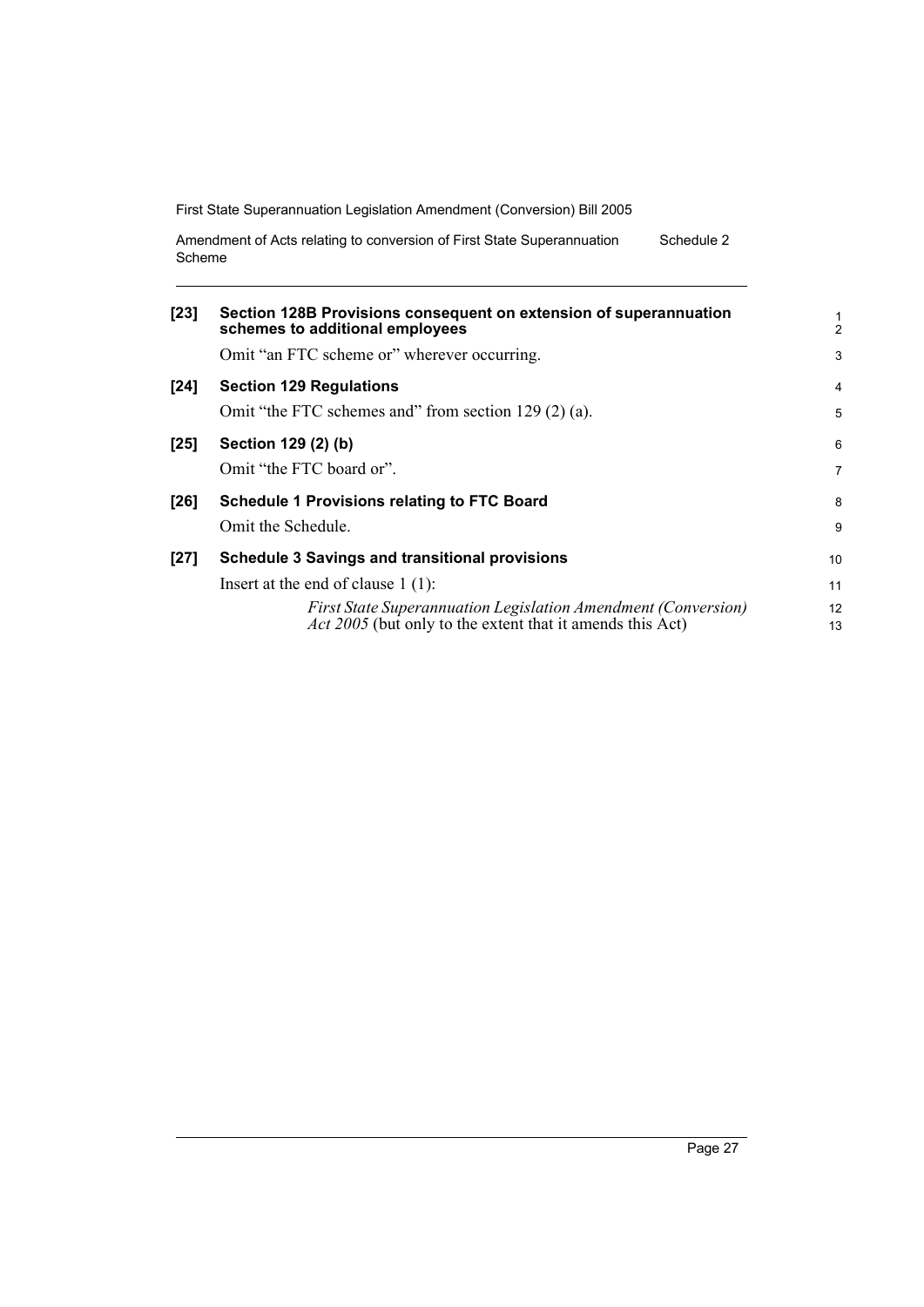<span id="page-41-0"></span>

|     | <b>Schedule 3</b><br><b>Consequential amendment of other Acts</b><br>and regulations                                          | $\mathbf{1}$<br>2   |
|-----|-------------------------------------------------------------------------------------------------------------------------------|---------------------|
|     | (Section 4)                                                                                                                   | 3                   |
| 3.1 | Freedom of Information Act 1989 No 5                                                                                          | $\overline{4}$      |
|     | <b>Schedule 2 Exempt bodies and offices</b>                                                                                   | 5                   |
|     | Omit "The FSS Trustee Corporation—investment functions.".                                                                     | 6                   |
| 3.2 | Government and Related Employees Appeal Tribunal Act<br>1980 No 39                                                            | $\overline{7}$<br>8 |
|     | <b>Schedule 4 Employing authorities</b>                                                                                       | 9                   |
|     | Omit "FSS Trustee Corporation.".                                                                                              | 10                  |
| 3.3 | Housing Act 2001 No 52                                                                                                        | 11                  |
| [1] | <b>Schedule 2 Superannuation provisions</b>                                                                                   | 12                  |
|     | Omit "an FTC scheme or" wherever occurring in clauses $1$ (c), $3$ (1), $4$ (1),<br>$(2)$ (a) and (3).                        | 13<br>14            |
| [2] | Schedule 2, clause 3 (4)                                                                                                      | 15                  |
|     | Omit", FTC".                                                                                                                  | 16                  |
| [3] | Schedule 2, clause 4 (2) (b)                                                                                                  | 17                  |
|     | Omit "FTC scheme or".                                                                                                         | 18                  |
| 3.4 | Judges' Pensions Act 1953 No 41                                                                                               | 19                  |
| [1] | Section 15A Definitions (as inserted by the Superannuation Legislation<br>Amendment (Family Law) Act 2003)                    | 20<br>21            |
|     | Omit the definition of <i>First State Superannuation Fund</i> . Insert instead:                                               | 22                  |
|     | <b>First State Superannuation Fund has the same meaning as</b><br><b>Fund</b> has in the First State Superannuation Act 1992. | 23<br>24            |
| [2] | Section 15A (as inserted by the Superannuation Legislation Amendment<br>(Family Law) Act 2003)                                | 25<br>26            |
|     | Omit the definition of FTC. Insert instead:                                                                                   | 27                  |
|     | <b>FTC</b> has the same meaning as in the First State Superannuation<br>Act 1992.                                             | 28<br>29            |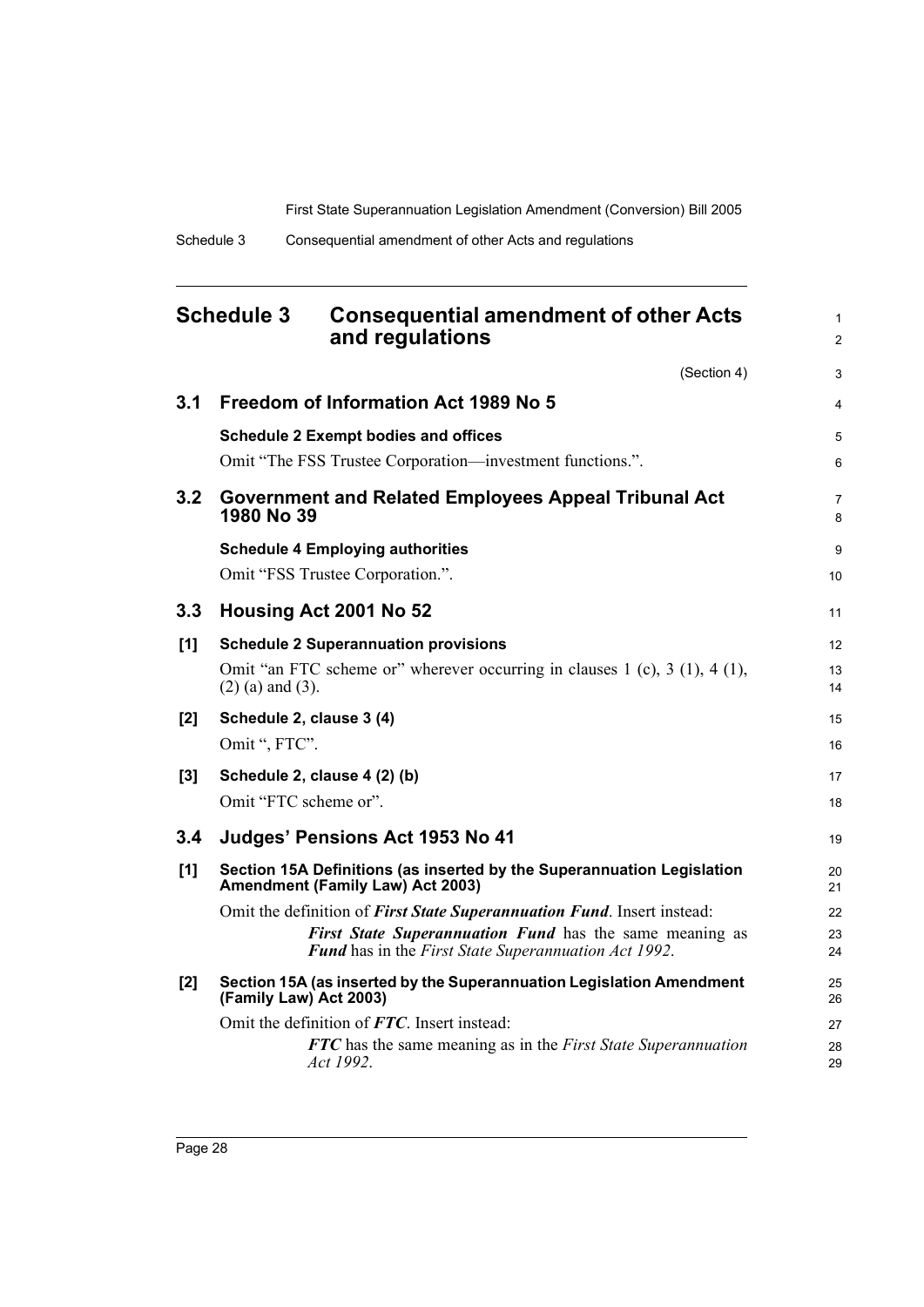Consequential amendment of other Acts and regulations Schedule 3

| 3.5   | Land Tax Management Act 1956 No 26                                                                                                                                                                                                                                                         | 1                                  |
|-------|--------------------------------------------------------------------------------------------------------------------------------------------------------------------------------------------------------------------------------------------------------------------------------------------|------------------------------------|
|       | <b>Section 10B</b>                                                                                                                                                                                                                                                                         | 2                                  |
|       | Omit the section. Insert instead:                                                                                                                                                                                                                                                          | 3                                  |
|       | 10B<br><b>Taxation of land owned by SAS Trustee Corporation</b>                                                                                                                                                                                                                            | 4                                  |
|       | Nothing in this Act operates to exempt from taxation under this<br>Act any land owned by the SAS Trustee Corporation that is not<br>land solely occupied by the SAS Trustee Corporation as offices<br>from which to exercise and perform its powers, authorities, duties<br>and functions. | 5<br>6<br>$\overline{7}$<br>8<br>9 |
| 3.6   | Police Regulation (Superannuation) Act 1906 No 28                                                                                                                                                                                                                                          | 10                                 |
| [1]   | Section 1 Name of Act, commencement and definitions                                                                                                                                                                                                                                        | 11                                 |
|       | Omit the definitions of First State Superannuation Fund and FTC from<br>section $1(2)$ .                                                                                                                                                                                                   | 12<br>13                           |
|       | Insert instead:                                                                                                                                                                                                                                                                            | 14                                 |
|       | <b>First State Superannuation Fund</b> has the same meaning as<br><b>Fund</b> has in the First State Superannuation Act 1992.                                                                                                                                                              | 15<br>16                           |
| $[2]$ | Section 5B Contributor who is executive officer                                                                                                                                                                                                                                            | 17                                 |
|       | Insert "or another complying superannuation fund, a complying approved<br>deposit fund or a retirement savings account" after "Fund" in section 5B<br>$(5)$ (e).                                                                                                                           | 18<br>19<br>20                     |
| $[3]$ | Section 5B (6) (b)                                                                                                                                                                                                                                                                         | 21                                 |
|       | Omit "FSS Trustee Corporation established under the Superannuation<br>Administration Act 1996".                                                                                                                                                                                            | 22<br>23                           |
|       | Insert instead "trustee or provider of the nominated fund or account".                                                                                                                                                                                                                     | 24                                 |
| [4]   | Section 5B (6) (b)                                                                                                                                                                                                                                                                         | 25                                 |
|       | Omit "entitled, and". Insert instead "entitled.".                                                                                                                                                                                                                                          | 26                                 |
| [5]   | <b>Section 5B (6) (c)</b>                                                                                                                                                                                                                                                                  | 27                                 |
|       | Omit the paragraph.                                                                                                                                                                                                                                                                        | 28                                 |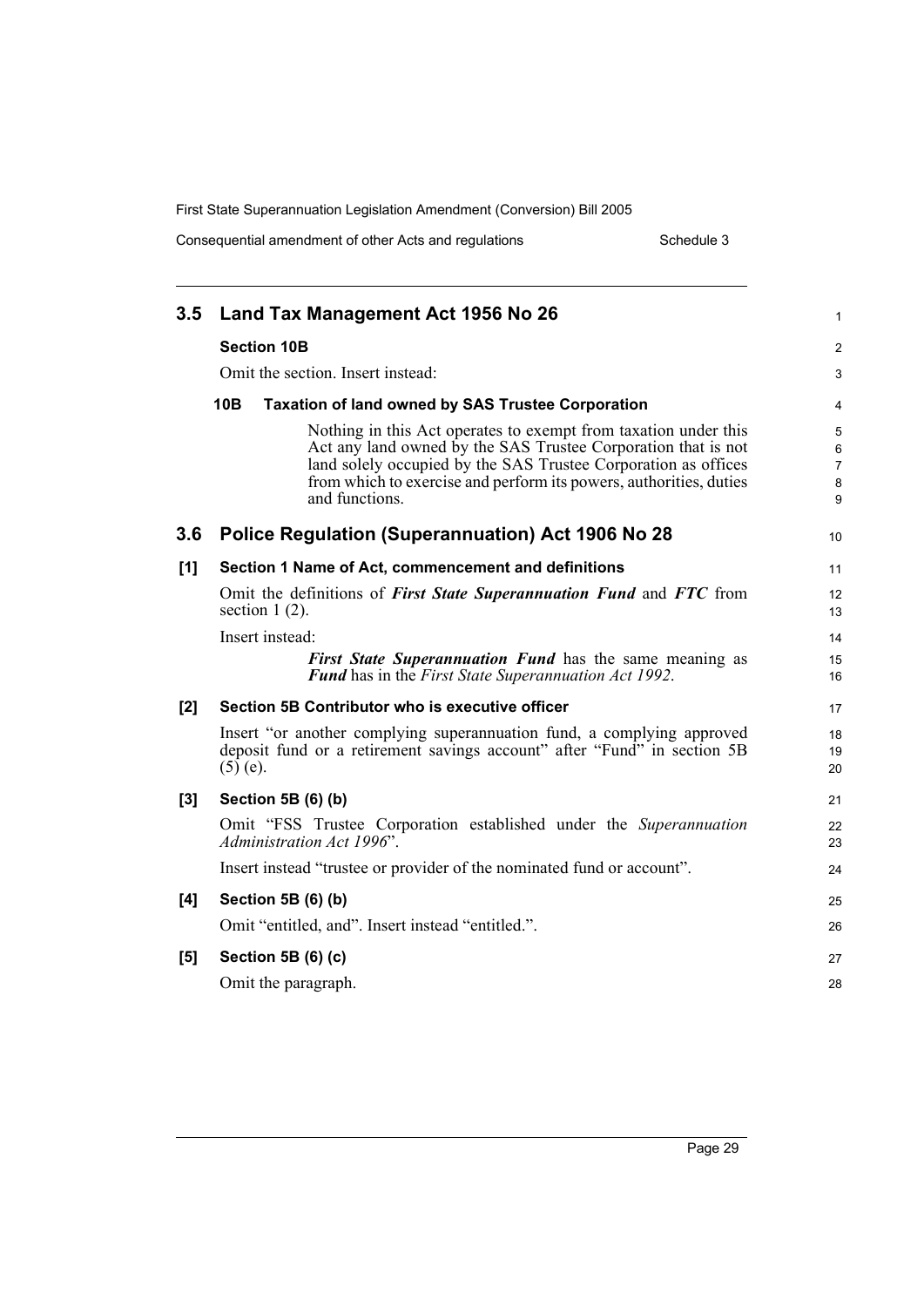Schedule 3 Consequential amendment of other Acts and regulations

| [6]                | Section 5B (9)                                                                                                                | $\mathbf{1}$          |
|--------------------|-------------------------------------------------------------------------------------------------------------------------------|-----------------------|
|                    | Insert after section 5B (8):                                                                                                  | 2                     |
|                    | (9)<br>In this section:                                                                                                       | 3                     |
|                    | <i>complying approved deposit fund</i> means a complying approved                                                             | 4                     |
|                    | deposit fund for the purposes of section 47 of the Superannuation<br>Industry (Supervision) Act 1993 of the Commonwealth.     | 5<br>6                |
|                    | complying<br>superannuation fund means<br>a<br>complying                                                                      | $\overline{7}$        |
|                    | superannuation fund for the purposes of section 45 of the                                                                     | 8                     |
|                    | Superannuation Industry (Supervision) Act 1993 of the<br>Commonwealth.                                                        | 9<br>10               |
|                    | <i>retirement savings account</i> has the same meaning as in the<br>Retirement Savings Accounts Act 1997 of the Commonwealth. | 11<br>12 <sup>2</sup> |
| $\left[ 7 \right]$ | Section 14P Payment splits (as inserted by the Superannuation<br>Legislation Amendment (Family Law) Act 2003)                 | 13<br>14              |
|                    | Insert after section $14P(7)$ :                                                                                               | 15                    |
|                    | (8)<br>In this section:                                                                                                       | 16                    |
|                    | <b>FTC</b> has the same meaning as it has in the First State                                                                  | 17                    |
|                    | Superannuation Act 1992.                                                                                                      | 18                    |
|                    |                                                                                                                               |                       |
| 3.7                | <b>Public Authorities (Financial Arrangements) Regulation</b><br>2005                                                         | 19<br>20              |
| [1]                | Schedule 1 Definitions of "authority" and "controlled entity"                                                                 | 21                    |
|                    | Omit "FSS Trustee Corporation, but only for the purposes of section 25 of the<br>Act" from Part 2.                            | 22<br>23              |
| [2]                | <b>Schedule 4 Authorities having Part 4 investment powers</b>                                                                 | 24                    |
|                    | Omit "FSS Trustee Corporation".                                                                                               | 25                    |
| 3.8                | <b>Public Finance and Audit Act 1983 No 152</b>                                                                               | 26                    |
|                    | <b>Schedule 2 Statutory bodies</b>                                                                                            | 27                    |
|                    | Omit "FSS Trustee Corporation".                                                                                               | 28                    |
| 3.9                | <b>Public Finance and Audit Regulation 2005</b>                                                                               | 29                    |
|                    | Clause 17 Prescribed statutory bodies under Division 4 of Part 3 of the<br>Act                                                | 30<br>31              |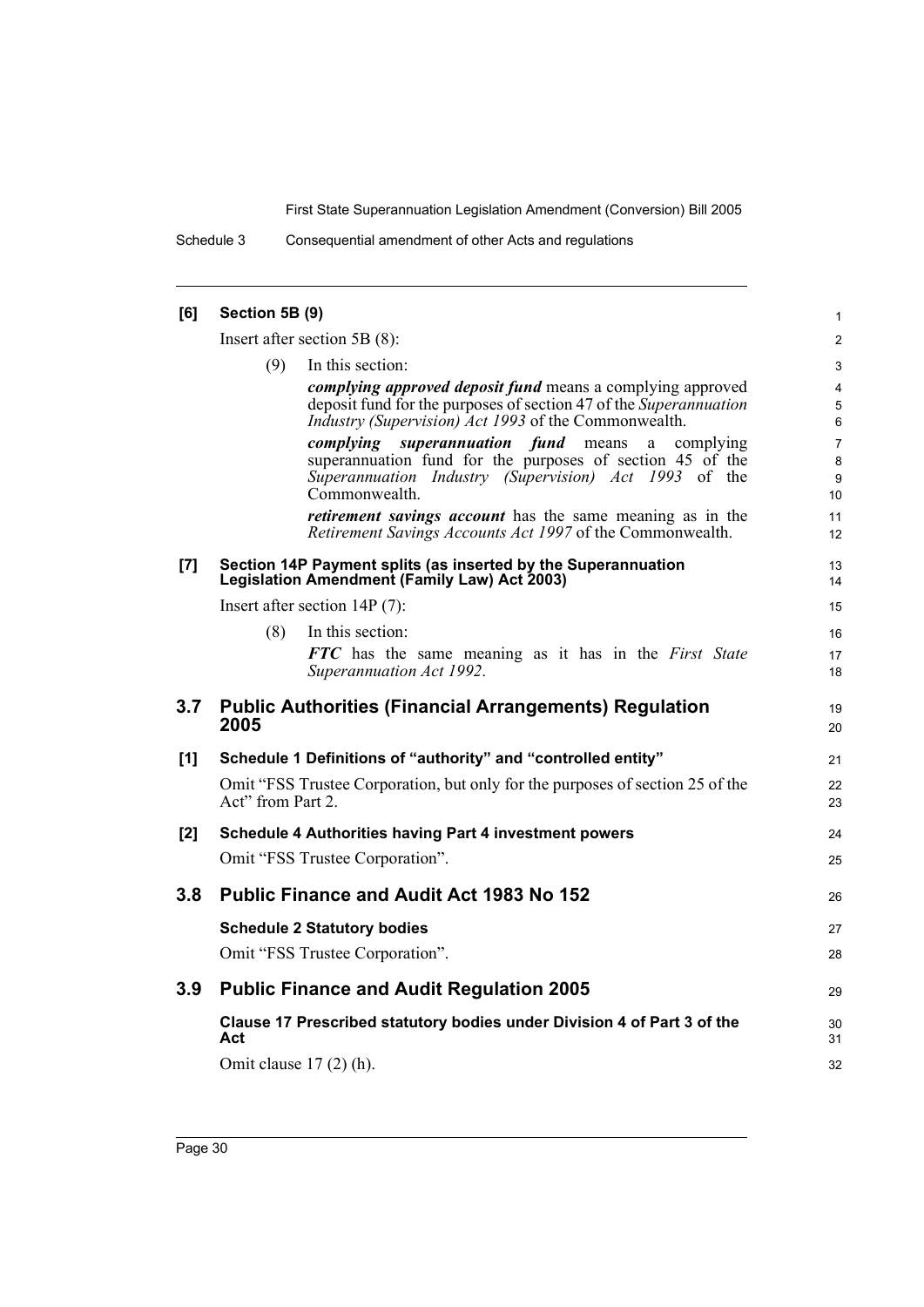| Consequential amendment of other Acts and regulations |
|-------------------------------------------------------|
|-------------------------------------------------------|

Schedule 3

|       | 3.10 Public Sector Employment and Management Act 2002 No 43                                                                                                                                           | $\mathbf{1}$         |
|-------|-------------------------------------------------------------------------------------------------------------------------------------------------------------------------------------------------------|----------------------|
| [1]   | Section 133 Declared authorities to which Part applies                                                                                                                                                | $\overline{2}$       |
|       | Omit "FSS Trustee Corporation" from the Table to the section.                                                                                                                                         | $\mathbf{3}$         |
| [2]   | Schedule 2 Executive positions (other than non-statutory SES positions)                                                                                                                               | $\overline{4}$       |
|       | Omit "Chief Executive of the FSS Trustee Corporation" from Part 2.                                                                                                                                    | 5                    |
|       | 3.11 State Authorities Non-contributory Superannuation Act<br>1987 No 212                                                                                                                             | 6<br>$\overline{7}$  |
| [1]   | <b>Section 3 Definitions</b>                                                                                                                                                                          | 8                    |
|       | Omit the definition of <i>First State Superannuation Fund</i> from section 3 (1).                                                                                                                     | 9                    |
|       | Insert instead:                                                                                                                                                                                       | 10                   |
|       | First State Superannuation Fund has the same meaning as<br>Fund has in the First State Superannuation Act 1992.                                                                                       | 11<br>12             |
| [2]   | Section 26I Preservation of deferred accrued benefits                                                                                                                                                 | 13                   |
|       | Omit "Fund established under the First State Superannuation Act 1992" from<br>section $26I(2)$ .                                                                                                      | 14<br>15             |
|       | Insert instead "First State Superannuation Fund".                                                                                                                                                     | 16                   |
| $[3]$ | Section 27AD Transfer of eligible preserved benefits and associated<br>preserved benefits                                                                                                             | 17<br>18             |
|       | Omit the definition of FTC from section 27AD (1).                                                                                                                                                     | 19                   |
| [4]   | Section 27AD (1)                                                                                                                                                                                      | 20                   |
|       | Insert in alphabetical order:                                                                                                                                                                         | 21                   |
|       | <i>complying approved deposit fund</i> means a complying approved<br>deposit fund for the purposes of section 47 of the Superannuation<br><i>Industry (Supervision) Act 1993</i> of the Commonwealth. | 22<br>23<br>24       |
|       | complying superannuation fund<br>means<br>a complying<br>superannuation fund for the purposes of section 45 of the<br>Superannuation Industry (Supervision) Act 1993 of the<br>Commonwealth.          | 25<br>26<br>27<br>28 |
|       | <i>retirement savings account</i> has the same meaning as in the<br>Retirement Savings Accounts Act 1997 of the Commonwealth.                                                                         | 29<br>30             |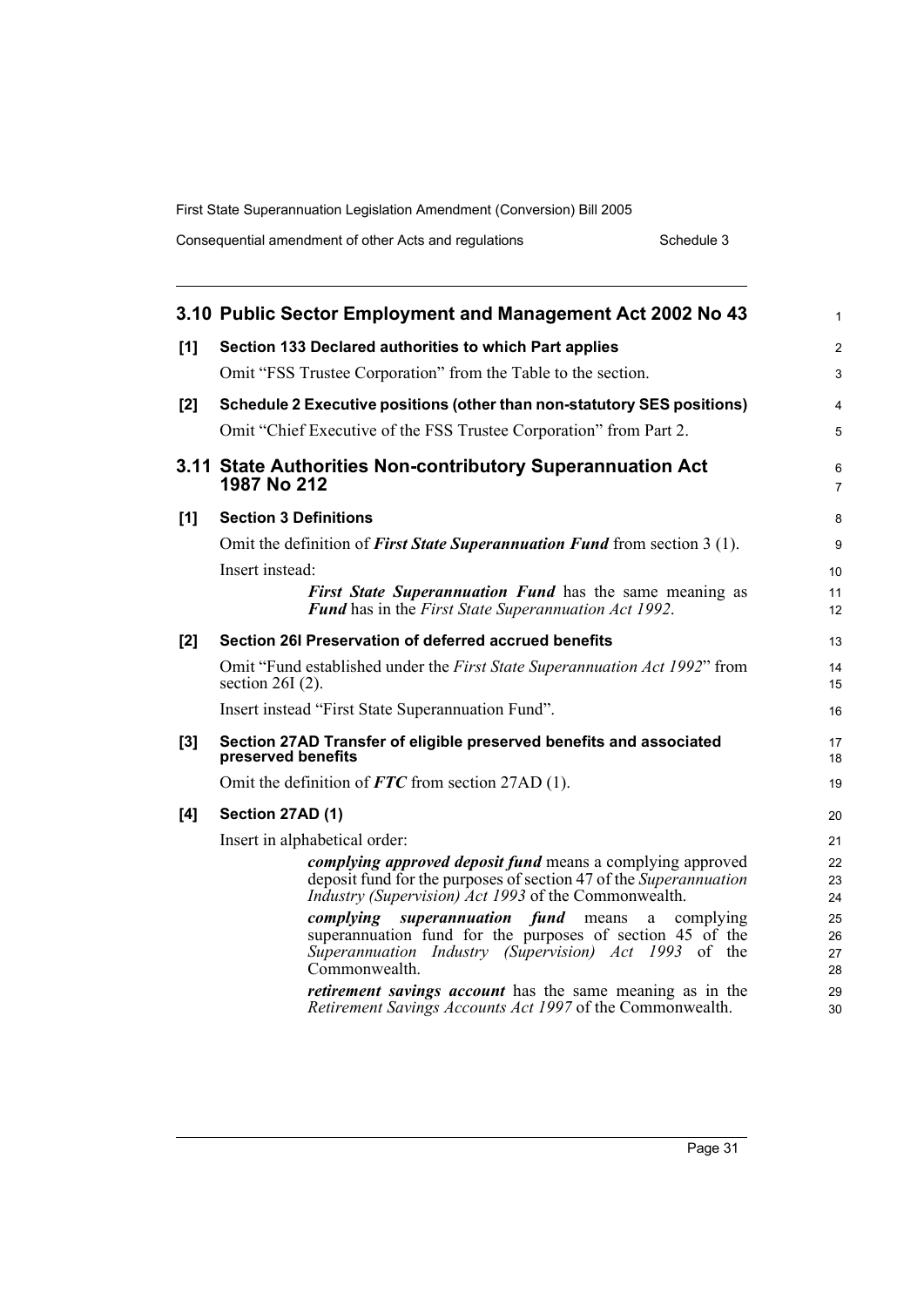1

## **[5] Section 27AD (2) and (2A)**

Omit the subsections. Insert instead:

|                    |                              | Omit the subsections. Insert instead:                                                                                                                                                                                                                                                                                                                                                                                                                                                         | $\sqrt{2}$                                                               |
|--------------------|------------------------------|-----------------------------------------------------------------------------------------------------------------------------------------------------------------------------------------------------------------------------------------------------------------------------------------------------------------------------------------------------------------------------------------------------------------------------------------------------------------------------------------------|--------------------------------------------------------------------------|
|                    | (2)                          | STC must, on or after 9 December 2001, transfer the amount of<br>any eligible preserved benefit preserved in respect of a person to<br>the trustee of the First State Superannuation Fund or the trustee<br>or provider of another complying superannuation fund,<br>complying approved deposit fund or retirement savings account<br>nominated in writing by or on behalf of the person if STC is<br>satisfied that the person is or will be accepted as a member of the<br>fund or account. | 3<br>4<br>$\mathbf 5$<br>$\,6\,$<br>$\overline{7}$<br>$\bf 8$<br>9<br>10 |
|                    | (2A)                         | STC must, on the transfer of an eligible deferred benefit to<br>another superannuation fund, approved deposit fund or<br>retirement savings account under Part 5B of the State Authorities<br>Superannuation Act 1987, transfer the amount of any associated<br>preserved benefit to the trustee or provider of the fund or account.                                                                                                                                                          | 11<br>12<br>13<br>14<br>15                                               |
| [6]                |                              | Section 27AD (4) and (5)                                                                                                                                                                                                                                                                                                                                                                                                                                                                      | 16                                                                       |
|                    |                              | Insert after section 27AD (3):                                                                                                                                                                                                                                                                                                                                                                                                                                                                | 17                                                                       |
|                    | (4)                          | If a person fails to nominate a complying superannuation fund,<br>complying approved deposit fund or retirement savings account<br>within the approved period, STC must transfer the eligible<br>preserved benefit to the trustee of the First State Superannuation<br>Fund.                                                                                                                                                                                                                  | 18<br>19<br>20<br>21<br>22                                               |
|                    | (5)                          | Nothing in this Part affects any rights, liabilities or obligations of<br>STC relating to eligible deferred benefits in existence<br>immediately before the transfer of the benefits under this Part.                                                                                                                                                                                                                                                                                         | 23<br>24<br>25                                                           |
| $\left[ 7 \right]$ |                              | Section 27AH Definitions (as inserted by the Superannuation Legislation<br>Amendment (Family Law) Act 2003)                                                                                                                                                                                                                                                                                                                                                                                   | 26<br>27                                                                 |
|                    |                              | Insert in alphabetical order:<br><b>FTC</b> has the same meaning as it has in the First State<br>Superannuation Act 1992.                                                                                                                                                                                                                                                                                                                                                                     | 28<br>29<br>30                                                           |
|                    |                              | 3.12 State Authorities Superannuation Act 1987 No 211                                                                                                                                                                                                                                                                                                                                                                                                                                         | 31                                                                       |
| [1]                | <b>Section 3 Definitions</b> |                                                                                                                                                                                                                                                                                                                                                                                                                                                                                               | 32                                                                       |
|                    |                              | Omit the definition of <i>First State Superannuation Fund</i> from section 3 (1).                                                                                                                                                                                                                                                                                                                                                                                                             | 33                                                                       |
|                    |                              | Insert in alphabetical order:                                                                                                                                                                                                                                                                                                                                                                                                                                                                 | 34                                                                       |
|                    |                              | <i>complying approved deposit fund</i> means a complying approved<br>deposit fund for the purposes of section 47 of the Superannuation<br>Industry (Supervision) Act 1993 of the Commonwealth.                                                                                                                                                                                                                                                                                                | 35<br>36<br>37                                                           |
|                    |                              |                                                                                                                                                                                                                                                                                                                                                                                                                                                                                               |                                                                          |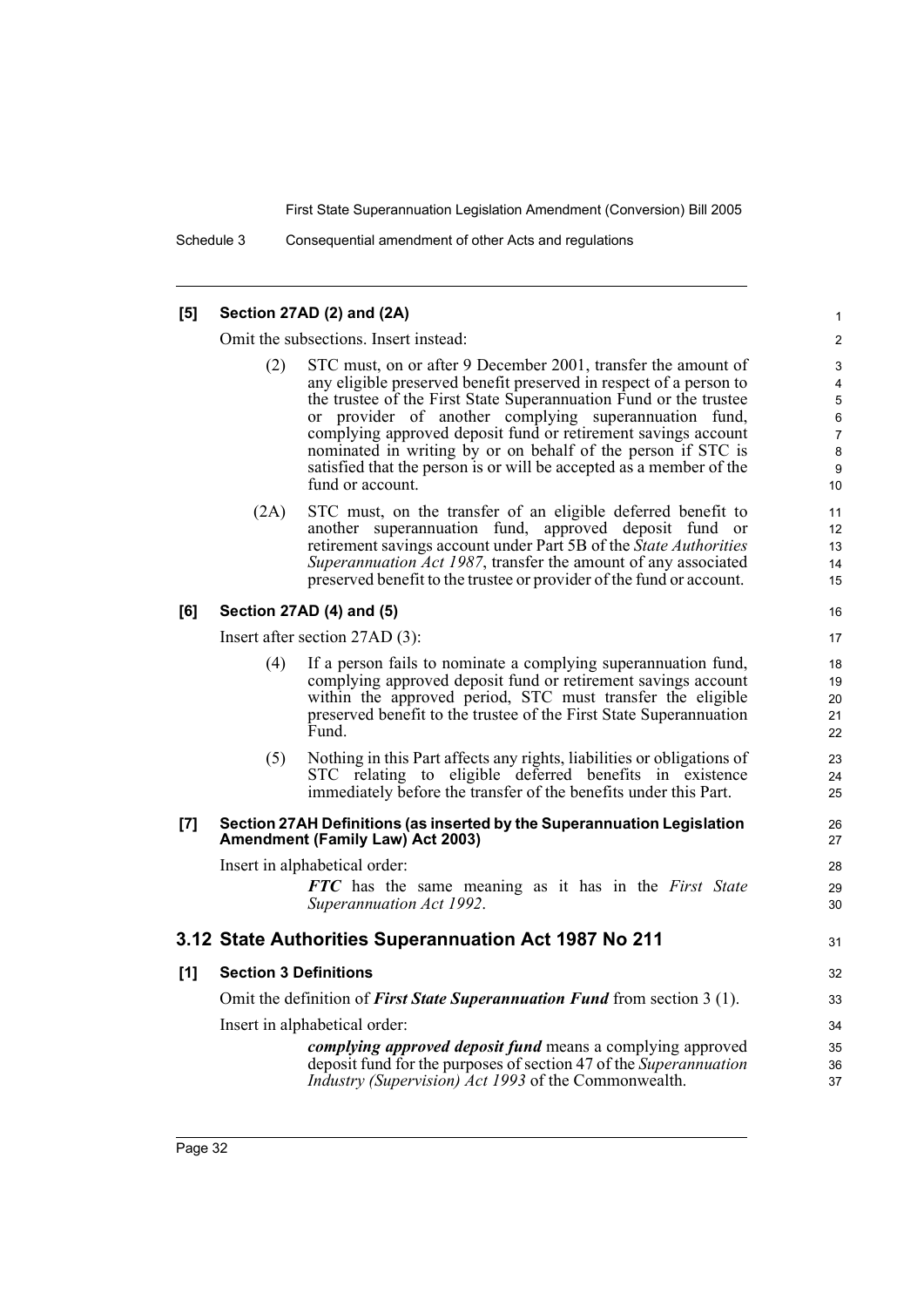Consequential amendment of other Acts and regulations Schedule 3

|     | <i>complying superannuation fund</i> means<br>a<br>complying<br>superannuation fund for the purposes of section 45 of the<br>Superannuation Industry (Supervision) Act 1993 of the<br>Commonwealth.     | $\mathbf{1}$<br>$\overline{2}$<br>3<br>4 |
|-----|---------------------------------------------------------------------------------------------------------------------------------------------------------------------------------------------------------|------------------------------------------|
|     | <b>First State Superannuation Fund has the same meaning as</b><br><b>Fund</b> has in the First State Superannuation Act 1992.                                                                           | 5<br>6                                   |
|     | <i>retirement savings account</i> has the same meaning as in the<br>Retirement Savings Accounts Act 1997 of the Commonwealth.                                                                           | $\overline{7}$<br>8                      |
| [2] | Section 30A Contributor who is executive officer                                                                                                                                                        | 9                                        |
|     | Insert "or another complying superannuation fund, a complying approved<br>deposit fund or a retirement savings account" after "Fund" where firstly<br>occurring in section $30A(5)$ (e).                | 10 <sup>°</sup><br>11<br>12 <sup>2</sup> |
| [3] | Section 30A (5) (e)                                                                                                                                                                                     | 13                                       |
|     | Omit "Fund" where secondly occurring. Insert instead "fund or account".                                                                                                                                 | 14                                       |
| [4] | <b>Section 30A (6) (b)</b>                                                                                                                                                                              | 15                                       |
|     | Omit "FSS Trustee Corporation established under the Superannuation<br>Administration Act 1996".                                                                                                         | 16<br>17                                 |
|     | Insert instead "trustee or provider of the nominated fund or account".                                                                                                                                  | 18                                       |
| [5] | Section 30A (6) (b)                                                                                                                                                                                     | 19                                       |
|     | Omit "entitled, and". Insert instead "entitled.".                                                                                                                                                       | 20                                       |
| [6] | Section 30A (6) (c)                                                                                                                                                                                     | 21                                       |
|     | Omit the paragraph.                                                                                                                                                                                     | 22                                       |
| [7] | Section 45F Definitions (as inserted by the Superannuation Legislation<br>Amendment (Family Law) Act 2003)                                                                                              | 23<br>24                                 |
|     | Insert in alphabetical order:                                                                                                                                                                           | 25                                       |
|     | FTC has the same meaning as it has in the First State<br>Superannuation Act 1992.                                                                                                                       | 26<br>27                                 |
| [8] | Section 46AE Transfer of eligible deferred benefits                                                                                                                                                     | 28                                       |
|     | Omit the definition of $FTC$ from section 46AE (1).                                                                                                                                                     | 29                                       |
| [9] | Section 46AE (2)                                                                                                                                                                                        | 30                                       |
|     | Insert "or another complying superannuation fund, complying approved<br>deposit fund or retirement savings account (the <i>nominated fund or account</i> )"<br>after "First State Superannuation Fund". | 31<br>32<br>33                           |

Page 33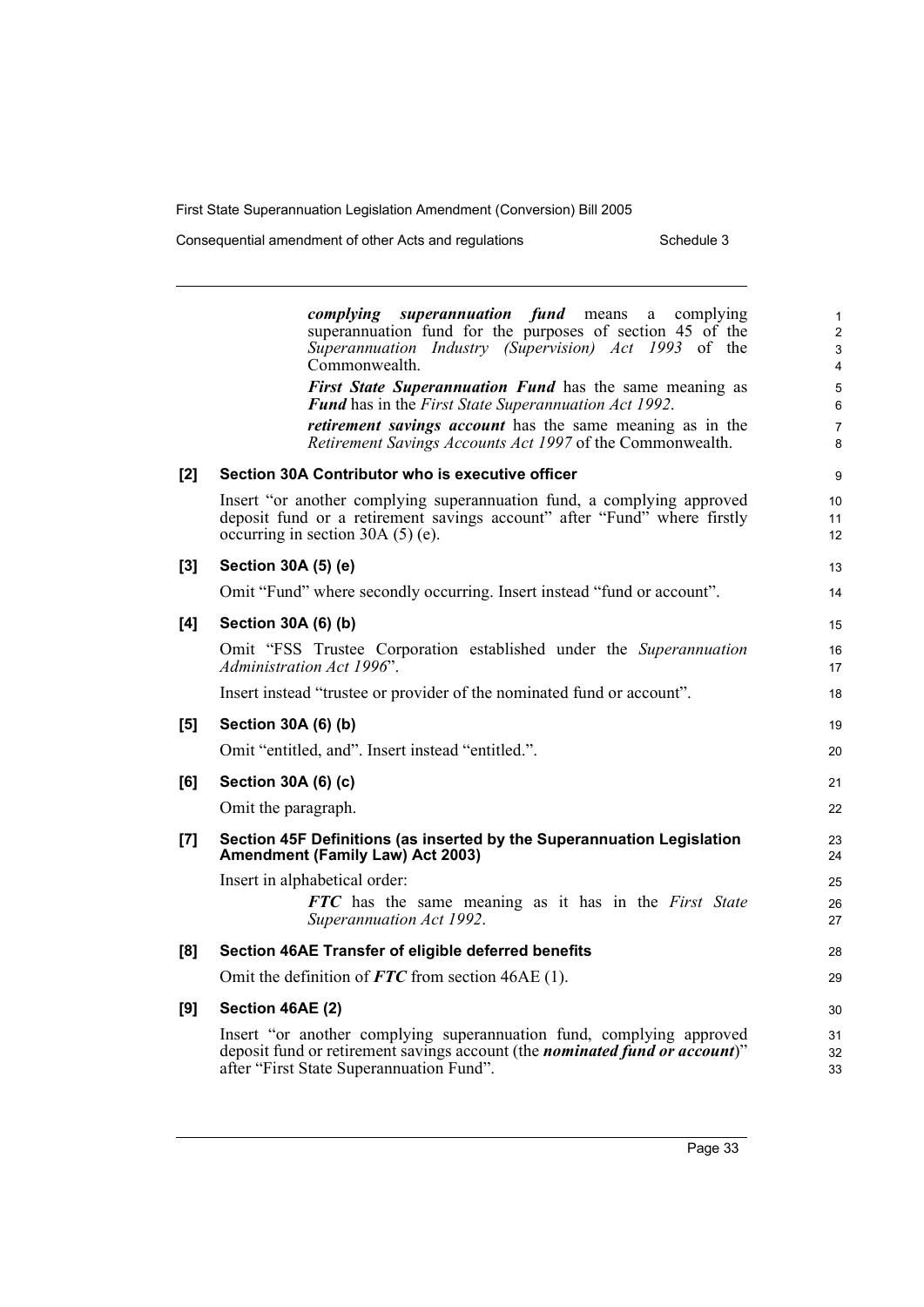| $[10]$ |                                            | Section 46AE (3) and (4)                                                                                                                                                                                                                                                                         | $\mathbf{1}$               |
|--------|--------------------------------------------|--------------------------------------------------------------------------------------------------------------------------------------------------------------------------------------------------------------------------------------------------------------------------------------------------|----------------------------|
|        |                                            | Omit the subsections. Insert instead:                                                                                                                                                                                                                                                            | $\mathbf 2$                |
|        | (3)                                        | STC must, on the written election of an eligible person, transfer<br>the eligible deferred benefit to the trustee or provider of the<br>nominated fund or account if STC is satisfied that the eligible<br>person is or will be accepted as a member of the fund or account.                     | 3<br>4<br>5<br>6           |
|        | (4)                                        | If an eligible person fails to make an application for payment or<br>an election within the approved period, the person is taken to<br>have made a written election to transfer the eligible deferred<br>benefit to the First State Superannuation Fund.                                         | 7<br>8<br>9<br>10          |
| $[11]$ | Section 46AE (6)                           |                                                                                                                                                                                                                                                                                                  | 11                         |
|        |                                            | Insert after section $46AE(5)$ :                                                                                                                                                                                                                                                                 | 12                         |
|        | (6)                                        | Nothing in this Part affects any rights, liabilities or obligations of<br>STC relating to eligible deferred benefits in existence<br>immediately before the transfer of the benefits under this Part.                                                                                            | 13<br>14<br>15             |
|        |                                            | 3.13 Superannuation Act 1916 No 28                                                                                                                                                                                                                                                               | 16                         |
| [1]    | <b>Section 3 Definitions</b>               |                                                                                                                                                                                                                                                                                                  | 17                         |
|        | section $3(1)$ .                           | Omit the definitions of <i>First State Superannuation Fund</i> and <i>FTC</i> from                                                                                                                                                                                                               | 18<br>19                   |
|        | Insert instead:                            |                                                                                                                                                                                                                                                                                                  | 20                         |
|        |                                            | <b>First State Superannuation Fund</b> has the same meaning as<br><b>Fund</b> has in the First State Superannuation Act 1992.                                                                                                                                                                    | 21<br>22                   |
| [2]    |                                            | Section 20AB Contributor who is executive officer                                                                                                                                                                                                                                                | 23                         |
|        | Omit section 20AB (5) (e). Insert instead: |                                                                                                                                                                                                                                                                                                  |                            |
|        |                                            | may elect at any time before the benefit is paid to have the<br>(e)<br>benefit paid to the credit of the contributor in the First State<br>Fund<br>Superannuation<br><b>or</b><br>another<br>complying<br>superannuation fund, complying approved deposit fund or<br>retirement savings account. | 25<br>26<br>27<br>28<br>29 |
| [3]    | <b>Section 20AB (6) (b)</b>                |                                                                                                                                                                                                                                                                                                  | 30                         |
|        |                                            | Omit "FSS Trustee Corporation established under the Superannuation<br>Administration Act 1996".                                                                                                                                                                                                  | 31<br>32                   |
|        |                                            | Insert instead "trustee or provider of the nominated fund or account".                                                                                                                                                                                                                           | 33                         |
|        |                                            |                                                                                                                                                                                                                                                                                                  |                            |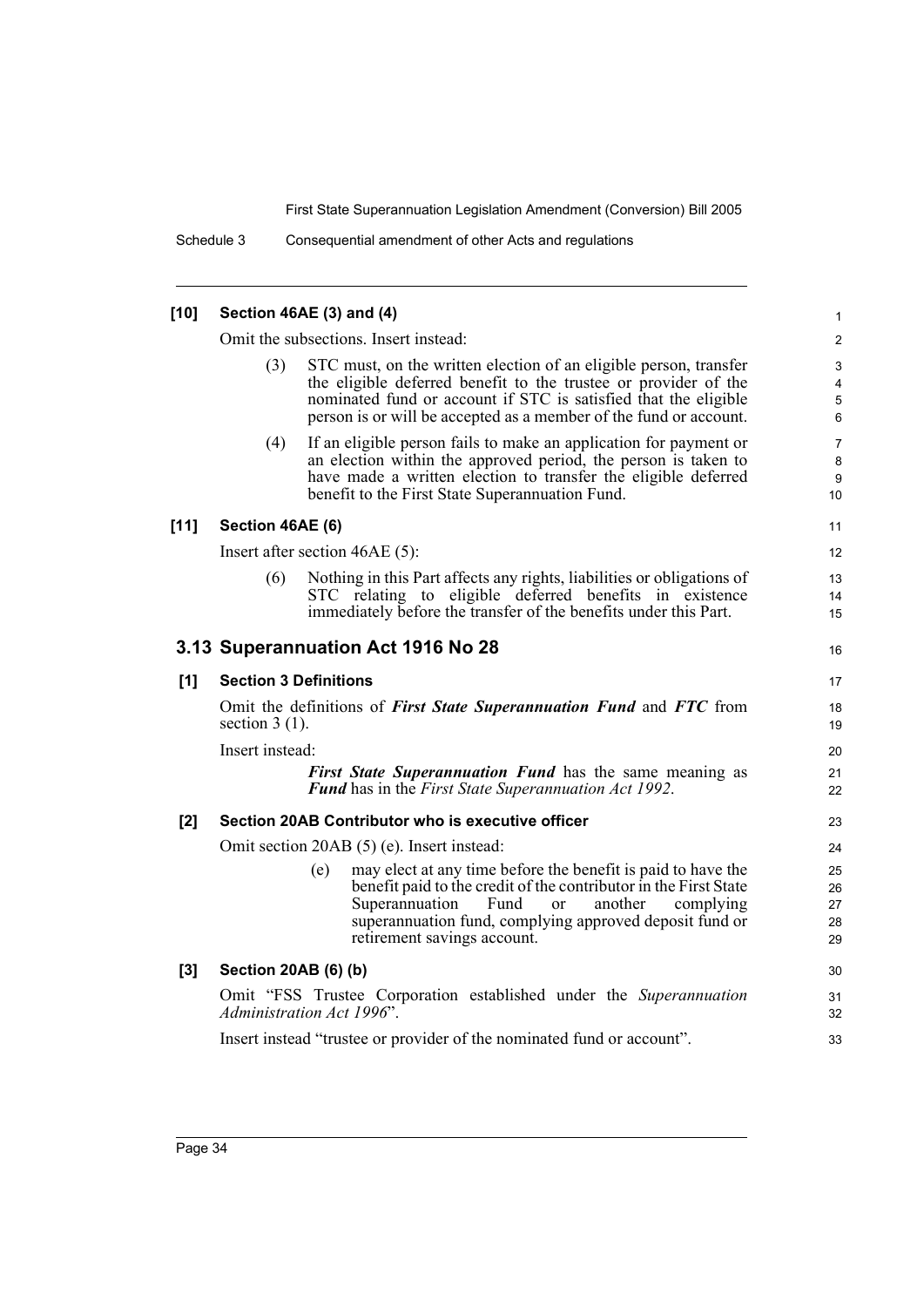Consequential amendment of other Acts and regulations Schedule 3

| [4] | <b>Section 20AB (6) (b)</b>                                                                                                                                                                         | 1                    |
|-----|-----------------------------------------------------------------------------------------------------------------------------------------------------------------------------------------------------|----------------------|
|     | Omit "entitled, and". Insert instead "entitled.".                                                                                                                                                   | $\overline{c}$       |
| [5] | <b>Section 20AB (6) (c)</b>                                                                                                                                                                         | 3                    |
|     | Omit the paragraph.                                                                                                                                                                                 | 4                    |
| [6] | Section 20AB (9)                                                                                                                                                                                    |                      |
|     | Insert after section 20AB (8):                                                                                                                                                                      |                      |
|     | (9)<br>In this section:                                                                                                                                                                             | 7                    |
|     | <i>complying approved deposit fund</i> means a complying approved<br>deposit fund for the purposes of section 47 of the Superannuation<br>Industry (Supervision) Act 1993 of the Commonwealth.      | 8<br>9<br>10         |
|     | <i>complying superannuation fund</i> means<br>a<br>complying<br>superannuation fund for the purposes of section 45 of the<br>Superannuation Industry (Supervision) Act 1993 of the<br>Commonwealth. | 11<br>12<br>13<br>14 |
|     | <i>retirement savings account</i> has the same meaning as in the<br>Retirement Savings Accounts Act 1997 of the Commonwealth.                                                                       | 15<br>16             |
| [7] | Section 20M Payment of conversion benefit                                                                                                                                                           | 17                   |
|     | Omit "established under the First State Superannuation Act 1992" from<br>section $20M(4)$ .                                                                                                         | 18<br>19             |
| [8] | Section 61W Definitions (as inserted by the Superannuation Legislation<br>Amendment (Family Law) Act 2003)                                                                                          | 20<br>21             |
|     | Insert in alphabetical order:                                                                                                                                                                       | 22                   |
|     | FTC has the same meaning as it has in the First State<br>Superannuation Act 1992.                                                                                                                   | 23<br>24             |
|     | 3.14 Superannuation Administration (Electricity Superannuation<br><b>Scheme Transitional Provisions) Regulation 1997</b>                                                                            | 25<br>26             |
| [1] | <b>Clause 3 Definitions</b>                                                                                                                                                                         | 27                   |
|     | Omit the definition of <i>First State Superannuation Scheme</i> . Insert instead:                                                                                                                   | 28                   |
|     | First State Superannuation Fund has the same meaning as<br><b>Fund</b> under the First State Superannuation Act 1992.                                                                               | 29<br>30             |
| [2] | <b>Clause 13 Adjustment of transfers</b>                                                                                                                                                            | 31                   |
|     | Omit "First State Superannuation Scheme" from clause 13 (5).                                                                                                                                        | 32                   |
|     | Insert instead "First State Superannuation Fund".                                                                                                                                                   | 33                   |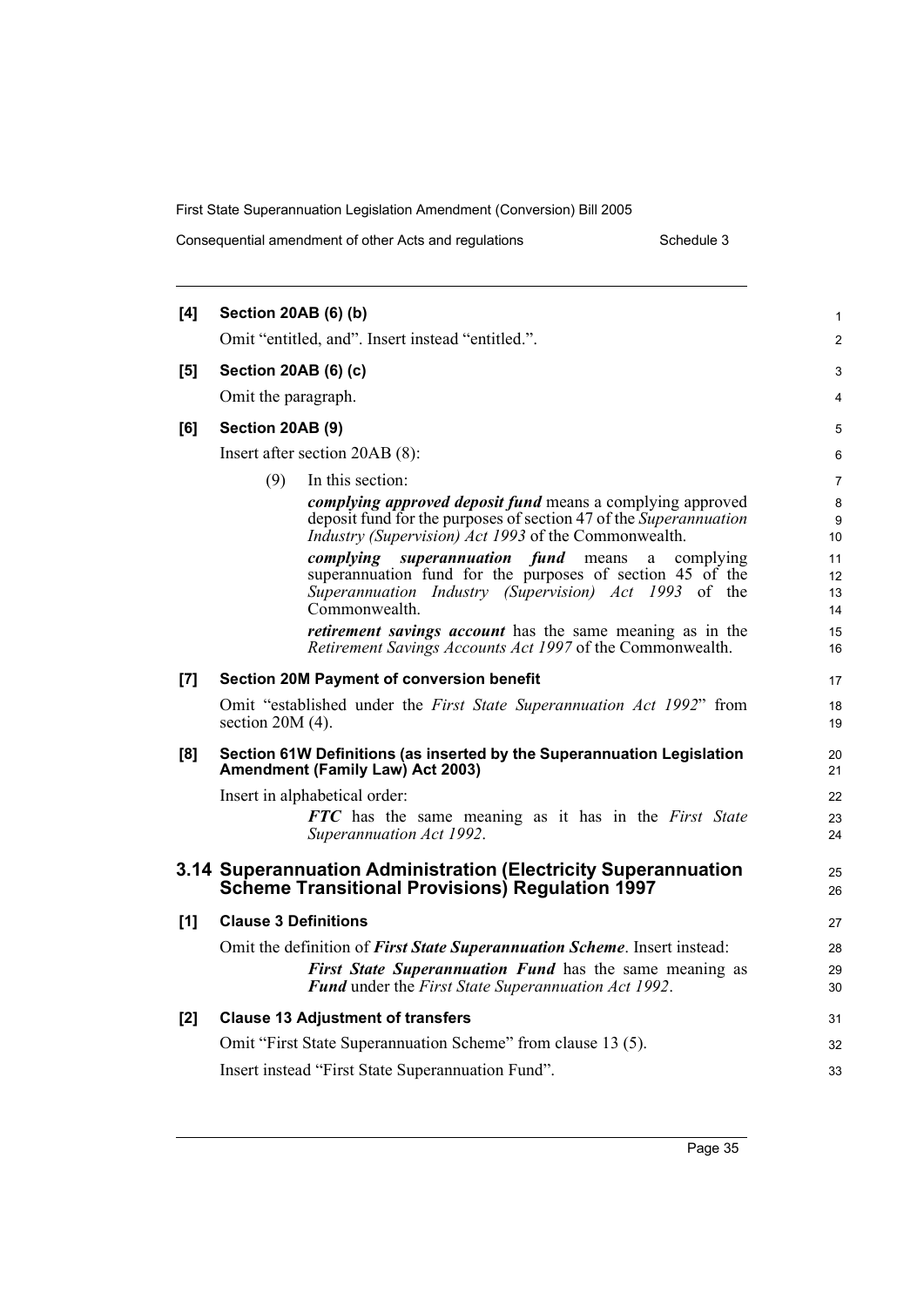1 2 3

#### **3.15 Superannuation Administration (Local Government Superannuation Scheme Transitional Provisions) Regulation 1997**

| [1] | <b>Clause 3 Definitions</b>                                                                                                  | 4                   |
|-----|------------------------------------------------------------------------------------------------------------------------------|---------------------|
|     | Omit the definition of <i>First State Superannuation Scheme</i> . Insert instead:                                            | 5                   |
|     | <b>First State Superannuation Fund has the same meaning as</b><br><b>Fund</b> under the First State Superannuation Act 1992. | 6<br>$\overline{7}$ |
| [2] | <b>Clause 14 Adjustment of transfers</b>                                                                                     | 8                   |
|     | Omit "First State Superannuation Scheme" from clause 14 (5).                                                                 | 9                   |
|     | Insert instead "First State Superannuation Fund".                                                                            | 10                  |
|     | 3.16 Unclaimed Money Act 1995 No 75                                                                                          | 11                  |
| [1] | <b>Section 13A Definitions</b>                                                                                               | 12                  |
|     | Omit "(b) or" from paragraph (a) of the definition of <i>trustee</i> .                                                       | 13                  |
| [2] | Section 13A, definition of "trustee"                                                                                         | 14                  |
|     | Omit paragraph (b).                                                                                                          | 15                  |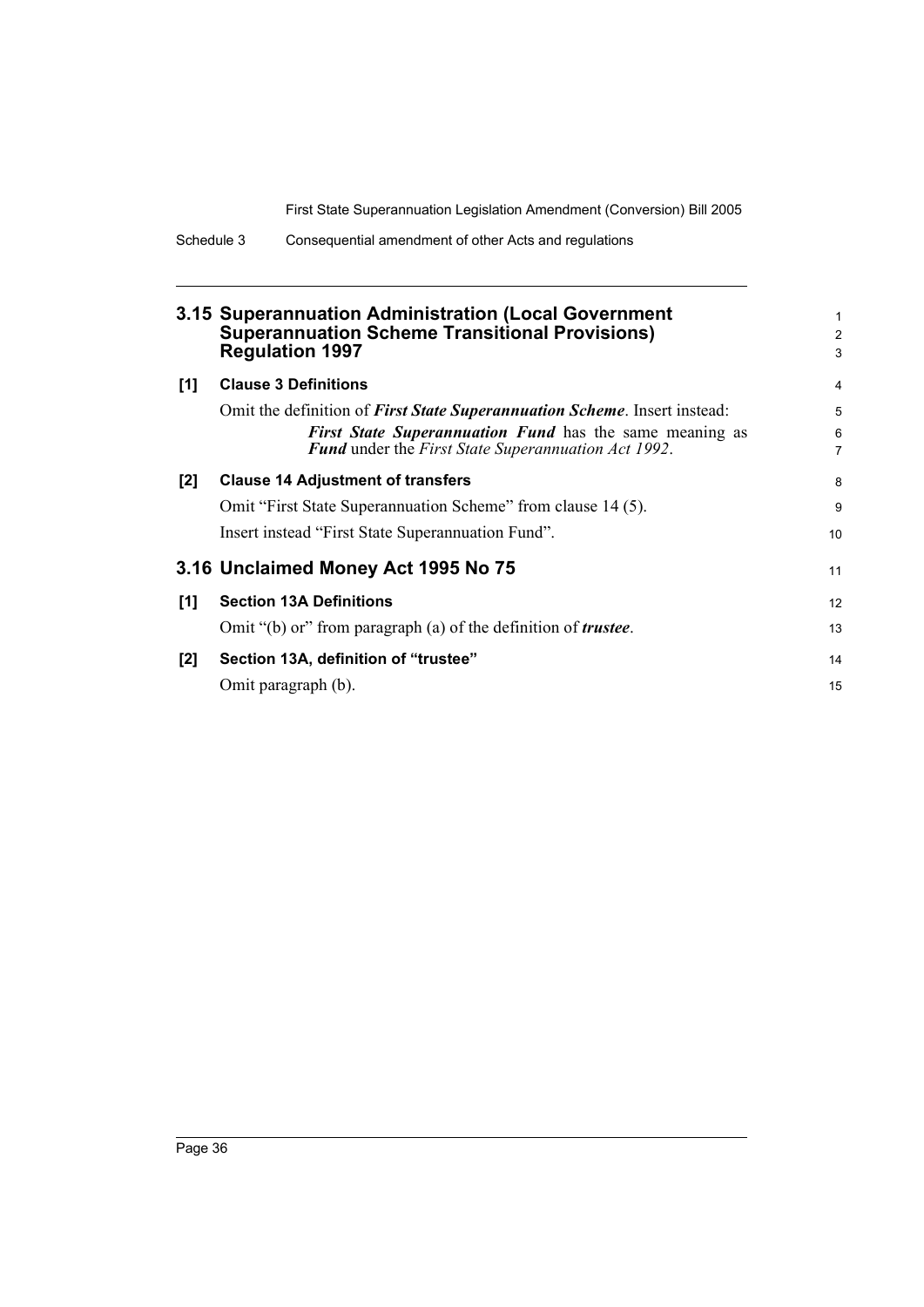Amendment of First State Superannuation Trust Deed Schedule 4

## <span id="page-50-0"></span>**Schedule 4 Amendment of First State Superannuation Trust Deed**

(Section 6)

1  $\overline{2}$ 

8

#### **1 Amendment of First State Superannuation Trust Deed**

The trust deed entered into pursuant to section 13 of the *First State Superannuation Act 1992* is amended by omitting clause 25 and by inserting instead the following clause:

## **25 VARIATION OF DEED**

#### **25.1 Method of variation**

The Trustee may, by deed, vary all or any of the provisions of this Deed, including this clause 25 (whether by way of alteration, addition, deletion, modification, removal or replacement) (each a *variation*) without the consent of Members or Employers where the variation is made:

- (a) to satisfy a requirement of Superannuation Law (including, without limitation, a licensing or other legal requirement of the trustee of the Fund),
- (b) to authorise the payment to the Trustee, as a transfer from any unallocated reserve, for the purpose of the Trustee satisfying any financial capacity or solvency requirement imposed on trustees of superannuation funds by a Superannuation Authority,
- (c) to authorise the payment to the Trustee of fees for acting as trustee of the Fund to be retained for the Trustee's own purposes,
- (d) to facilitate the transition of the Fund to a public offer superannuation fund as defined under Superannuation Law,
- (e) to enable the Fund to be more conveniently, advantageously, efficiently or economically administered, promoted or invested,
- (f) in respect of the retirement of the Trustee as trustee of the Fund, the appointment of new or additional trustees of the Fund or to remove or replace a trustee of the Fund,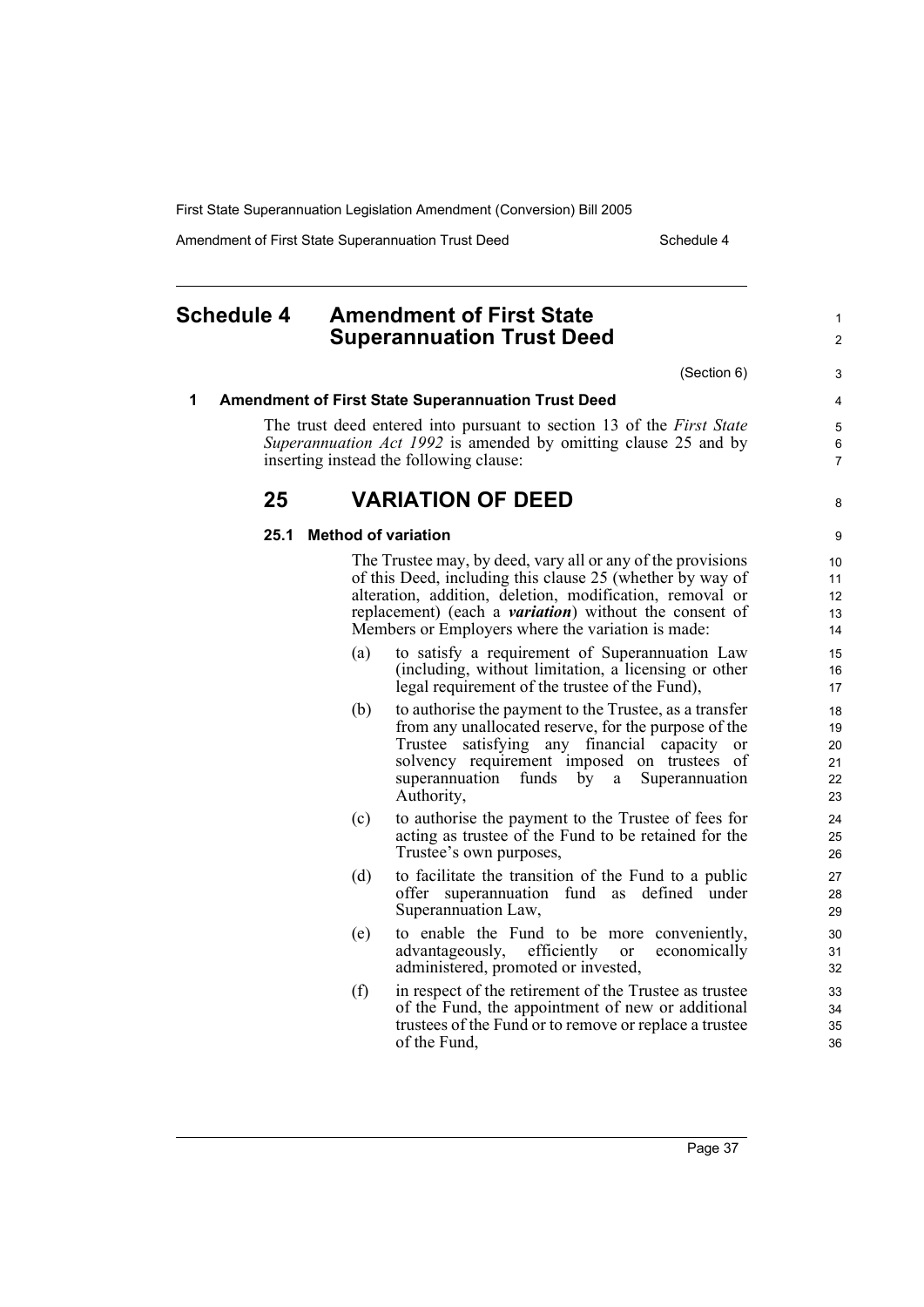Schedule 4 Amendment of First State Superannuation Trust Deed

|      | (g)                        | to introduce a new, or to change existing, sub-fund,<br>Member<br>qualification,<br>division,<br>Employer<br>qualification or benefit design, | 1<br>2<br>3 |
|------|----------------------------|-----------------------------------------------------------------------------------------------------------------------------------------------|-------------|
|      | (h)                        | to correct a manifest error,                                                                                                                  | 4           |
|      | (i)                        | as a consequence of the repeal or amendment of all,                                                                                           | 5           |
|      |                            | or any provision, of a Superannuation Law                                                                                                     | 6           |
|      |                            | (including, without limitation, incorporating a<br>provision from the repealed or amended provisions                                          | 7<br>8      |
|      |                            | into this Deed with effect from the time of the repeal                                                                                        | 9           |
|      |                            | or amendment of the provision), or                                                                                                            | 10          |
|      | (i)                        | in the opinion of the Trustee, in the best interests of                                                                                       | 11          |
|      |                            | the Members, future Members or other beneficiaries<br>or potential beneficiaries of the Fund.                                                 | 12<br>13    |
| 25.2 | <b>Timing of variation</b> |                                                                                                                                               | 14          |
|      | (a)                        | A variation of this Deed will take effect on the date                                                                                         | 15          |
|      |                            | specified in the deed under which the variation is                                                                                            | 16          |
|      |                            | made ( <i>effective date</i> ) or, if no date is specified, on<br>the date of execution of such deed.                                         | 17<br>18    |
|      | (b)                        | The effective date may be before, on or after the date                                                                                        | 19          |
|      |                            | of execution of the deed under which the variation is                                                                                         | 20          |
|      |                            | made.                                                                                                                                         | 21          |
| 25.3 |                            | <b>Limitation on variations</b>                                                                                                               | 22          |
|      | (a)                        | No variation may be made to this Deed which will<br>have the effect of:                                                                       | 23<br>24    |
|      |                            | (i)<br>allowing a person other than a constitutional                                                                                          | 25          |
|      |                            | defined<br>corporation<br>(as<br>under                                                                                                        | 26          |
|      |                            | Superannuation Law) to be eligible to be<br>appointed as the trustee of the Fund unless                                                       | 27<br>28    |
|      |                            | this Deed provides, or would continue to                                                                                                      | 29          |
|      |                            | provide after the change is made, that the sole                                                                                               | 30          |
|      |                            | or primary purpose of the Fund is the<br>provision of old-age pensions, or                                                                    | 31<br>32    |
|      |                            | (ii)                                                                                                                                          |             |
|      |                            | causing the Fund to cease to be approved by<br>Superannuation Authority under<br>any<br>a                                                     | 33<br>34    |
|      |                            | provision of Superannuation Law.                                                                                                              | 35          |
|      | (b)                        | No variation may be made to this Deed which will                                                                                              | 36          |
|      |                            | reduce any benefits or entitlements accrued to                                                                                                | 37          |
|      |                            | Members or adversely affect the basis for the<br>calculation of retirement benefits and other benefits                                        | 38<br>39    |
|      |                            | or entitlements of Members in respect of Members'                                                                                             | 40          |
|      |                            | periods of membership to the date such change is                                                                                              | 41          |